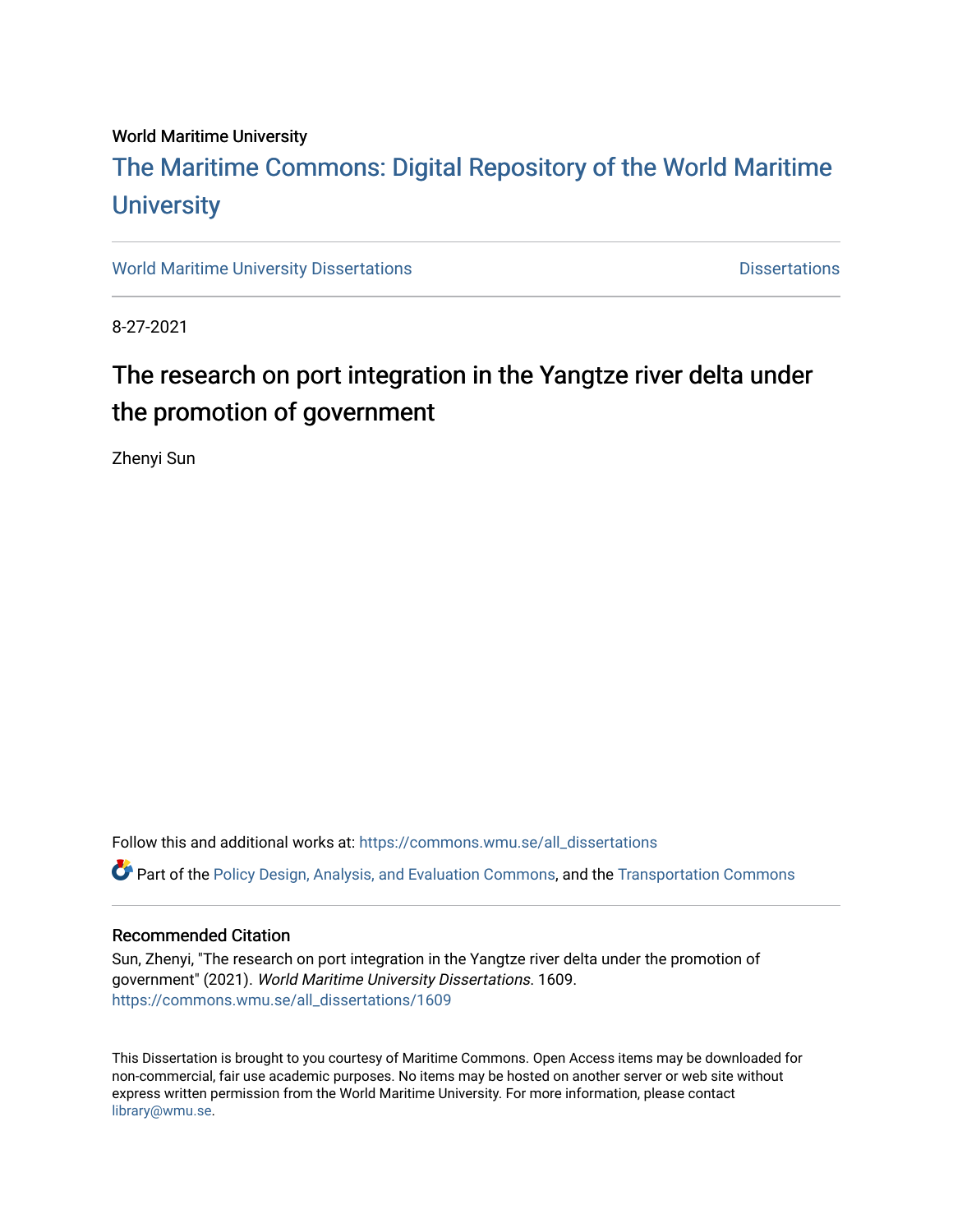

**SHANGHAI MARITIME UNIVERSITY WORLD MARITIME UNIVERSITY** Shanghai, China



# **THE RESEARCH ON PORT INTEGRATION IN THE YANGTZE RIVER DELTA UNDER THE PROMOTION OF GOVERNMENT**

By

# **DAI MINXU China**

A dissertation submitted to the World Maritime University in partial Fulfillment of the requirements for the award of the degree of

# **MASTER OF SCIENCE**

## **INTERNATIONAL TRANSPORT AND LOGISTICS**

2021

Copyright DAI MINXU, 2021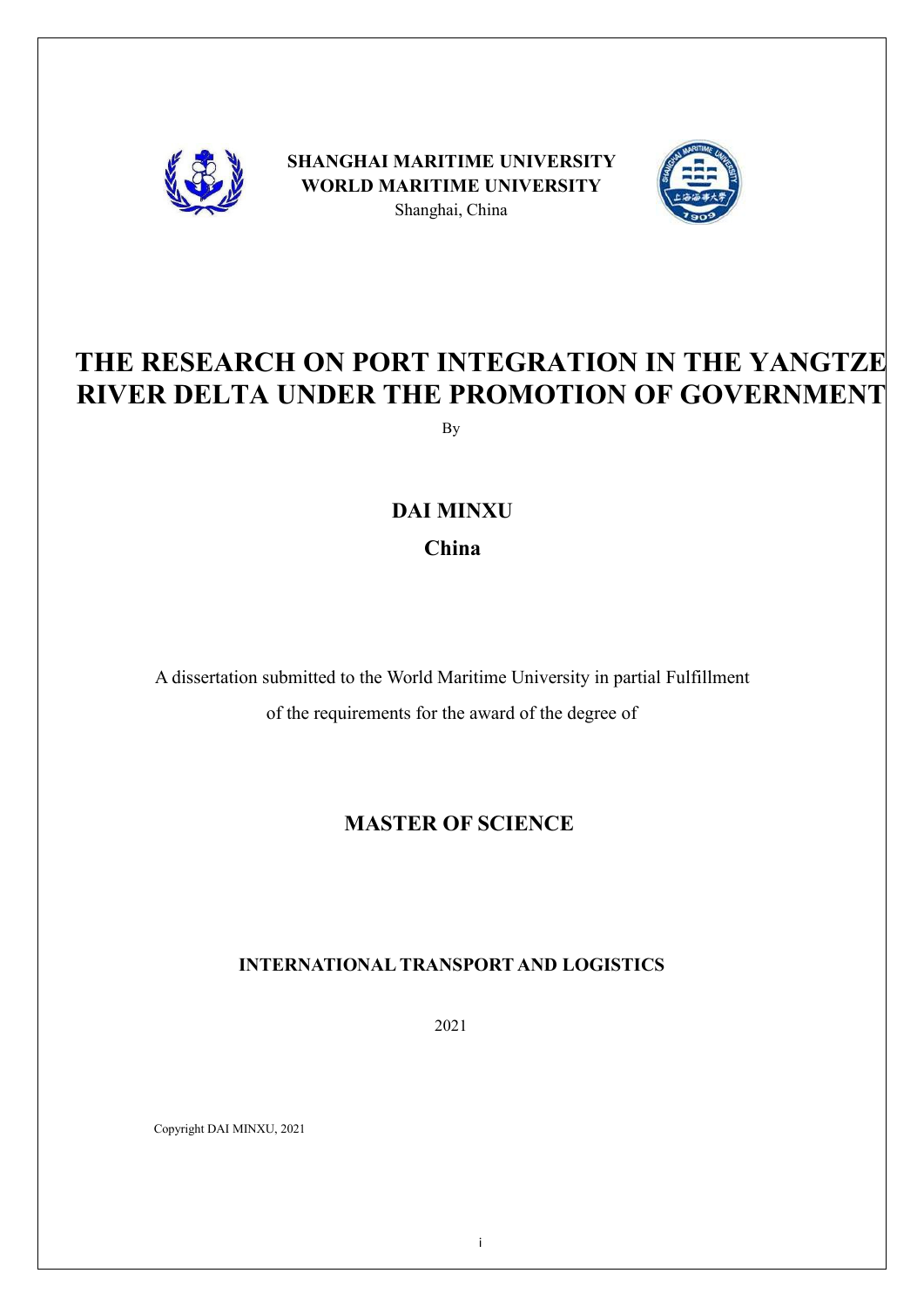### **DECLARATION**

I certify that all the material in this research paper that is not my own work has been identified and that no material is included for which a degree has previously been conferred on me.

The contents of this research paper reflect my own personal views and are not necessarily endorsed by the University.

(Signature):…………………………

(Date): …………………………

Supervised by

Professor Wang Xuefeng

Shanghai Maritime University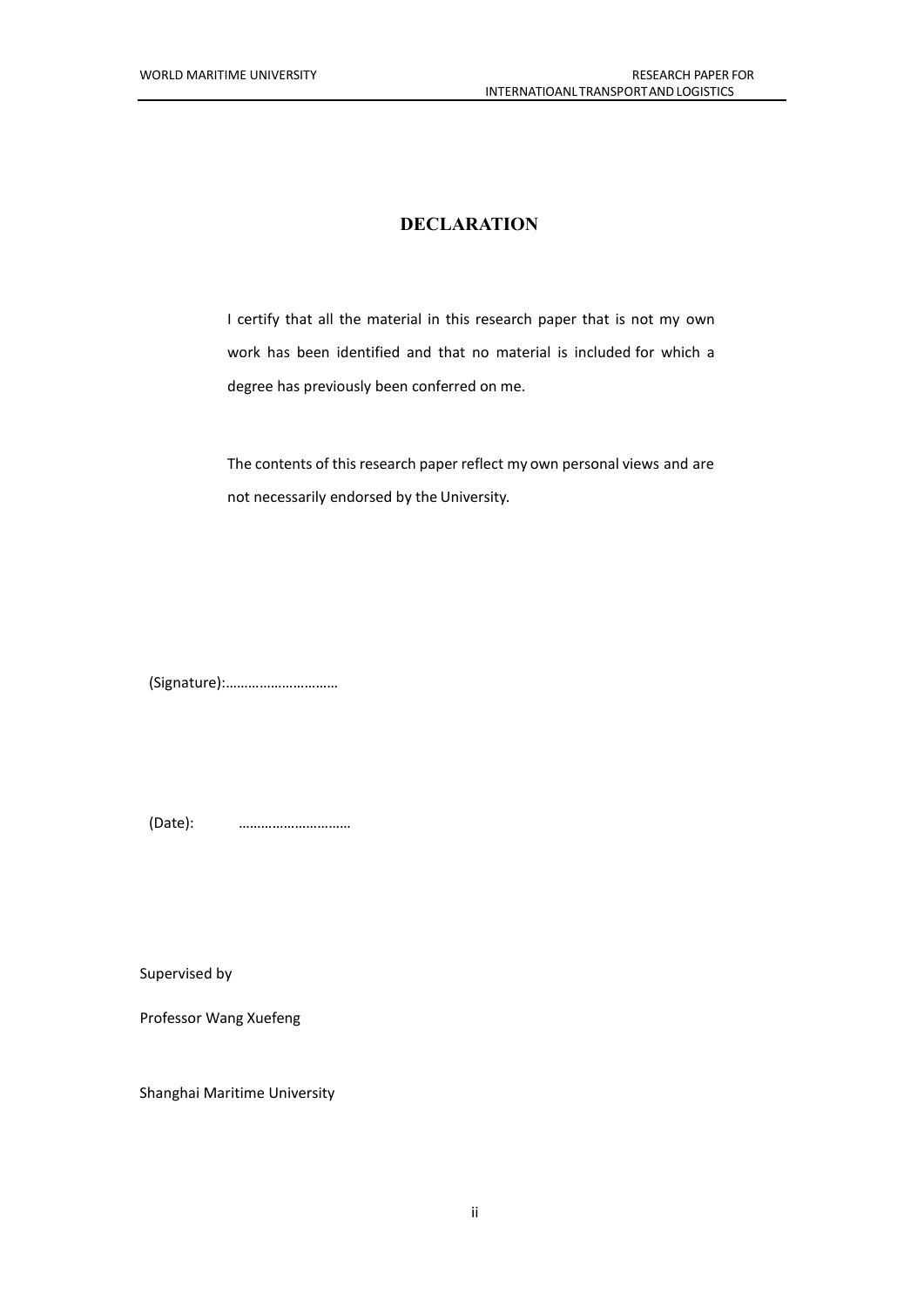## **ACKNOWLEDGE**

This paper was completed under the guidance of Professor Wang Xuefeng.

First of all, I would like to express my sincere gratitude to the teacher for his valuable comments on the paper and for his kind help and patient guidance.

In addition, I would like to thank all the teachers, thank you for their teaching and help in the professional courses, and let me know one after another.

Finally, thank all the classmates and family members who have helped me. They give me full support and encouragement all the time during studying at WMU and SMU.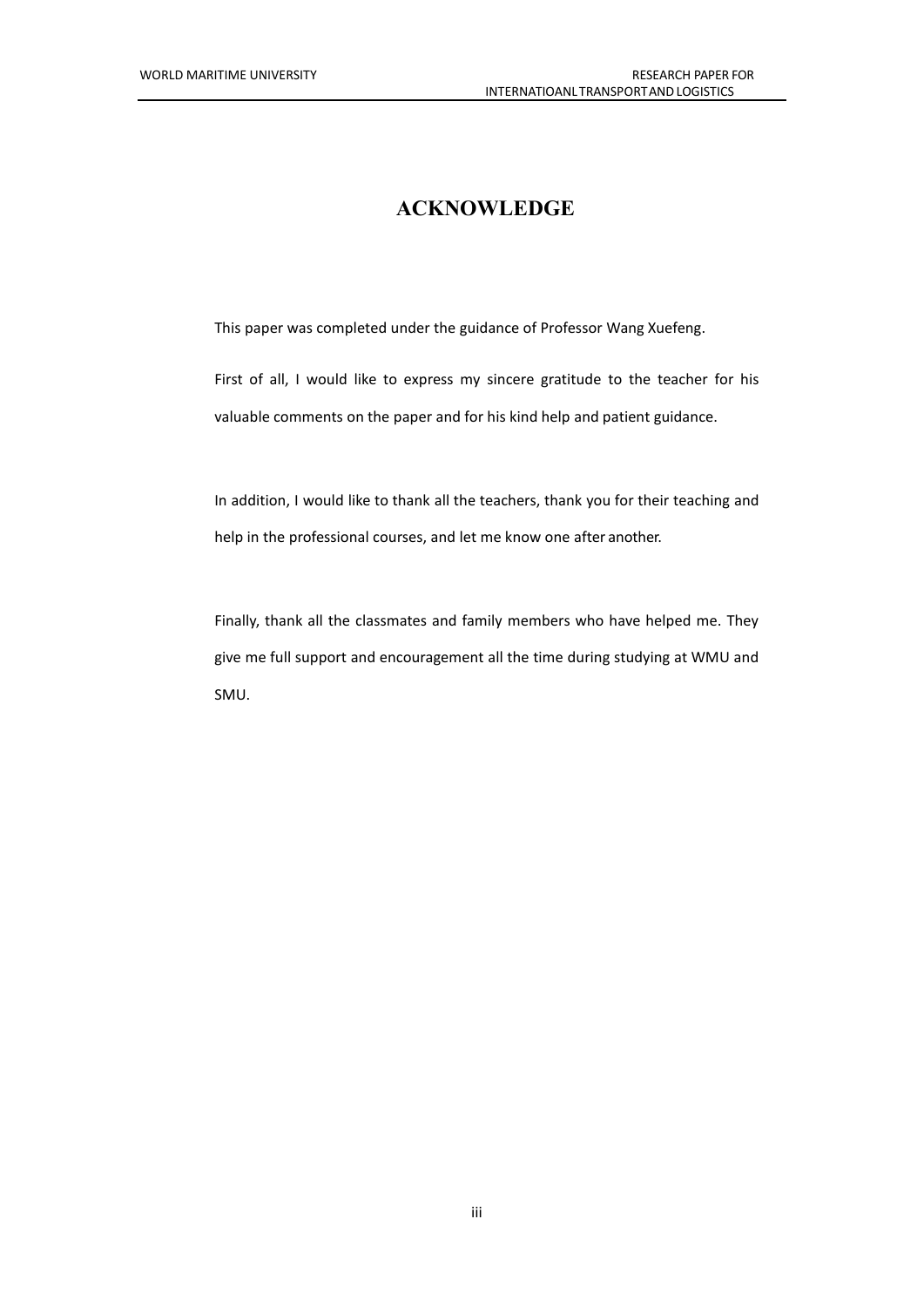### **ABSTRACT**

### Title of research paper: **THE RESEARCH ON PORT INTEGRATION IN THE YANGTZE RIVER DELTA UNDER THE PROMOTION OF GOVERNMENT**

### Degree:**MASTER OF SCIENCE**

Urban agglomeration is an advanced form of regional integration. Throughout the evolution history of major urban agglomerations in the world, an obvious feature is that the development of world-class urban agglomerations must be supported by world-class port groups. The integration of the ports in the Yangtze River Delta will become a great opportunity to promote the development of port logistics. At present, the ports in the Yangtze River Delta are developing from urban ports, provincial and municipal ports to port group. The division of labor system is relatively clear. The pattern of "one body, two wings and multiple connections" has taken shape. However, there is still a gap in the goal of port groups to promote the formation of urban groups and achieve a new development pattern with domestic development as the main body and mutual promotion of domestic and international development.

This article will use literature analysis method and case analysis method to conduct a comprehensive analysis about the integration of ports in the Yangtze River Delta under the promotion of government. So that we can know about the outstanding points and weaknesses in all aspects to find the corresponding solutions accurately and accurately. On the other hand, I will looking for a suitable form for the pursuit of port integration in the Yangtze River Delta basing on the analysis of the cases of domestic and foreign port group integration. Finally, on the basis of theory and practice, the development goal of port integration in the Yangtze River Delta will be determined, and technical measures and suggestions will be proposed.

> **KEYWORDS:** Port, Port Integration, Theory of integration and reorganization, Theory of government function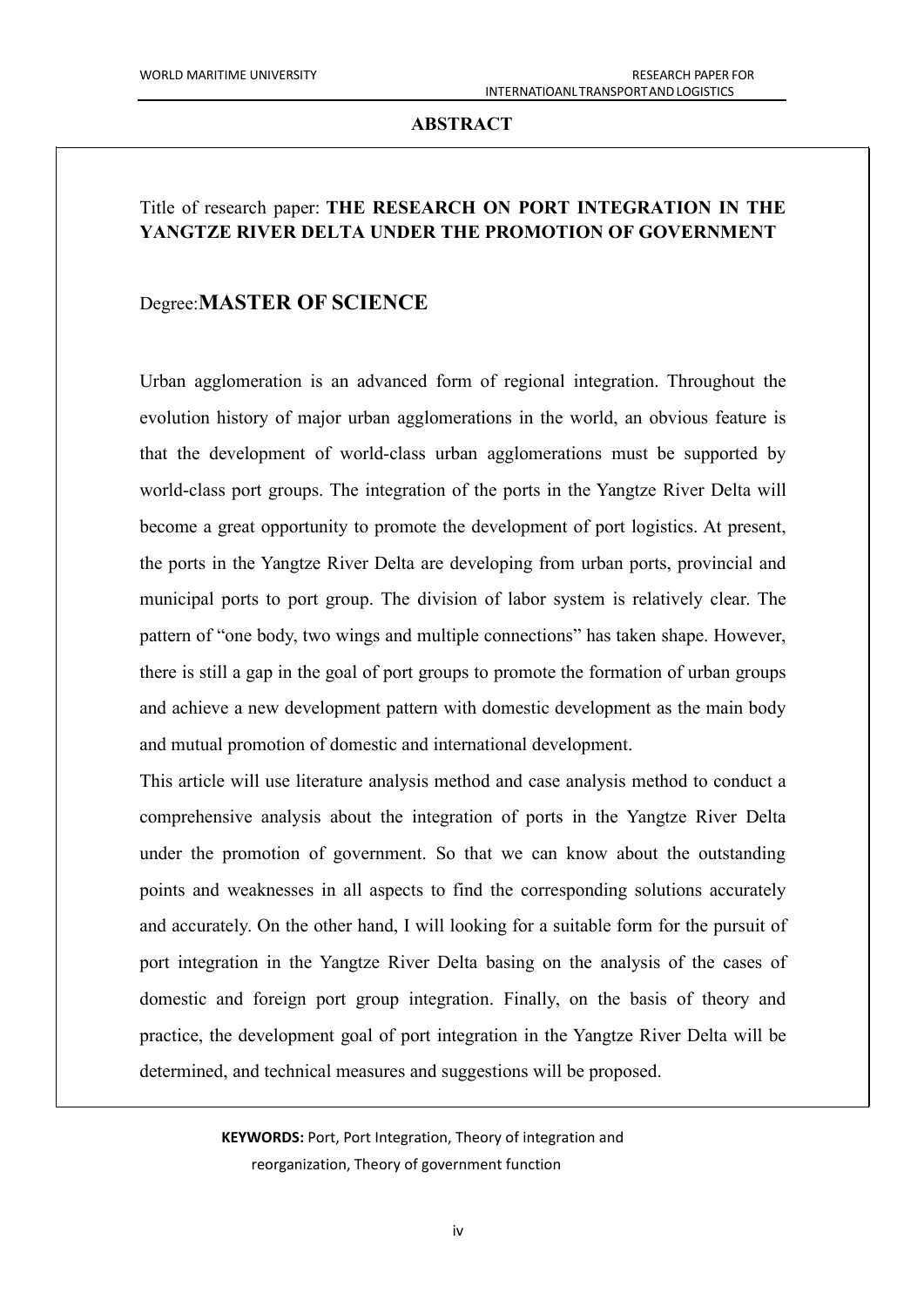## Catalogue

| 3. Status and Problems of the promotion of Government in Yangtze River Delta 14                 |  |
|-------------------------------------------------------------------------------------------------|--|
|                                                                                                 |  |
| 3.2 Problems of the promotion of Government in Yangtze River Delta 19                           |  |
|                                                                                                 |  |
|                                                                                                 |  |
|                                                                                                 |  |
|                                                                                                 |  |
| 3.3 Measures and Achievements of the promotion of Government in Yangtze River Delta 21          |  |
|                                                                                                 |  |
|                                                                                                 |  |
| 3.3.3 Promotion of government of the integration of Shanghai Port and Ningbo                    |  |
|                                                                                                 |  |
| 4 Analysis of the cases of the port integration promoted by government at home and abroad 31    |  |
| 4.1 Analysis of the case of domestic port integration promoted by government31                  |  |
|                                                                                                 |  |
| 4.1.2 Shipping Policy Status of the Guangdong-Hong Kong-Macao Bay Area 32                       |  |
| 4.2 Analysis of the case of foreign port integration promoted by government 33                  |  |
|                                                                                                 |  |
|                                                                                                 |  |
|                                                                                                 |  |
|                                                                                                 |  |
| 5 Analysis on the strategy and measures of the promotion of Government in Yangtze River Delta39 |  |
| 5.1 Accelerating the construction of the interport information network and the smart port39     |  |
| 5.2 Optimizing the port layout and division of labor, and promoting the differentiated          |  |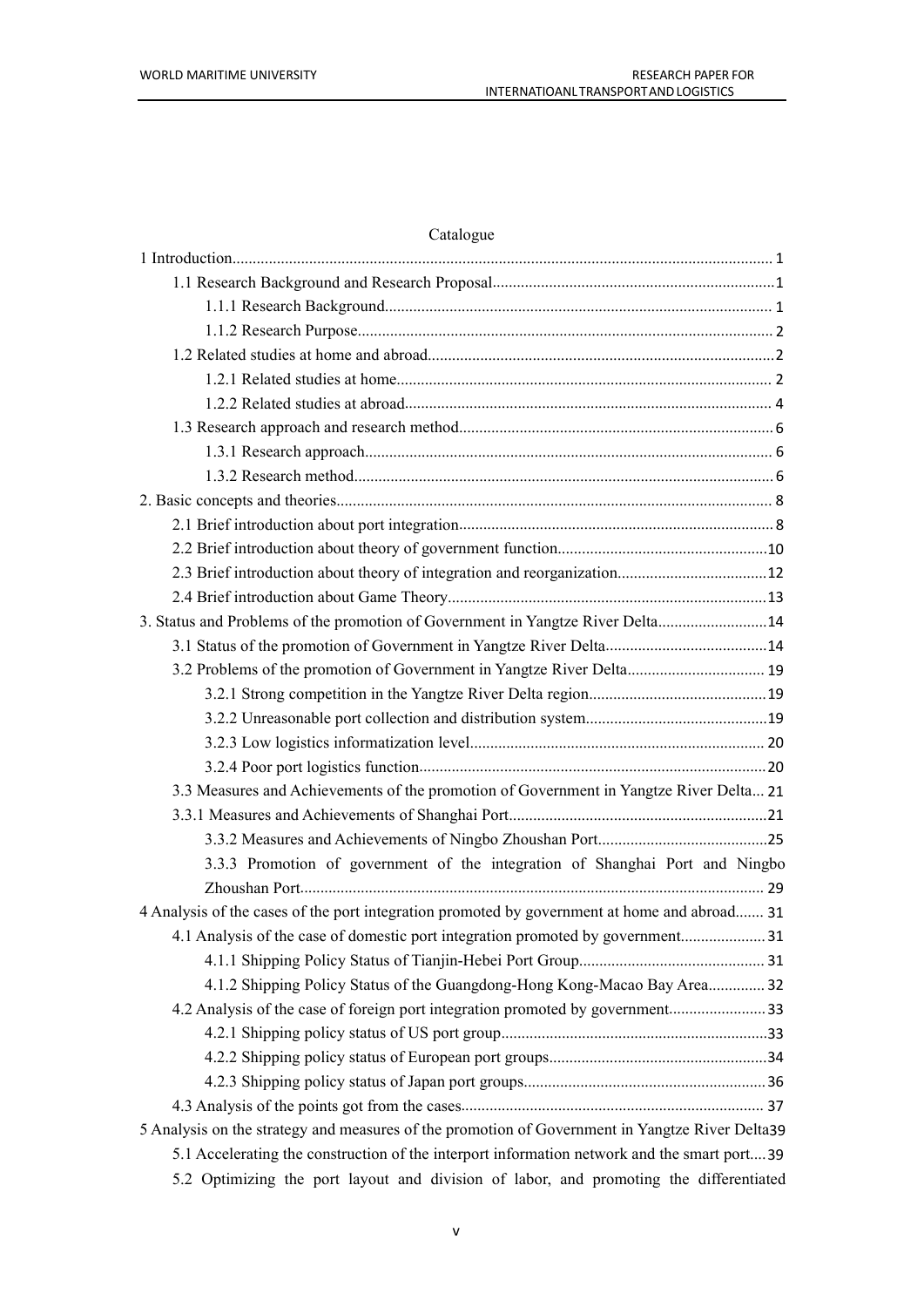| 5.3 Establishing a joint venture company and making overall development and construction40 |  |
|--------------------------------------------------------------------------------------------|--|
| 5.4 Driving the development of the surrounding ports by the central port and achieving     |  |
|                                                                                            |  |
|                                                                                            |  |
| 5.6 The government guides to solve the problem of game among the integration of port       |  |
|                                                                                            |  |
|                                                                                            |  |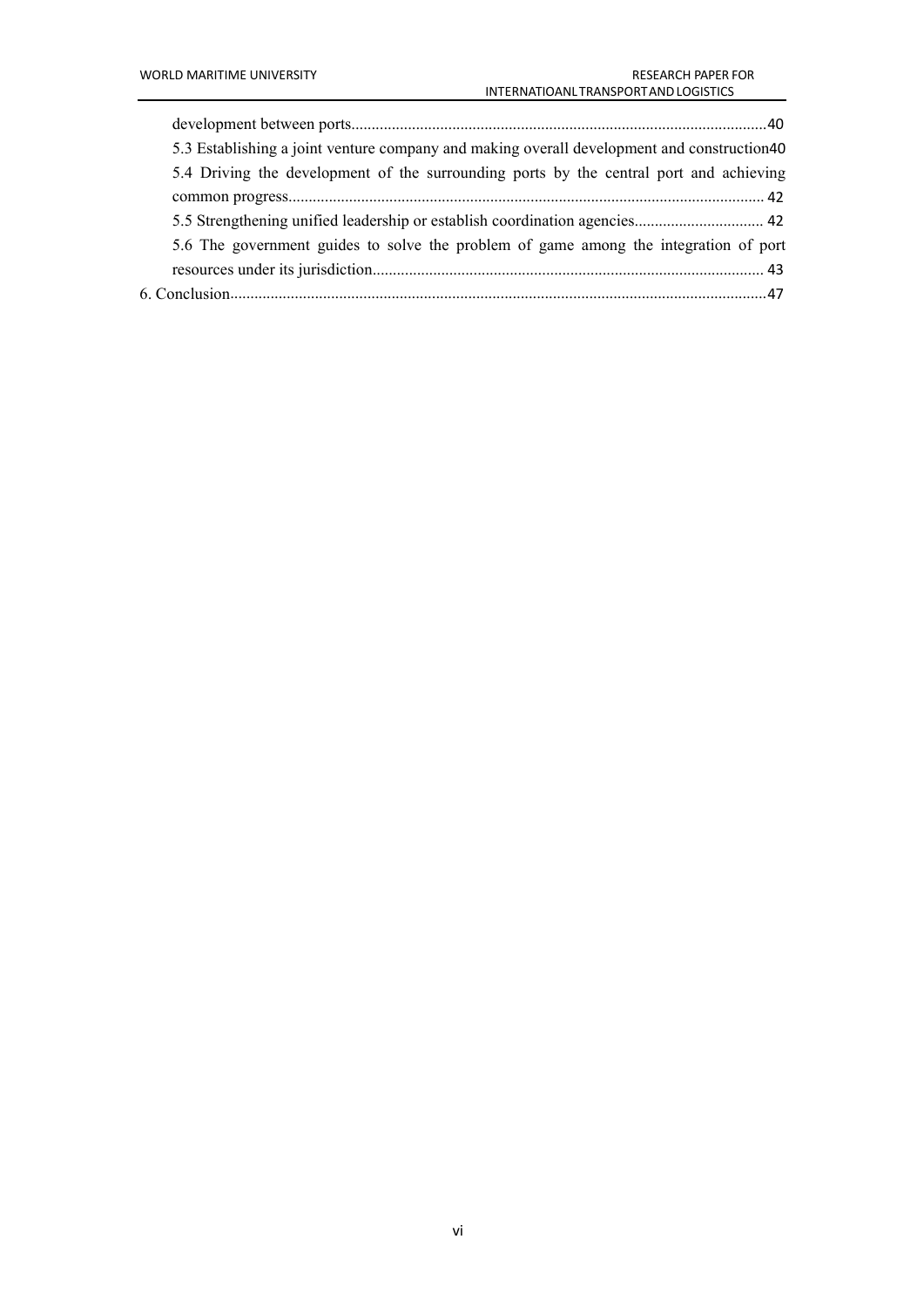### **LIST OF TABLES**

**Table 1** Throughput completion of major ports in the Yangtze River Delta in December 2020

**Table 2** Shanghai Port Container Throughput(Thousand TEU) Growth Chart

**Table 3** Ningbo Zhoushan Port Throughput(Thousand TEU) Growth Chart

## **LIST OF FIGURES**

**Figure 1** The Process of Resource Integration of Shanghai Port and Ningbo-Zhoushan Port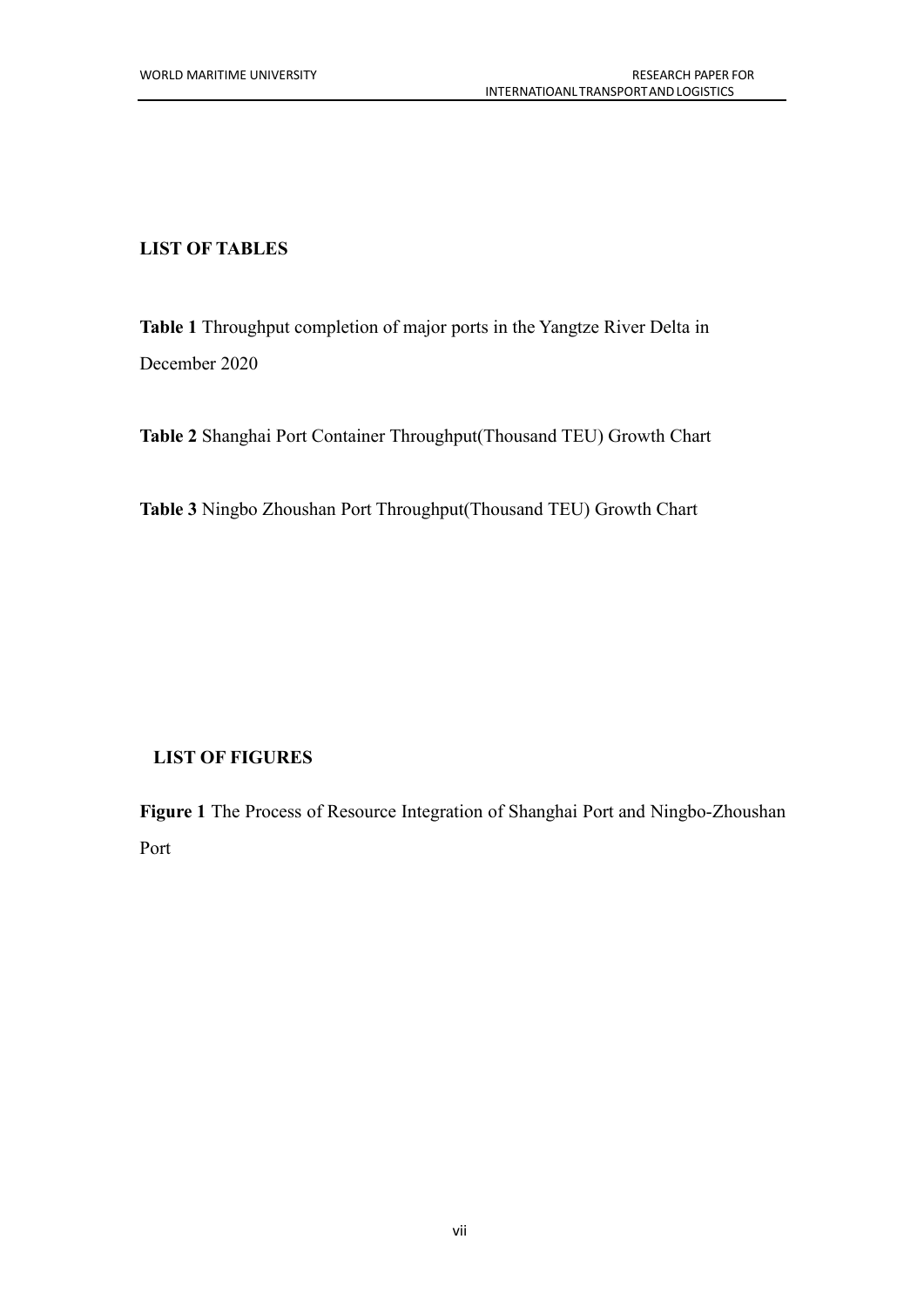### <span id="page-8-0"></span>**1 Introduction**

### <span id="page-8-1"></span>**1.1 Research Background and Research Proposal**

### <span id="page-8-2"></span>**1.1.1 Research Background**

Yangtze River Delta is one of the regions with the best economic development, best innovation capacity and highest potential for opening up in China which accounts for about 20% of China's total GDP. The party central committee and state council attaches great importance to the development of the Yangtze river delta integration, making a major future development strategy that promoting the integration of the Yangtze river delta development to a national strategy. The Outline of the Yangtze River Delta Regional Integrated Development Plan, released on December 1, 2019, sets the strategic goal of "building a world-class city group in the Yangtze River Delta at a high level".

Urban agglomeration is an advanced form of regional integration. Throughout the evolution history of major urban agglomerations in the world, an obvious feature is that the development of world-class urban agglomerations must be supported by world-class port groups. In other words, port group is an offensive move for the rise of urban agglomeration, and the construction of urban agglomeration should firstly realize the rise of port group. The integration of the Yangtze River Delta will become a great opportunity to promote the development of port logistics. The first thing is to enhance the opportunity of port group, to maximize the scale effect of port group, to achieve mutual benefit and win-win cooperation. Secondly, it is the opportunity to make up the short board of logistics development, organic combination of domestic trade and foreign trade, to ensure adequate logistics supply of goods, reasonable division of labor, and give full play to the overall benefits. At present, the ports in the Yangtze River Delta are developing from urban ports, provincial and municipal ports to port group. The division of labor system is relatively clear. The pattern of "one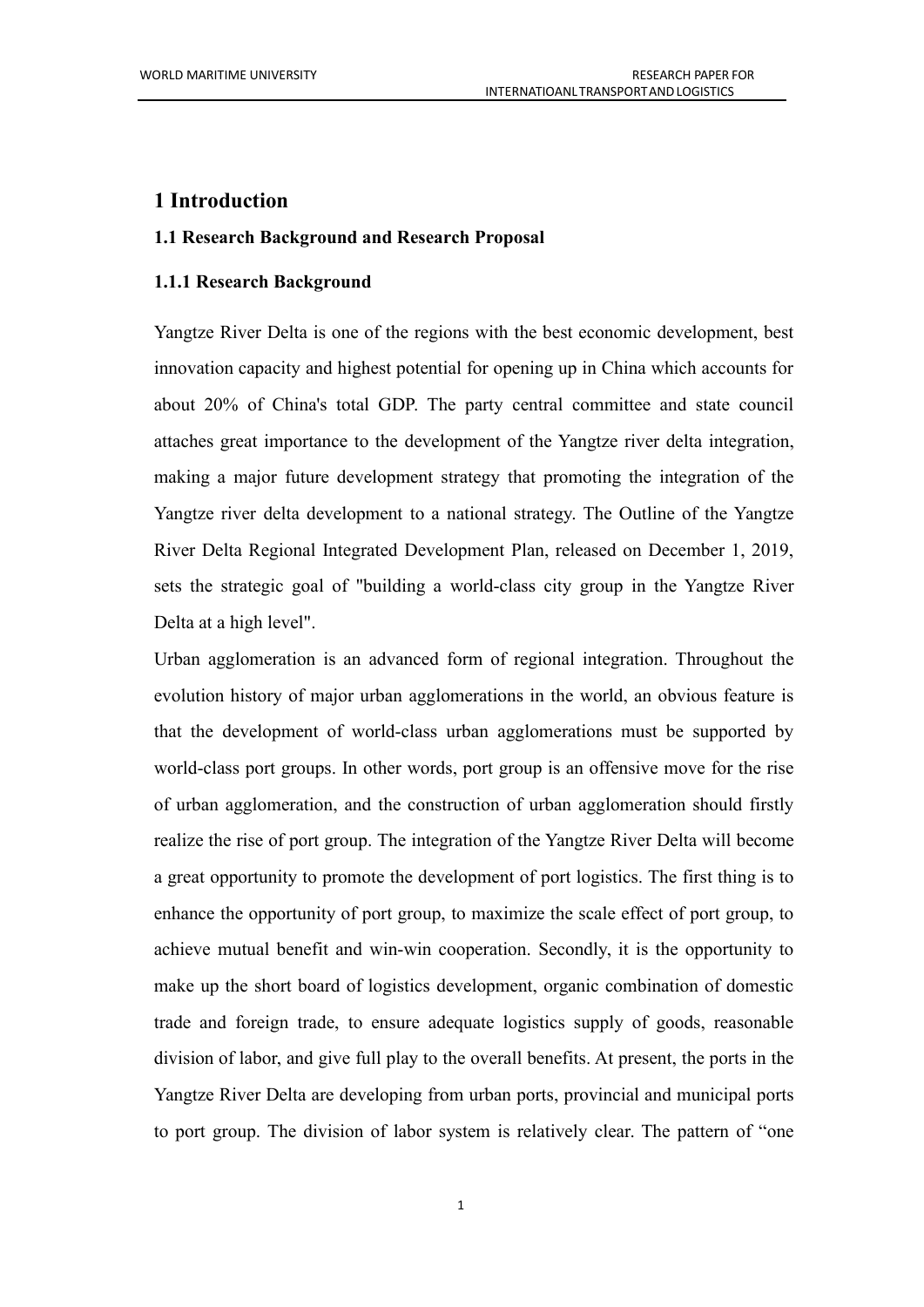body, two wings and multiple connections" has taken shape. However, there is still a gap in the goal of port groups to promote the formation of urban groups and achieve a new development pattern with domestic development as the main body and mutual promotion of domestic and international development.

### <span id="page-9-0"></span>**1.1.2 Research Purpose**

This article will use literature analysis method and case analysis method to conduct a comprehensive analysis about the integration of ports in the Yangtze River Delta under the promotion of government with domestic and foreign documents and government working documents of the national governments and provincial and municipal governments in the Yangtze River Delta. So that we can know about the outstanding points and weaknesses in all aspects to find the corresponding solutions accurately and accurately. On the other hand, I will looking for a suitable form for the pursuit of port integration in the Yangtze River Delta basing on the analysis of the cases of domestic and foreign port group integration. Finally, on the basis of theory and practice, the development goal of port integration in the Yangtze River Delta will be determined, and technical measures and suggestions will be proposed.

### <span id="page-9-1"></span>**1.2 Related studies athome and abroad**

### <span id="page-9-2"></span>**1.2.1 Related studies athome**

Yao Bohong & Tan Chunlan. (2020) conducts an empirical study on the evaluation of the logistics production efficiency of Shanghai Port by using the DEA model and the Mulmquist index. It is concluded that the static efficiency value of Shanghai port logistics increased year by year during the study period, but rarely reached the effective state of DEA; the dynamic efficiency value of Shanghai port logistics was very unstable and even declined.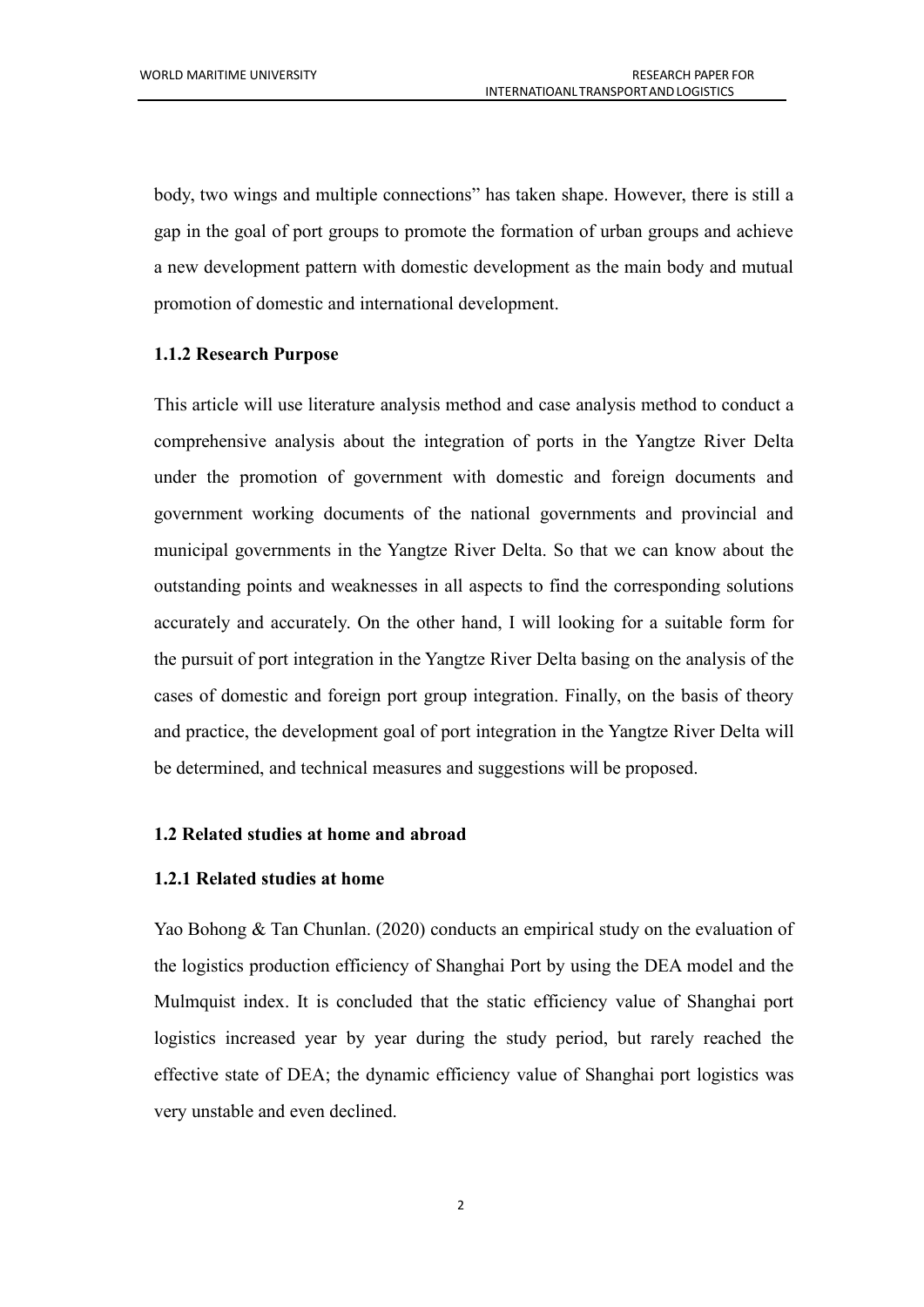Based on the location entropy and diversity index, Ge Haoran, Fu Haiwei, Zhu Zhanfeng & Zhong Changbiao. (2020). analyzed the freight function and diversity pattern of the ports in the Yangtze River Delta, and the main conclusions were as follows:

1) There are obvious differences in the number of freight functions and functional structure among ports in the Yangtze River Delta, and there is a core edge trend in the spatial distribution. There are also differences in characteristics between ports with different functions.

2) The port freight function system differs greatly between provinces (cities). The freight function division of ports in Jiangsu Province is more abundant and balanced. Shanghai Port has always maintained its own characteristics, and the freight function division of ports in Zhejiang Province and ports in Anhui Province The system needs to be refined and improved.

3) The freight functions of super-large ports have more characteristics and advantages. The positioning of freight functions among ports of various levels has shown an evolutionary trend from overlap to differentiation and then to overlap.

4) Ports with the same freight transportation function have certain regional agglomeration, but the agglomeration methods and strengths of different functions are not the same, and the distribution pattern is still unstable.

Based on the fractal theory, the research of Jiang Ziran, Fu Haiwei & Cao Youhui. (2016). on the spatial structure of the port system in the Yangtze River Delta and its evolution trend shows that

(1) The spatial structure of the port system in the Yangtze River Delta not only has monopolistic characteristics, but also shows the spatial effect of the challenges of marginal ports, and generally tends to be stable.

(2) The main ports in the Yangtze River Delta are distributed in a linear space, and

3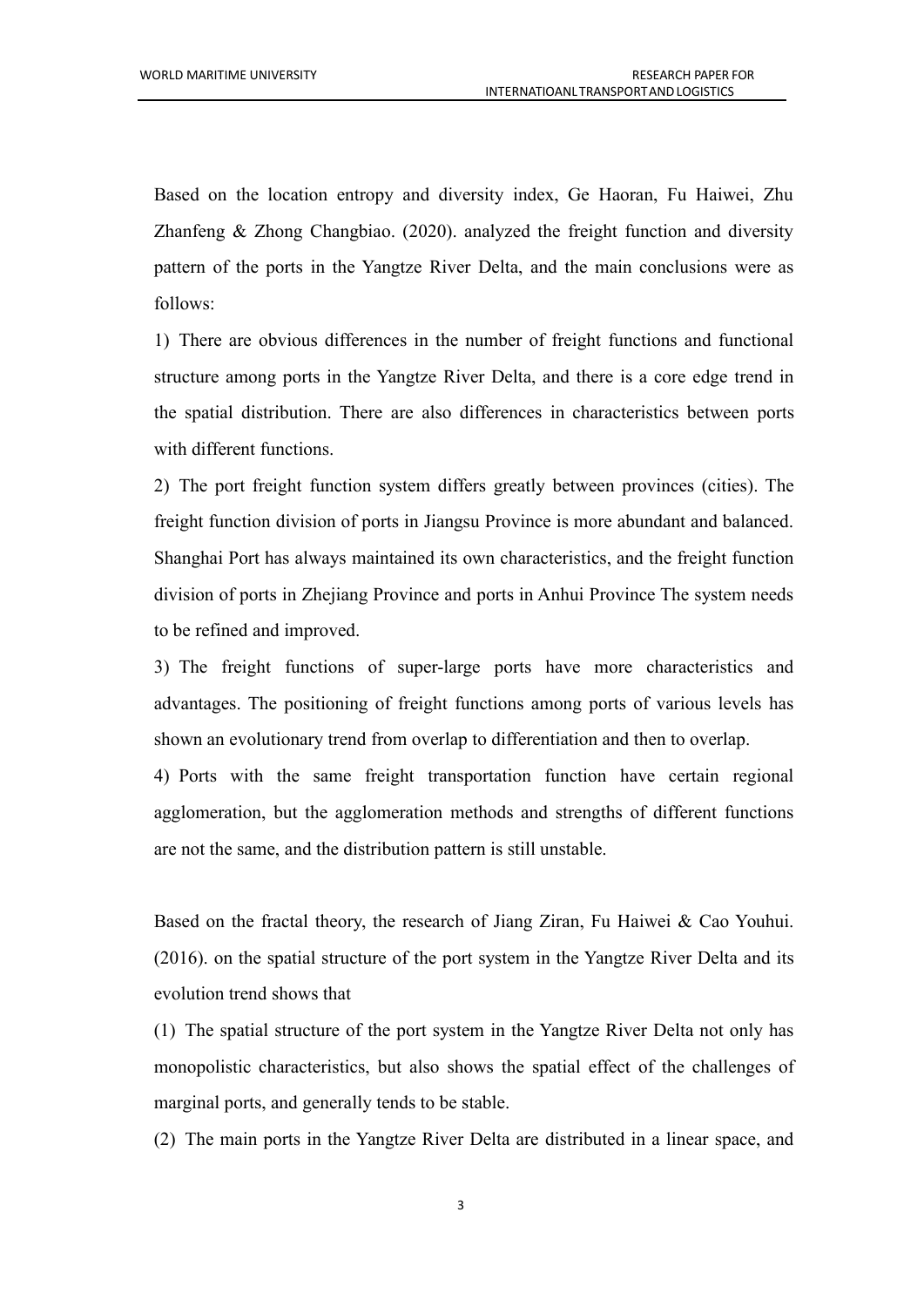the interaction between the main ports is strong

(3) Changes in the spatial structure of the port system in the Yangtze River Delta continue to decline and eventually stabilize

(4) The above-mentioned spatial structure and its dynamic mechanism of change are not only related to changes in the peripheral economic environment and policy environment of the port, but also inseparable from the interaction of the internal competition and cooperation mechanism of the port system.

### <span id="page-11-0"></span>**1.2.2 Related studies atabroad**

In terms of proposing the concept of port integration, foreign scholars Taaffe, Morrill and Gould (1963) conducted case studies on the ports of Nigeria and Ghana in Africa, and on this basis put forward the spatial structural model of port integration. Under the promotion and implementation of the governments of the United States and other countries, Rimmer (1967) improved the model on this basis and improved its due value. Hayuth (1981) put forward the theory of peripheral port challenge, focusing on the interaction between ports. The concept of port group was put forward by the Mediterranean Sea Rim Highway Conference (2004), which requires the ports in the port group not only to be highly integrated in the geographical scope, but also to be able to be effectively connected by railway, road and other networks. On this basis, the disorderly and chaotic competition among the ports in the port group should be avoided, and the proper central port should be selected through reasonable port planning to avoid the waste of port resources.

In terms of research on the development trend of port integration, Thomas (1957) was the first to study the concept that port resource integration develops toward land, believing that railway layout will have a great impact on the attribution of resources between ports. Patton (1958) focused on the role of inland transportation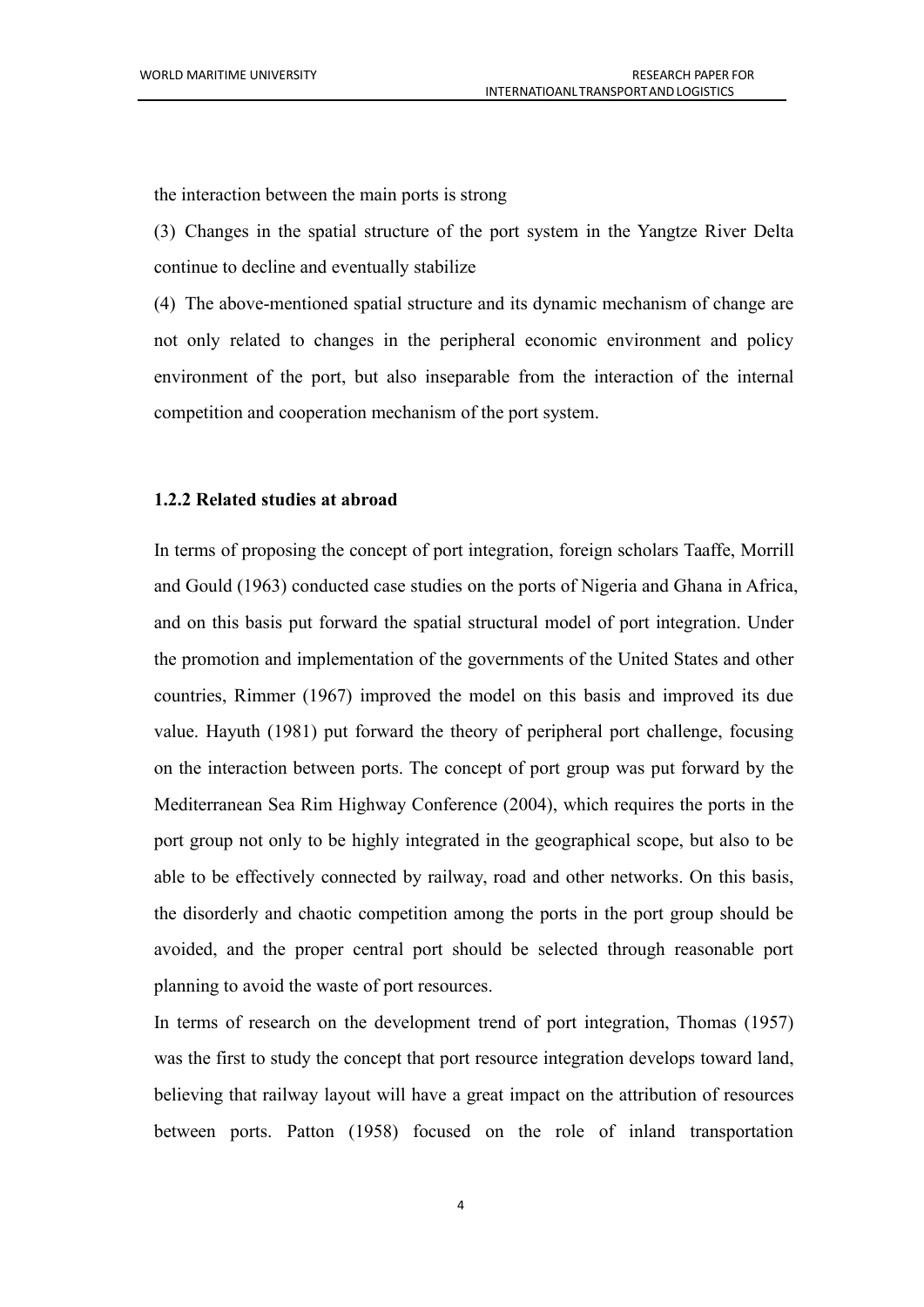construction in port shipping in his research on the resource integration of New York Port, Philadelphia Port, New Orleans Port and Baltimore Port. According to Culliane (2004), the most important thing in the competition after port resource integration is to compete for shipping enterprises. Objectively speaking, the layout and resources of any port cannot be changed the day after tomorrow. What can be changed is the inland layout and the distribution of resources. And shipping companies will choose inland and port routes that are more convenient for them. As a result, competition between ports is aimed at attracting more shipping companies. Paixao and Marlow (2003) put forward the concept of the fourth generation port and suggested that the government use the management mode of "agile port". Bichou and Gray (2005) introduced the expansion function and horizontal and vertical strategies in port resource integration. Panayides (2007) believes that the integration between ports should be interconnected with information technology, information sharing, shipping business, value-added services, etc.

In terms of the management and policy research of the next stage after the integration of port resources, Pettit (2008) believes that the government should change its attitude, restrict the unlimited growth of port resources, and promote the benign development among ports through the guidance of government policies. Pallis and Psaraftis (1997) extended the research field of the refinancing management after the integration of port resources to the whole Europe and concluded that the port policies of EU countries should not limit the sharing of ports and corresponding infrastructure. They concluded that the homogenization of port policies was the inevitable trend of the future reform of EU port policies.

5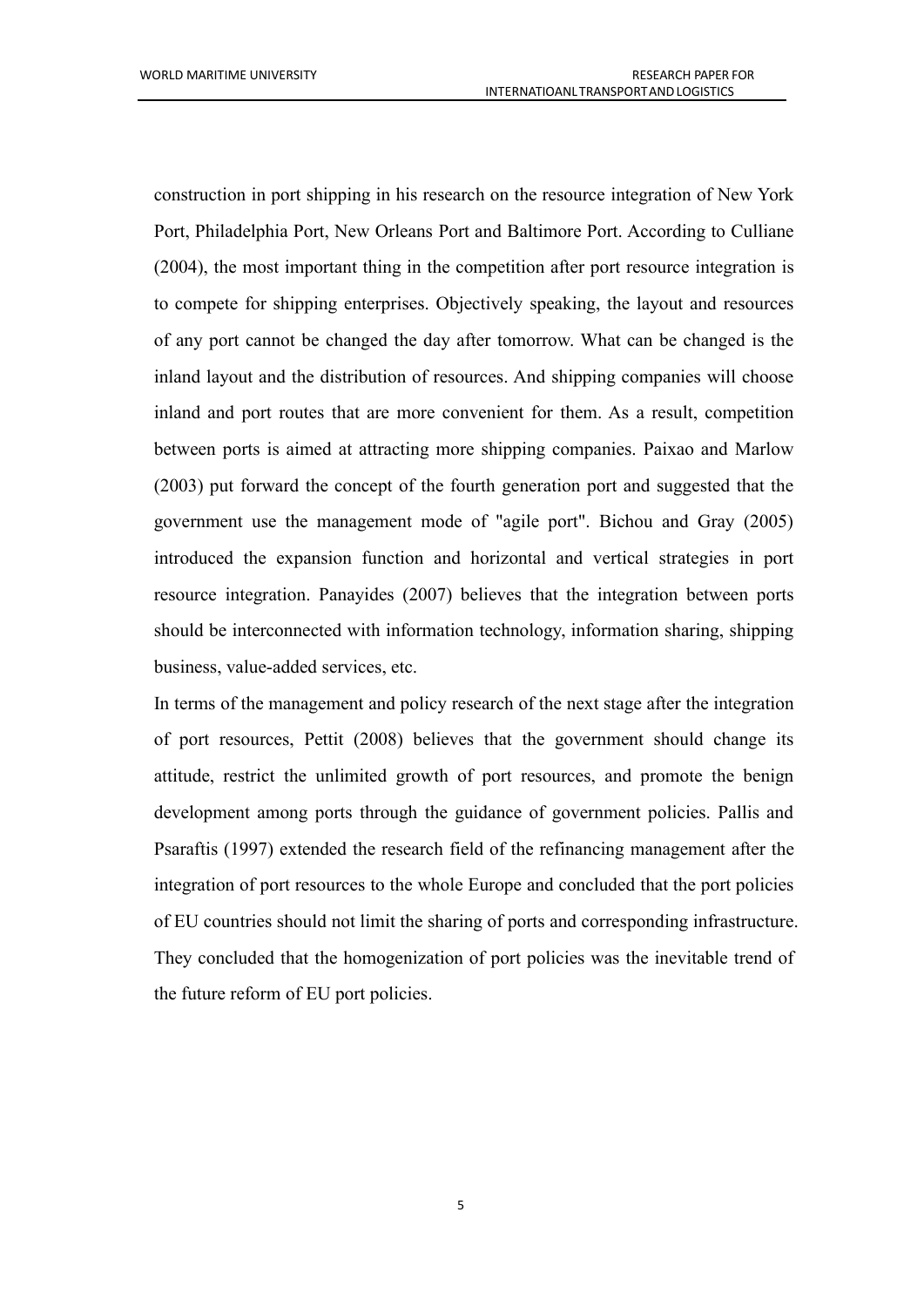#### <span id="page-13-0"></span>**1.3 Research approach and research method**

### <span id="page-13-1"></span>**1.3.1 Research approach**

The article will choose the government promotion about the port integration in Yangtze river delta as the research object on the basis of predecessors' research, using related theories of management and economics, and researching on the government promotion of the port integration in Yangtze riverdelta through the analysis about the collected data, the studied cases and government working documents. The research will be carried out in the following two aspects:

Firstly, making data collection about the promotion status and the resource layout in the Yangtze river delta, having a detailed understand about the actual situation of the government promotion of the integration of Yangtze river delta. Then analyzing and summarizing the problems encountered in the integration process of Yangtze River Delta ports by applying management and economic theories.<br>Secondly, obtaining some methods through analyzing the cases domestic and abroad

to solve current problems, and implement specific improvement measures to achieve the optimal allocation of resources, and to maximize the promotion from government.

### <span id="page-13-2"></span>**1.3.2 Research method**

Literature research method: Collecting, sorting and classifying literatures related to concepts of port and resource integration, government function theory and merger and reorganization theory used to obtain correct and valuable research results from predecessors. These results will play a supporting role in the process of viewpoint discussion in this paper.<br>Case analysis method: Searching the advanced cases of China and other countries'

governments promoting the integration of port resources, learning from them,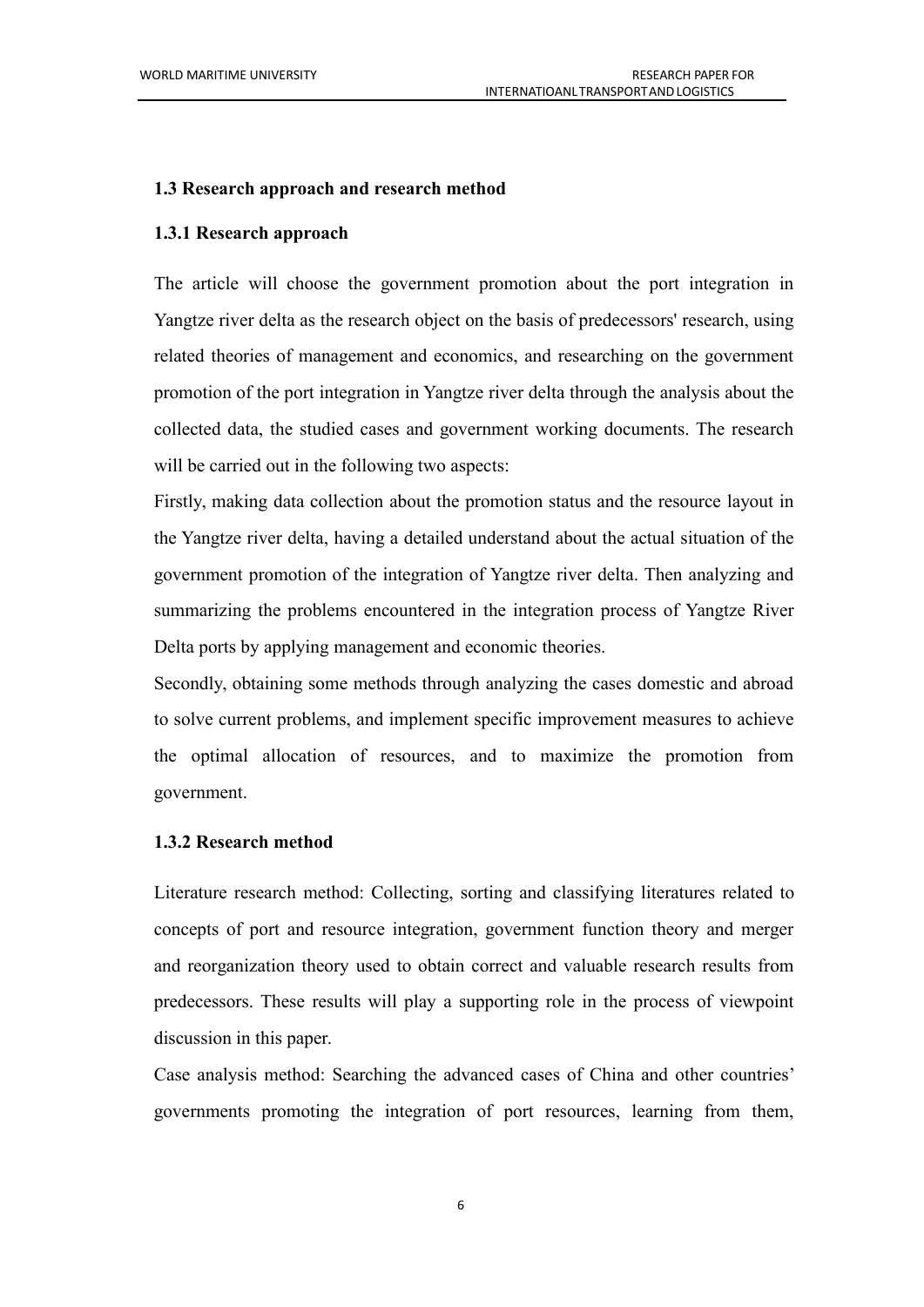.

.

combining the situation of the governments of the three provinces and one city in the Yangtze River Delta in promoting the integration of port resources in the Yangtze River Delta. Correcting wrong methods, improving methods in time, evaluating the port resources of the Yangtze River Delta, and proposing the governments of the three provinces and one city to establish specific implementation plans for the countermeasures and plans for port integration in their jurisdictions. Maximizing the role of the government in promoting the integration of ports in the Yangtze River Delta, combining macro and micro factors.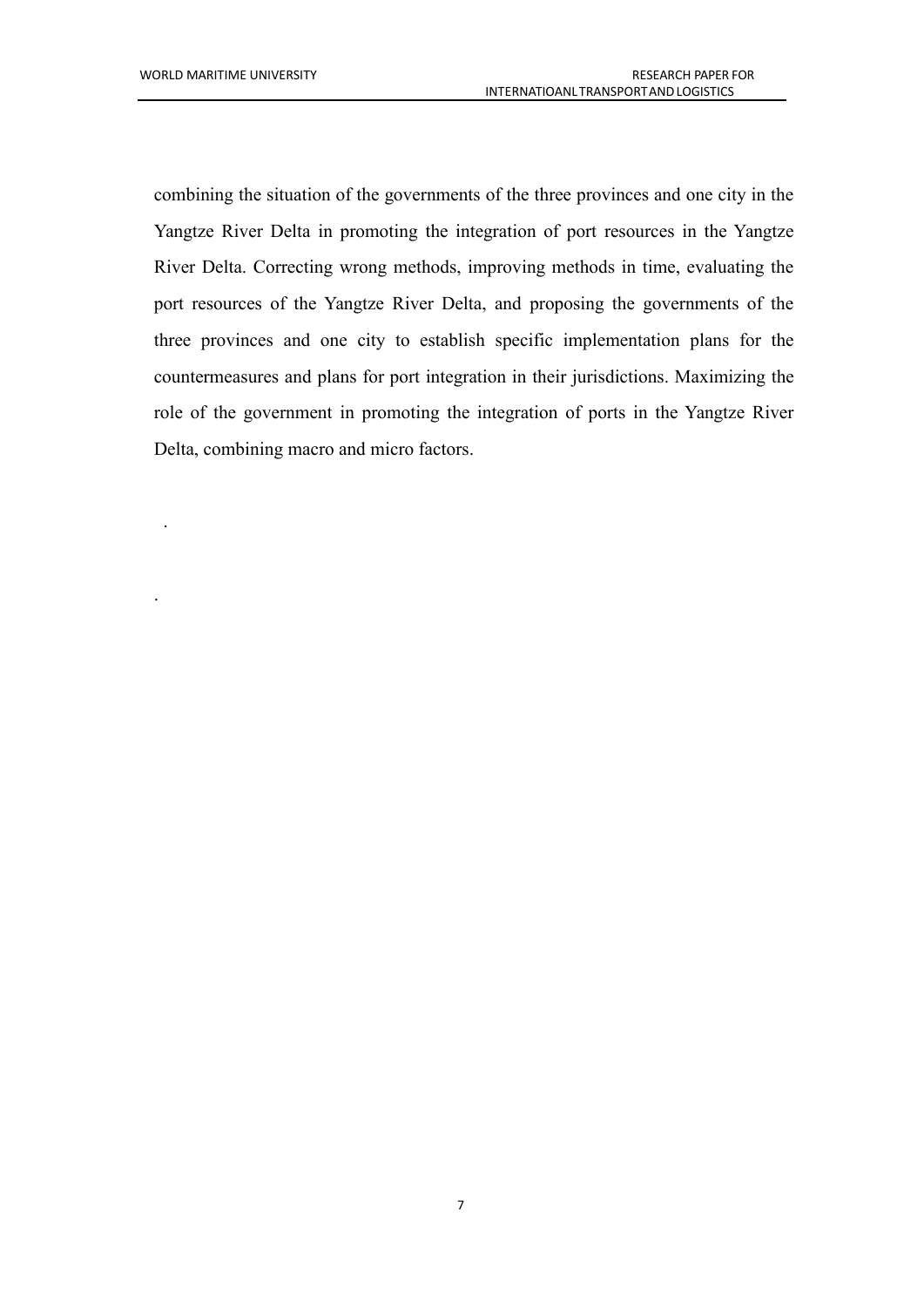### <span id="page-15-0"></span>**2. Basic concepts and theories**

### <span id="page-15-1"></span>**2.1 Brief introduction about port integration**

To understand the basic concepts of port resource integration, we must first understand the basic concepts of port and port group. What is a port, in short, the port is a place to meet the needs of the ship berthing. From this simple definition, we can extend the definition of the port from four aspects to understand the specific role of the port.

First, the size of the port. A qualified large port should have upland area and water area. Among them, the water area include access channels, anchorage sites, and harbor pools. To ensure the safe and convenient entry and exit of the port, it must have sufficient depth and width, appropriate position and direction and the abilities to curve curvature radius, avoid strong cross wind, cross flow and serious siltation and minimize the opening and maintenance costs of the waterway. Anchoring area means water area with natural or artificial cover conditions against strong storms, where ships may anchor, wait for berthing docks or leave the port. Port pool refers to the water area directly adjacent to the port upland area for ships to rely off the wharf, have a temporary shutdown and make a U-turn. Upland area refers to the land area of the port for cargo handling, storage, transport and passenger distribution, and the upland area includes the incoming land access. The loading and unloading operation area in front of the wharf and the rear area of the port. Front loading and unloading operation area for the distribution of goods, the layout of wharf frontier railway, roads, handling machinery and equipment and fast turnover goods warehouse or storage yard and waiting hall. The rear area of the port is provided for the railway, storage yard, port ancillary facilities and service houses.

Then comes the use of the port. Ports are divided according to their use, including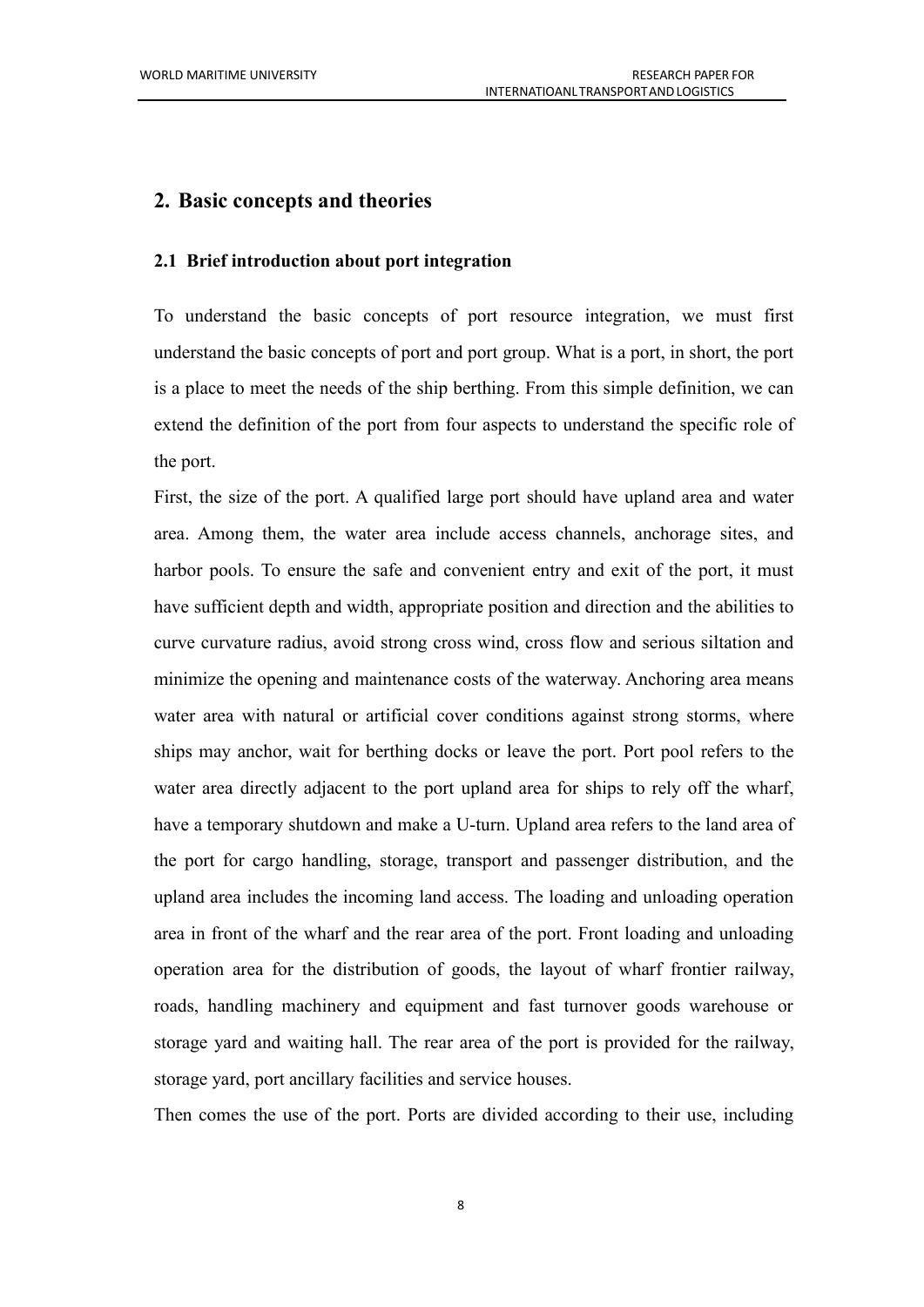commercial ports, military ports, fishing ports, industrial ports, safe havens and so on. Commercial port refers to the port for merchant ships for docking and handling passenger and cargo transportation business. Military port refers to the ports used by the military, exclusively for naval ships. Fishing port refers to ports exclusively for berthing and used by fishing boats and fishing auxiliary vessels. Industrial port is a port for direct transportation of raw materials, fuel and products for large industrial and mining enterprises in neighboring rivers, lakes and seas.

Then followed the port. Ports have always played an important role in the economic development of a country. Transportation connects the world, and ports are an important link in transportation. Developed countries in the world generally have their own coastlines and more well functional ports. The functions of the port can be summarized into the following four aspects: logistics service, information service, commercial and industrial.

After understanding the basic uses and functions of the port, the benefits of the port have become a logical answer. The port takes port resources development as the core, supported by industry and commerce, coastal cities and logistics and transportation as the artery. Through the economic development system of coastal cities and inland cities, ports gradually form an influence in inland cities, gradually expand the radiation scope to inland cities, and form an integrated port city system between ports, coastal cities and inland cities.

On the basis of the integrated port city system between port, coastal cities and inland cities, the concept of port group arises spontaneously.A cohesive and efficient port group requires both competition and cooperation between each port regional combination. The internal port level of the same port regional combination is clearly divided, feeding the port and branch port and hub port functions are reasonably positioned. Realizing the extremely high external cooperation ability. The transportation mode based on the development of ports and port groups is mainly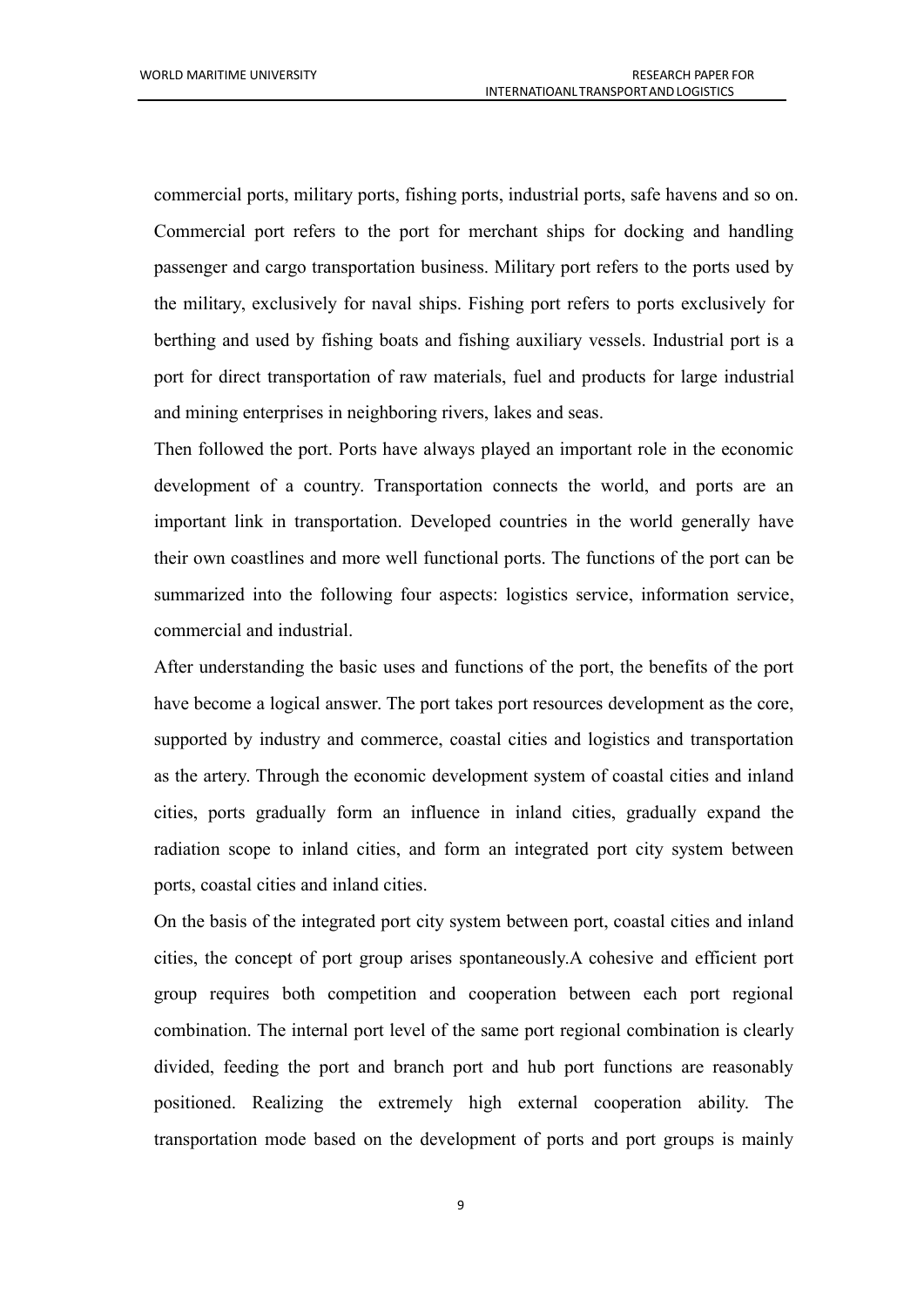reflected in waterway transportation, railway transportation and road transportation. Due to the approaching geographical location of each port in the regional port group and the common economic hinterland, the external transportation network of each port is basically the same. From the perspective of the development process of the world shipping industry, the port group consists of the hub port and feeder port, which makes the development of the port group have its own characteristics. The mutual dependence and mutual support between the hub ports, feeder ports and feeder ports are the basis of the existence of the port group.

However, due to close proximity, similar geographical location and transportation network, the individual port in the port group has the same overall geographical advantages. As each port in the region is affiliated to different administrative divisions and has different local interests. In order to win local interests and promote local economic development, each port lacks unified and effective overall coordination, which leads to each port to develop alone and compete for the source of supply in the same economic hinterland. All ports are easy to form a situation of disorderly development.

In this case, the integration of port resources is the good solution to this situation. The so-called port resource integration is between port areas or between port and port through some link, can be asset acquisition behavior, simple cooperation and operation behavior, or resource sharing behavior realized through administrative means. This sharing of resources can be the sharing between the basic production equipment between ports, or the sharing of resources and soft environment.

### <span id="page-17-0"></span>**2.2 Brief introduction about theory of government function**

Government function, also known as the administrative function of the government, refers to the corresponding responsibilities and corresponding abilities of the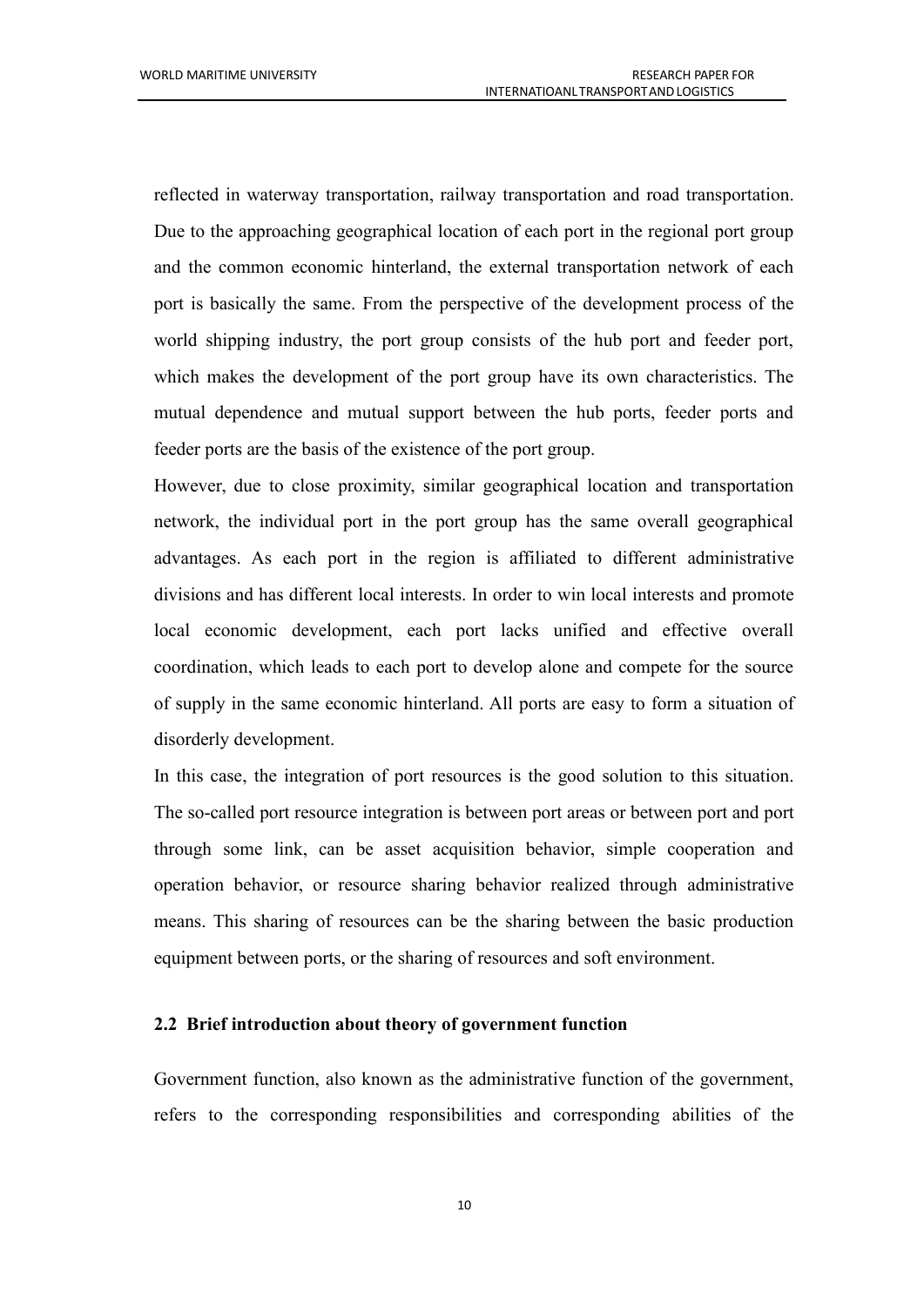government when the government, as the administrative body, manages the national political, economic and social public services in accordance with the law.

Government functions can be divided into economic regulation functions, market supervision functions, social management functions and public service functions. Among them, economic adjustment function refers to the use of economic and legal means, supplemented by necessary administrative means to adjust economic activities by means, and promote economic development. The function of market supervision refers to the government to promote the law of fairness, standardize the law enforcement of the market, and strengthen the supervision over the areas involving the safety of people's lives and property. Social management function refers to strengthening the government function of promoting employment and regulating income distribution. Social management functions can better improve the social security system, establish a more complete grass-roots social management system, and maintain social stability. The current social management focuses on employment promotion, environmental protection, public security maintenance and social security. The focus of public service functions is to promote the development of education, health, culture and other social undertakings, to establish a public service system that is fair and just, to benefits the people and to promote equal access to basic public services.

This paper will mainly use economic regulation and market supervision to provide theoretical support for the integration of port resources within the jurisdiction. Among them, the function of economic regulation mainly lies in the provinces and municipal governments in the Yangtze River Delta in formulate integration goals and relevant legal systems, give financial and tax policy support directly or indirectly, macro or micro control the resource integration process of the ports under their jurisdiction. The aspect of market supervision function will focus on the Yangtze river delta governments in the process of promoting jurisdiction port resource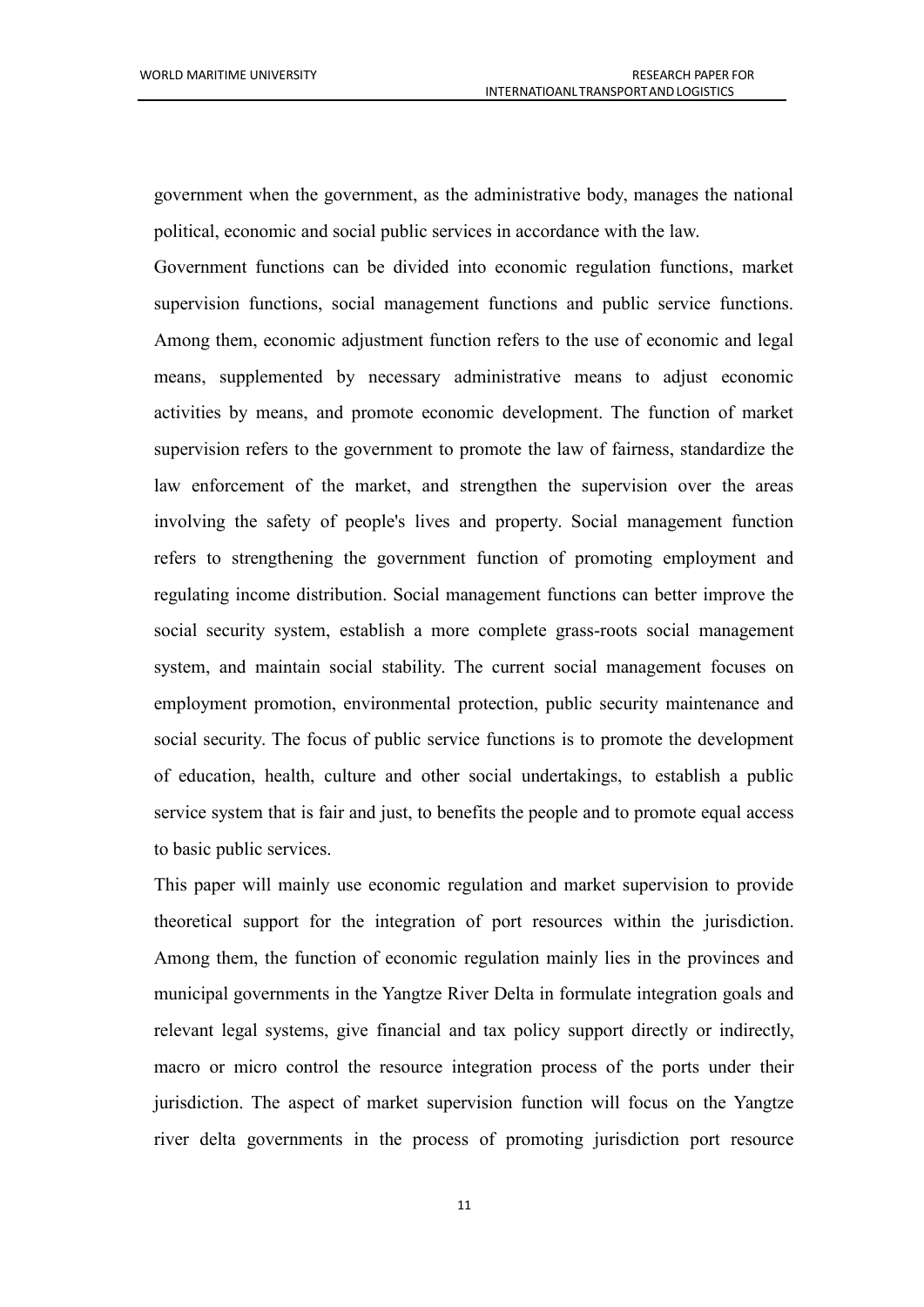integration, the jurisdiction port supervision and management, correctly guide and solve the vicious competition in the process of port resource integration, maintain the jurisdiction port resource integration revenue and ensure that the jurisdiction port group reaches the optimal state after the resource integration.

### <span id="page-19-0"></span>**2.3 Brief introduction about theory of integration and reorganization**

Integration and reorganization refers to the inability for some enterprises to continue to operate normally for some reasons. After considering the interests of employees, they carry out the integration and equity transfer in accordance with certain procedures, so as to realize the transformation of the enterprise and achieve the purpose of reorganization. After the integration and reorganization, company will have the industrial structure optimization, the necessary cost saving, enterprise competitiveness improvement and other advantages.

In this paper, the integration and reorganization of the port are mainly discussed. In the process of development, the individual port is mostly self-centered, while ignoring the development of the overall port group. The government-oriented port integration and reorganization will integrate the resources of each port to form a leading port. With the support of the government, the operating costs of individual ports can be reduced, form a strategic alliance for integrating port resources, and reduce vicious competition. At the same time, the integration and reorganization of the port has also brought about the sharing of resources and talents, which will be conducive to the development of regional port enterprises. On the basis of integration and reorganization, the paper analyzes the policy, and proposes the countermeasures to promote the integration of port group resources in the jurisdiction.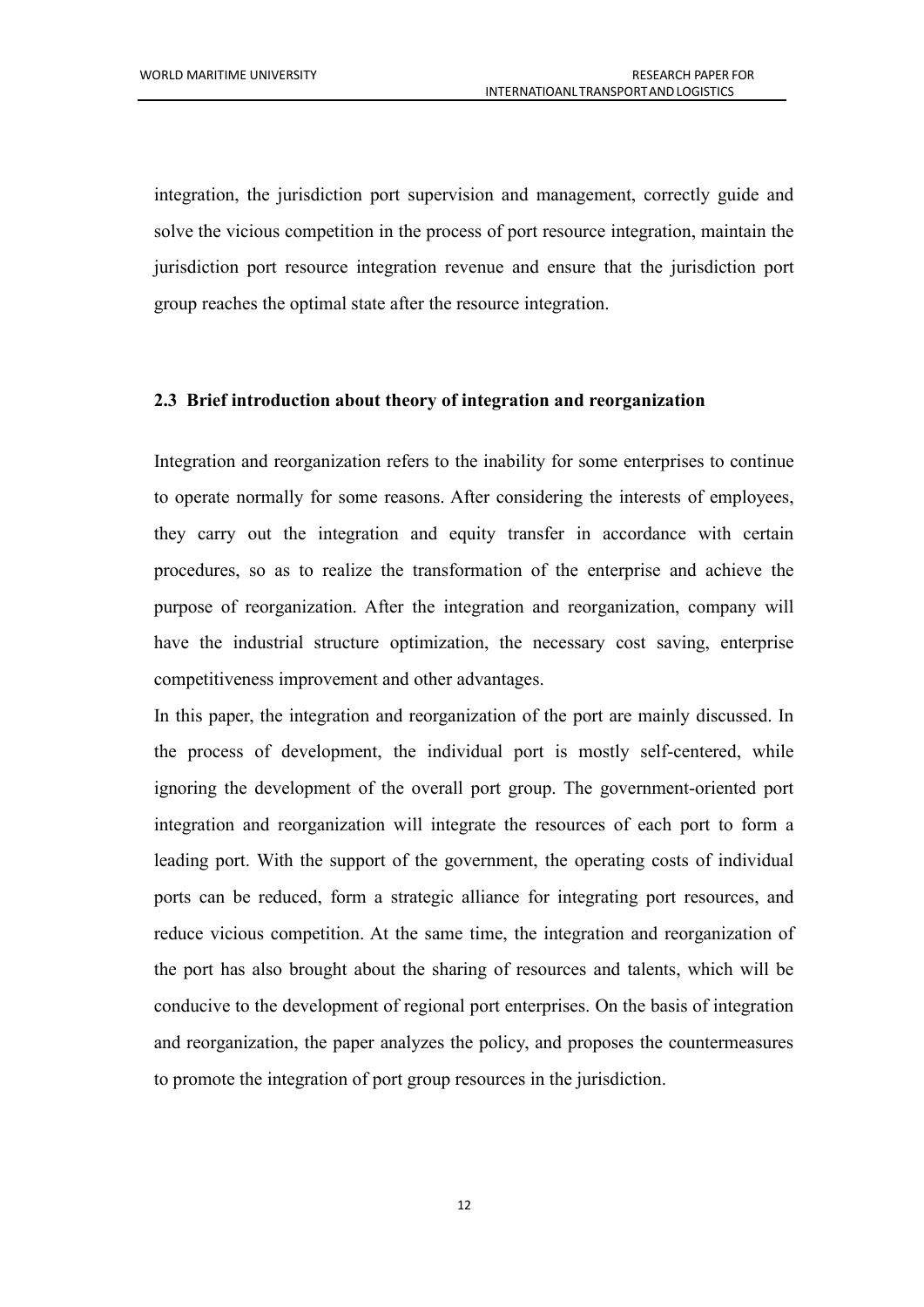### <span id="page-20-0"></span>**2.4 Brief introduction about Game Theory**

Game theory is a new branch of modern mathematics, and also an important discipline of operational research. Game theory means that the two people consider each other's strategy and change their strategy to achieve victory. In turn, the game will be inevitable with the goal of victory. In this paper, the ports will inevitably produce games in their competition with the other ports, changing their development strategies according to the development strategies of the other ports. This paper will analyze the game phenomenon in the resource integration and summarize the rules based on the game theory. It is put forward corresponding countermeasures to the correct treatment of this phenomenon when the game between the ports occurs in time and using macro-control and other means.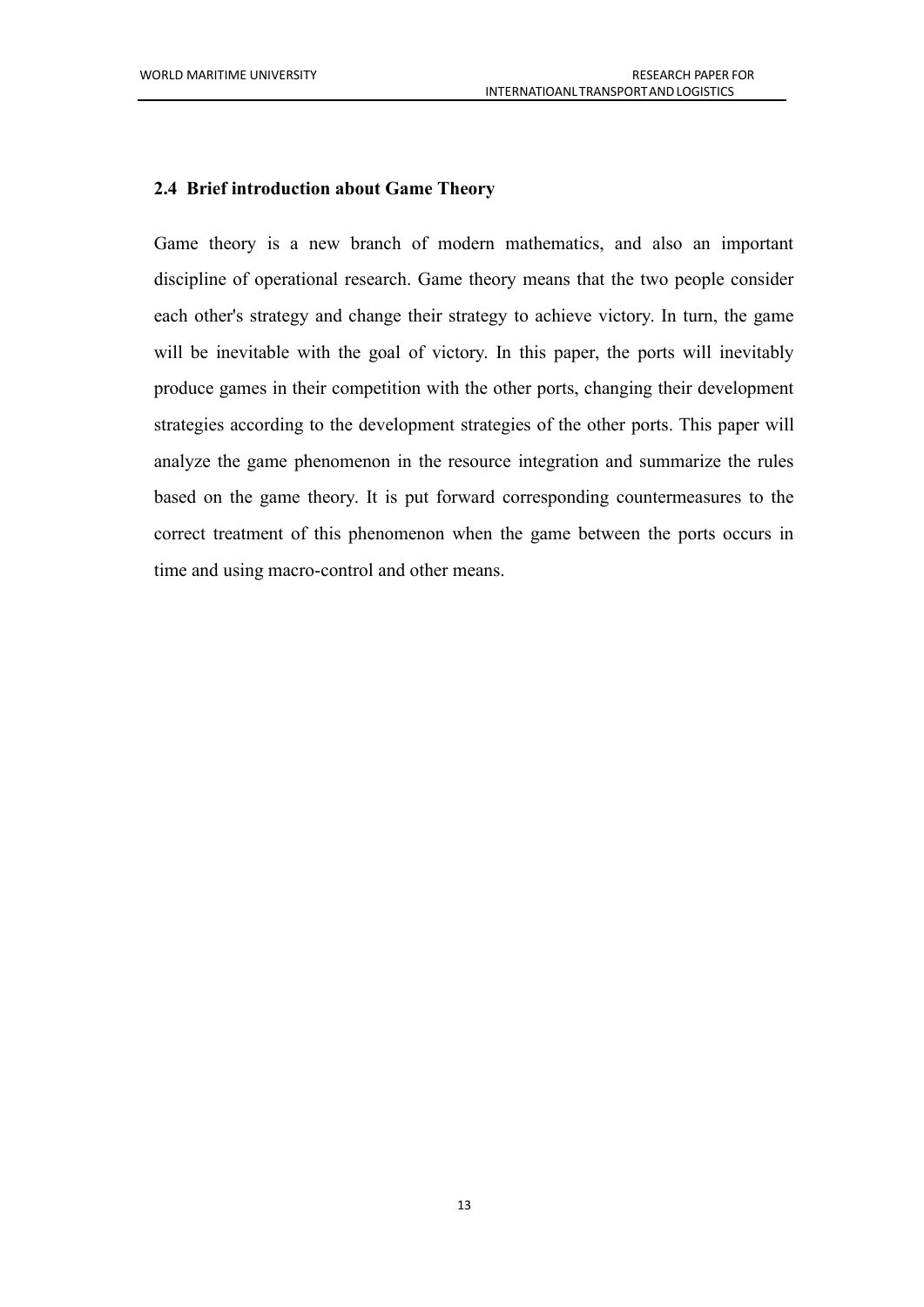# <span id="page-21-0"></span>**3. Status and Problems of the promotion of Government in Yangtze River Delta**

#### <span id="page-21-1"></span>**3.1 Status ofthe promotion of Government in Yangtze River Delta**

In view of the new situation and requirements faced by the development of the shipping industry in the Yangtze River Delta, the State Council and the Ministry of Transport have introduced the corresponding shipping policy linkage mechanism and measures. With the issuance of a series of policy documents, such as the Three-Year Action Plan for the Integrated Development of the Yangtze River Delta Region, Six Action Plans for Coordinated Promotion of the Integrated Development of the Port and Shipping of the Yangtze River Delta Region, and the Outline of the Plan for the Integrated Development of the Yangtze River Delta Region, the coordination of ports and shipping in the Yangtze River Delta Region has achieved initial results. First, basically realize the integration of maritime supervision in the Yangtze River Delta. The Maritime Safety Administrations of Shanghai, Zhejiang, Yangtze River and Jiangsu signed strategic memorandums on maritime supervision integration with the East China Sea Navigation Insurance Center, gradually realizing information sharing, mutual recognition of law enforcement and business coordination in maritime supervision. Second, the initial formation of the Yangtze River Delta customs integration. The customs of the three provinces and one city in the Yangtze River Delta have realized the integration of customs clearance through the docking of cross-customs supervision system, the exchange of bayonet information, the mutual recognition of shipping arrival supervision and the sharing of stowage data. Third, the port development of the Yangtze River Delta has achieved synergy and integration. SIPG and Zhejiang Port Group jointly promoted the comprehensive development of Xiaoyangshan through equity cooperation in February 2019. Ningbo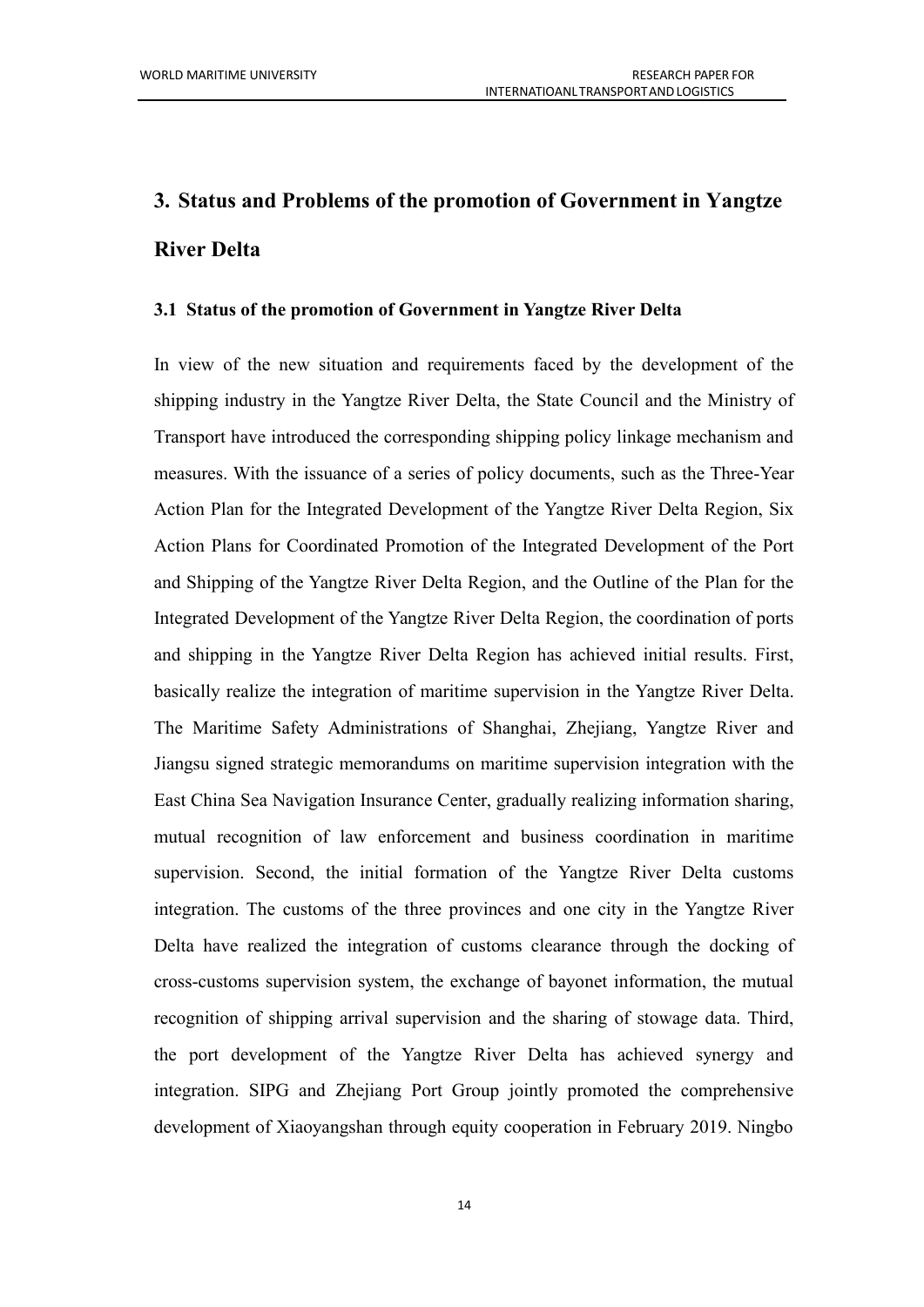Port introduced SIPG as a strategic investor through a private placement of shares in early 2020. While the synergy between ports and navigation in the Yangtze River Delta region has achieved preliminary results, we should not ignore that the implementation of some shipping policies has not achieved due linkage effects. In terms of optimizing the functional layout of ports, a coordinated development pattern of interlinkage between trunk and branch and rational distribution of offshore and ocean-going routes has not been formed. In terms of strengthening port resource integration, cross shareholding cooperative mode between port has not been carried out in the Yangtze river delta area, and this is based on "their own management, mutual benefit" concept formation way of cooperation effect is suspected, has not yet formed "common decision, mutual benefit" management mechanism, the distance to construct a rational division of labor, mutual cooperation world-class port group of target. There is no positive interaction among the cruise ports in the Yangtze River Delta, and Shanghai Port is "the dominant port", which has not formed a reasonable distribution pattern of the cruise industry chain. Moreover, due to the policy restrictions of the Ministry of Transport, international cruise ships cannot realize the "multi-point connection" in the real sense in the ports of the Yangtze River Delta. In the aspect of copying and popularizing the shipping policy of the Pilot Free Trade Zone, the innovative effect of the shipping policy of the Pilot Free Trade Zone in Shanghai has yet to be tested by practice, and its duplicity and generalization have yet to be demonstrated. Coastal piggyback and some provinces and municipalities to carry out the policy, the policy for international ship registration system innovation, transportation (port transportation system), and other related shipping policy, concentrated reflection for the principle of administrative instruction and guidance request too much, less comprehensive mechanism of operability, policy uncertainty and lead to policy after around cool response, response. In terms of ship type standardization, restricted by the trend of economic interests and policy bottlenecks,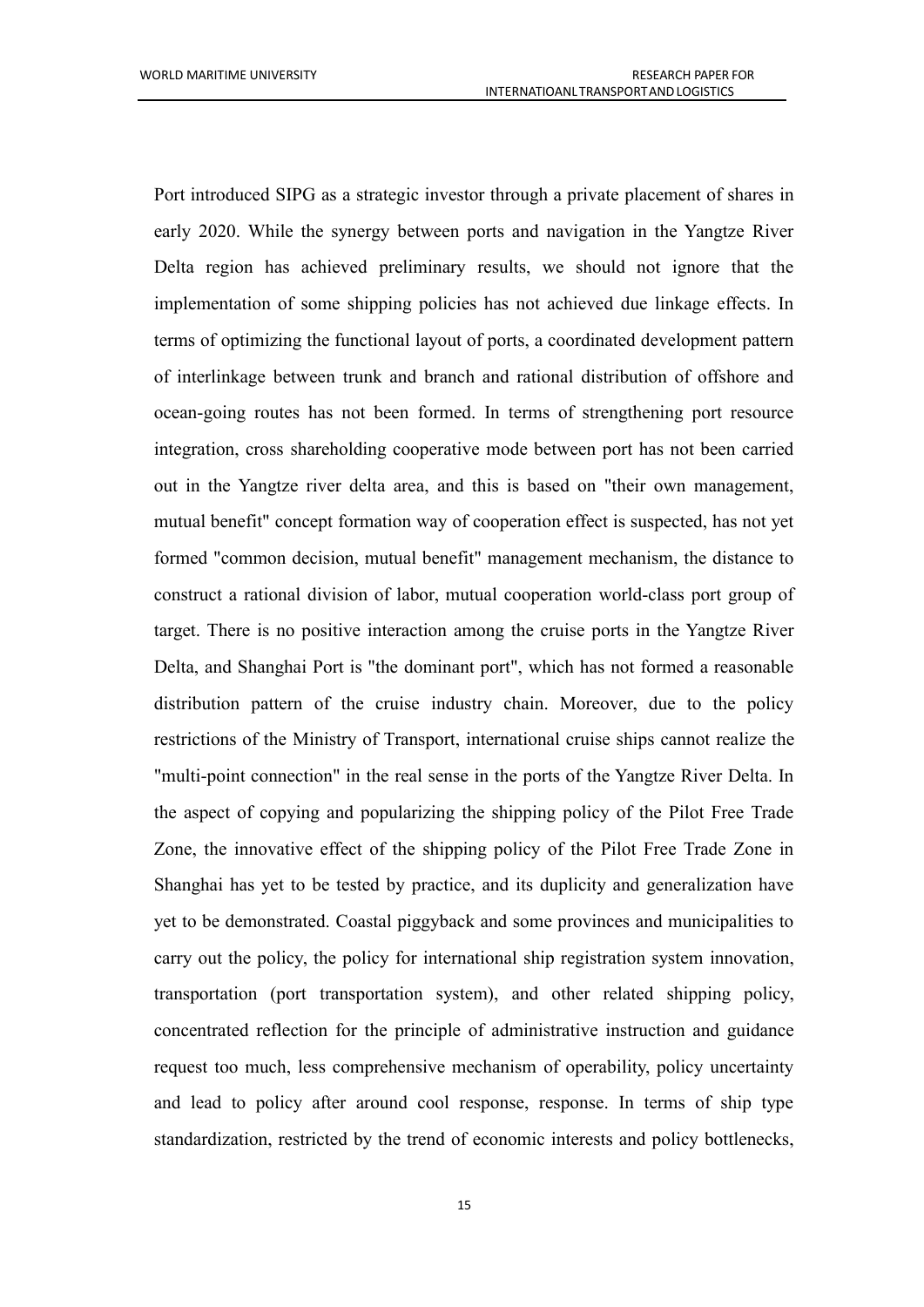the promotion of old ships and new energy ships is stagnant, and ships with poor safety and environmental performance, especially inland river transport ships with more than 20 years of age, are still common. In the aspect of strengthening the prevention and control of port ship pollution, the coverage rate and utilization rate of shore power facilities are low, and the improvement of port power and ship power receiving facilities is slow. In the aspect of increasing the use of low sulfur oil, the lack of effective supporting measures and incentive mechanism has affected the implementation of the policy. In terms of strengthening the construction of intelligent ports, Shanghai Yangshan Port has taken the first step, but the economic benefits of the port limit the layout of intelligent ports in other regions of the Yangtze River Delta.

The Yangtze River Delta has 8 coastal deep-water ports and 26 inland river ports, which are the most densely distributed and have the largest throughput among the five major port groups in China. Relying on Shanghai International Shipping Center, the Yangtze River Delta is represented by Shanghai Port, Ningbo Zhoushan Port and Suzhou Port. The ports of Lianyungang, Nanjing, Jiaxing, Nantong, Wenzhou, Wuhu, Taizhou, Changzhou, Hefei, Taizhou and other ports should be fully used to serve the economic and social development of the entire Yangtze River Delta and its coastal areas.

Since COVID-19 began to break out at the end of January 2020, the data of January 2021 and February fluctuated greatly compared with that of January and February 2020. Therefore, this paper selected the data of December 2020 and December 2019 for comparison. The following is the statistical data of the throughput of major ports in the Yangtze River Delta in December 2020 from the Ministry of Communications: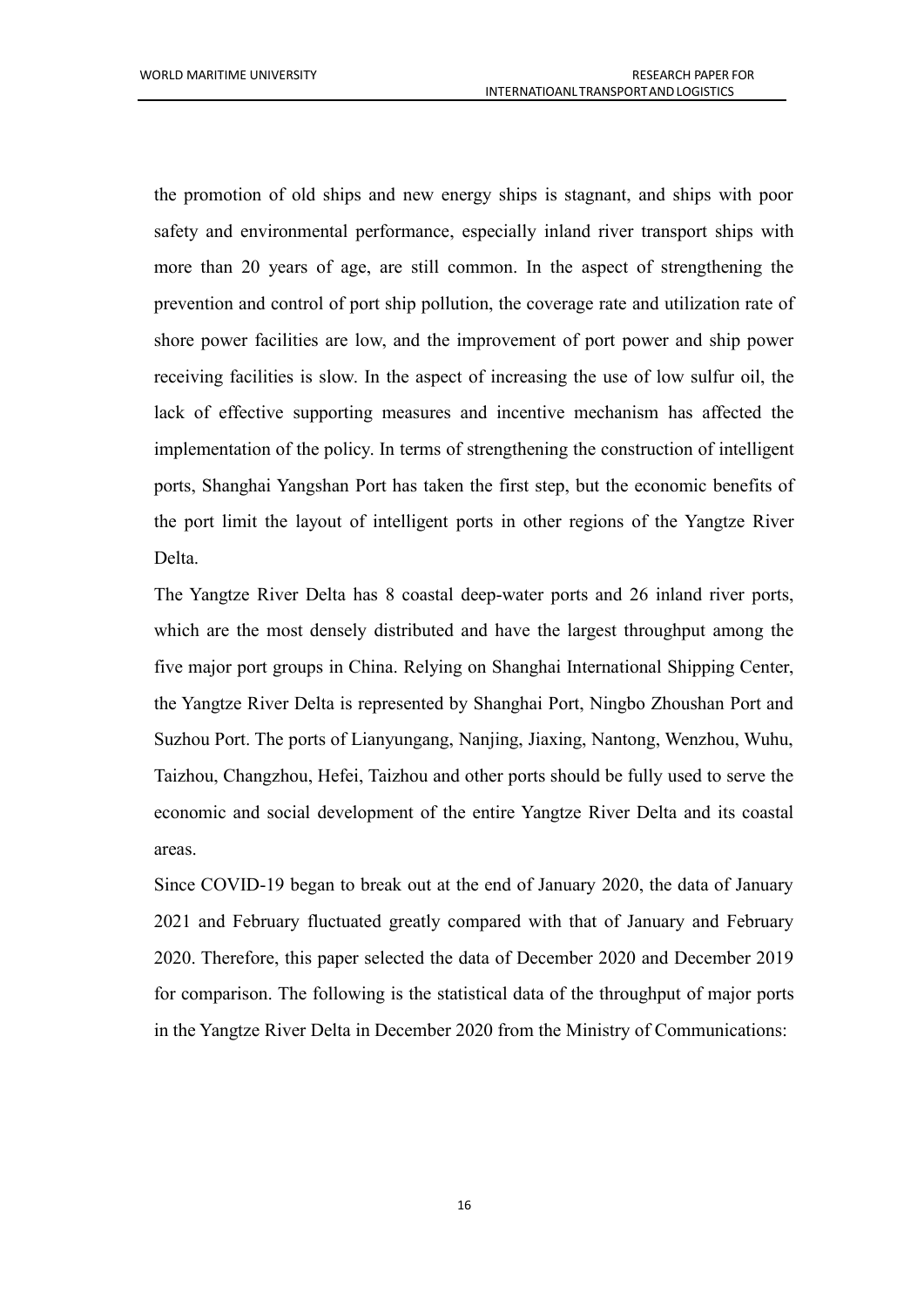|                           |                             |                | Container       |                | Volume of     | Growth rate /% |
|---------------------------|-----------------------------|----------------|-----------------|----------------|---------------|----------------|
|                           | Volume of                   | Growth rate /% | throughput of   | Growth rate /% | foreign trade |                |
| The Port                  | goods in the<br>month $/ t$ |                | the month $/ 1$ |                | goods in the  |                |
|                           |                             |                | million TEU     |                | month $/ t$   |                |
| Shanghai Port             | 6478.0                      | 12.0           | 363.6           | 11.3           | 3341.3        | 9.2            |
| Ningbo<br>Zhoushan Port   | 8835.0                      | $-0.5$         | 223.7           | 15.4           | 4286.4        | 1.8            |
| Ningbo Port<br>Area       | 4691.7                      | 2.0            | 215.4           | 15.0           | 2849.0        | 2.6            |
| Zhoushan Port<br>Area     | 4143.3                      | $-3.2$         | 8.3             | 28.0           | 1437.4        | 0.1            |
| Jiaxing Port              | 1142.0                      | 19.9           | 19.7            | 15.4           | 124.0         | 4.1            |
| Taizhou Port              | 572.3                       | 23.4           | 6.0             | 37.4           | 63.6          | 28.4           |
| Wenzhou Port              | 753.9                       | $-2.5$         | 9.9             | 38.5           | 58.9          | 127.5          |
| Huzhou Port               | 1299.2                      | 19.1           | 6.5             | 19.9           | 23.4          | 27.0           |
| Lianyungang<br>Port       | 1902.9                      | $-5.0$         | 37.8            | 10.6           | 1055.7        | $-11.0$        |
| Nantong Port              | 2407.6                      | $-33.8$        | 17.1            | 16.9           | 497.7         | 12.4           |
| Suzhou Port               | 4860.9                      | 11.8           | 50.8            | 0.2            | 1247.9        | 2.5            |
| Zhangjiagang<br>Port Area | 2071.3                      | 1.8            | 8.1             | 7.5            | 447.6         | $-17.2$        |
| Changshu Port<br>Area     | 763.1                       | 21.8           | 1.8             | $-26.6$        | 96.2          | 28.7           |
| Taicang Port<br>District  | 2026.5                      | 20.1           | 40.9            | 0.5            | 704.1         | 16.9           |
| Taizhou Port              | 2826.9                      | 17.9           | 3.3             | $-0.9$         | 246.7         | 12.2           |
| Jiangyin Port             | 2642.0                      | 18.8           | 5.3             | 16.9           | 684.7         | 10.6           |
| Changzhou<br>Port         | 946.0                       | 41.0           | 3.4             | 46.2           | 94.4          | 2.7            |
| Zhenjiang<br>Port         | 2459.1                      | $-24.7$        | 3.3             | $-6.1$         | 415.1         | 5.4            |
| Yangzhou Port             | 1068.3                      | $-13.5$        | 5.3             | $-9.6$         | 90.0          | $-26.3$        |
| Nanjing Port              | 2250.0                      | 13.0           | 18.1            | $-36.5$        | 318.0         | 12.6           |
| Maanshan Port             | 1053.5                      | 12.9           | 3.0             | 74.7           | 84.8          | 5.2            |
| Wuhu Port                 | 1327.3                      | 1.3            | 11.2            | 8.4            | 29.0          | $-26.3$        |
| Tongling Port             | 768.1                       | $-1.2$         | 0.3             | $-13.2$        | 2.6           | 2.7            |
| Hefei Port                | 387.6                       | 110.2          | 3.8             | 147.9          | 5.0           | 86.3           |
| Total:                    | 43980.3                     | 2.5            | 791.9           | 10.6           | 12669.3       | 4.0            |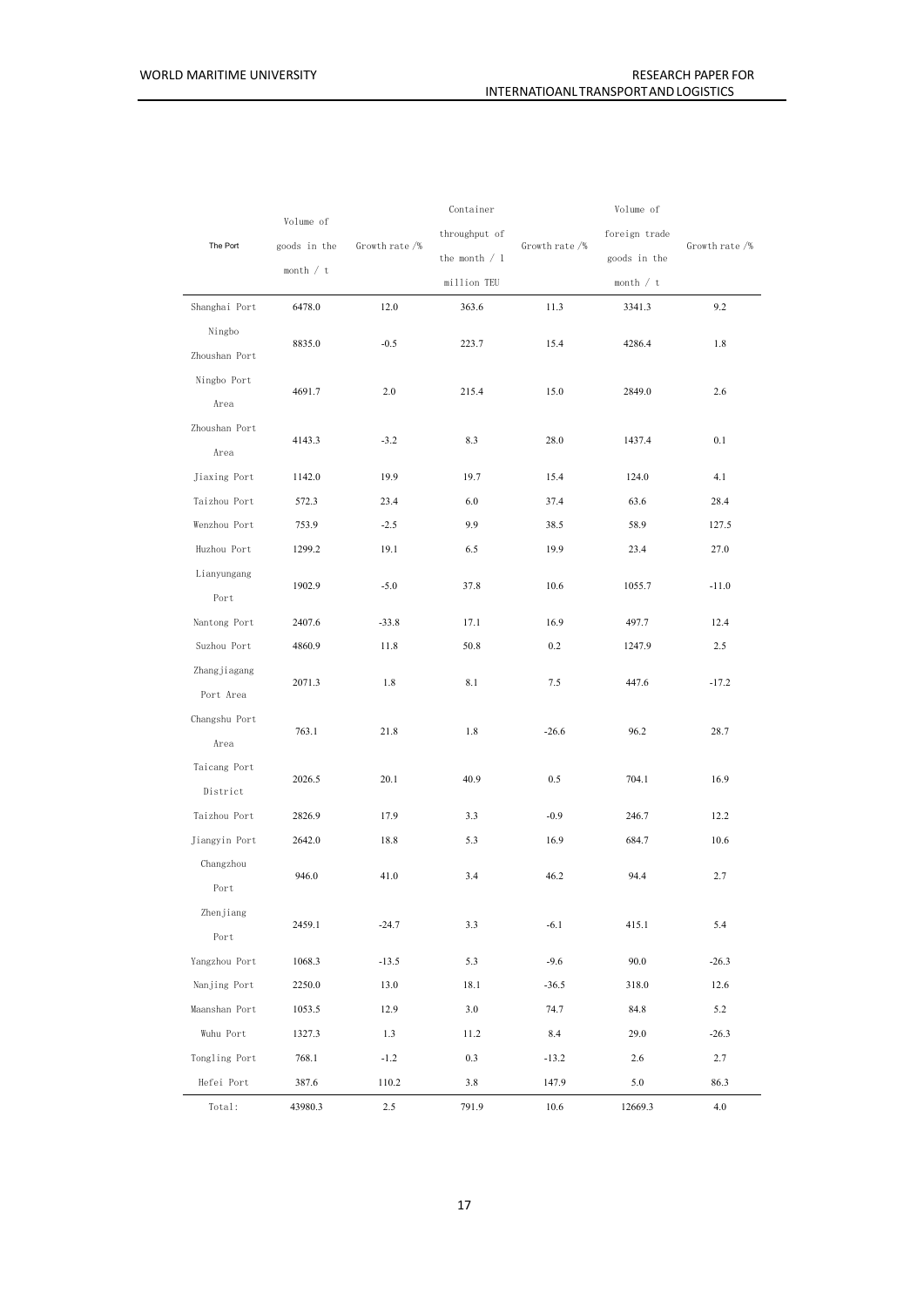# Table 1 Throughput completion of major ports in the Yangtze River Delta in December 2020

Container throughput of the port of the Yangtze River Delta has increased compared with last year. Container throughput of Shanghai Port reached 3.636 million TEU in December, with a year-on-year growth rate of 11.3%. The total volume is high, and the growth rate is also super high. Although the container throughput of Zhoushan Port in Ningbo is 2.237m TEU, which is less than that of Shanghai Port, its year-on-year growth rate of 15.4% indicates that its growth trend is slightly better than that of Shanghai Port. As an inland river port, Suzhou's container throughput in December was 508,000 TEU, showing its development potential and status.

Foreign trade is the basis and condition for the development of port logistics. 95% of China's import and export trade goods are distributed through ports. As an important link in the whole logistics supply chain, the growth of its throughput is closely related to the growth of trade. The throughput of foreign trade cargo is regarded as the index of each production link of port logistics. From the data in the table shows that the vast majority of port cargo throughput in the growth of foreign trade, the average growth rate of  $4\%$ , this means that although the new champions the cause of the outbreak, the average growth rate slowed compared to previous years, but under the Yangtze river delta integration strategy, port logistics development situation is still good, demand is still growing, but at the same time, The throughput of some ports decreases or the throughput growth rate slows down, which shows that the development of port logistics is also facing some new problems.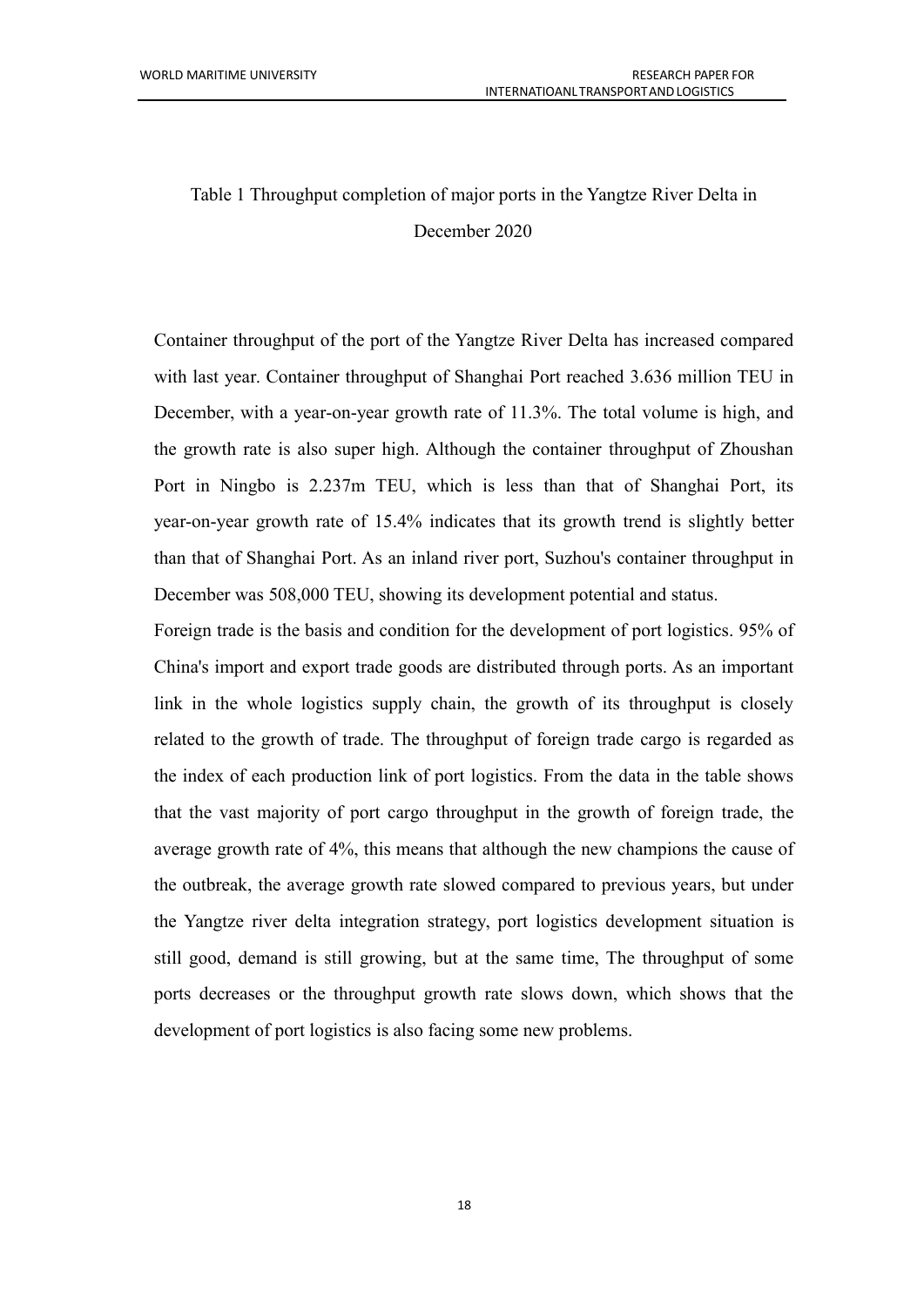# <span id="page-26-0"></span>**3.2 Problems of the promotion of Government in Yangtze River Delta**

### <span id="page-26-1"></span>**3.2.1 Strong competition in the Yangtze River Delta region**

The Yangtze River Delta region has the highest port density in China. Duplication of hinterlands, similar logistics functions and homogenization of import and export goods highlight the structural contradictions of ports. Although the integration of the Yangtze River Delta has become a national strategy, along with the gradual weakening of the border effect between the provinces of Shanghai, Jiangsu, Zhejiang and Anhui, the common market has been formed, and each port is under different jurisdiction. Therefore, there are serious competition among the ports and serious contradictions in the development of logistics.

### <span id="page-26-2"></span>**3.2.2 Unreasonable portcollection and distribution system**

At present, the pattern of transportation of highway, waterway and railway in our country is not coordinated. Highway transportation is limited by topography and geology, with small traffic volume and high freight. Waterway transportation is mainly affected by hydrological and meteorological conditions of waterway, and there are many uncontrollable factors. Rail transport is less flexible and the amount of goods transported across inland rivers is too small. To analyze the above seaport, Shanghai seaport has convenient land and water transportation and prosperous logistics market. Transportation structure in Shanghai port, however, the ratio of highway transport is too high, waterway and railway transport ratio is too small, in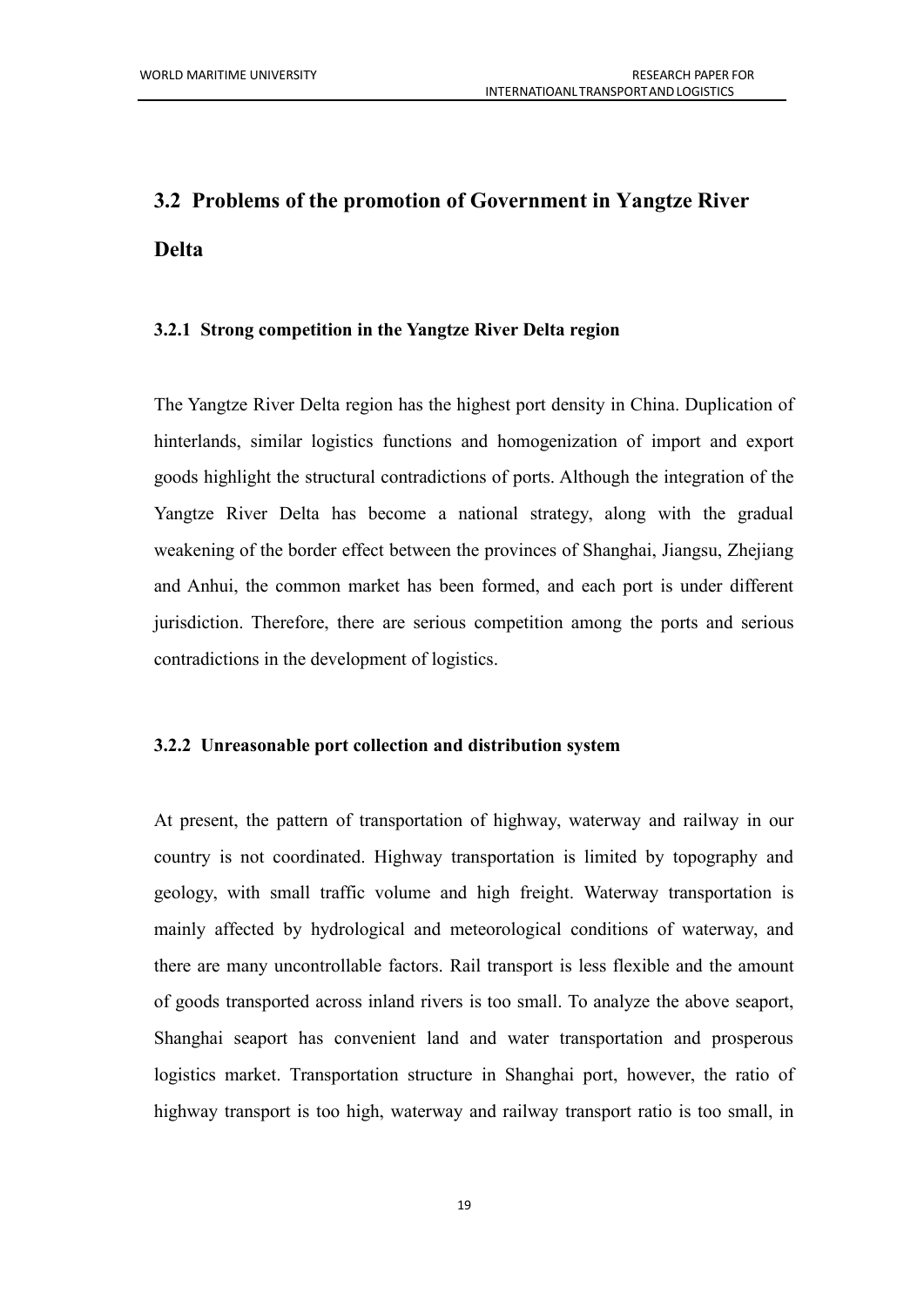serious imbalance, lead to its surrounding areas in congested roads, plus the cumbersome logistics operation, logistics turnover rate is greatly reduced, and the whole port transportation system is inefficient.

### <span id="page-27-0"></span>**3.2.3 Low logistics informatization level**

Although the Yangtze River Delta is one of the most economically developed regions in China, there are still many deficiencies in the level of logistics professional information technology. The overall construction of logistics started late, there is a certain gap compared with the developed countries, and there are obvious differences in the logistics of different regions, such as the company information standards are not unified, resulting in the logistics information difficult to achieve effective allocation of resources, logistics companies are difficult to carry out reasonable and effective competition. Current basic information collection also needs to rely on manual input, so there are problems such as low efficiency, high error rate and untimely update, which affect the whole transmission and application in the later stage. When negotiating with international customers, due to the lack of comprehensive modern logistics information, it is difficult to meet customer needs, resulting in low customer satisfaction and trust on port logistics.

### <span id="page-27-1"></span>**3.2.4 Poor portlogistics function**

The world logistics industry has gone through four stages. The first stage is the traditional logistics industry, which is responsible for transportation, transshipment and storage. The second stage is the distribution logistics industry which integrates the functions of transportation, transshipment, storage, packing and unpacking,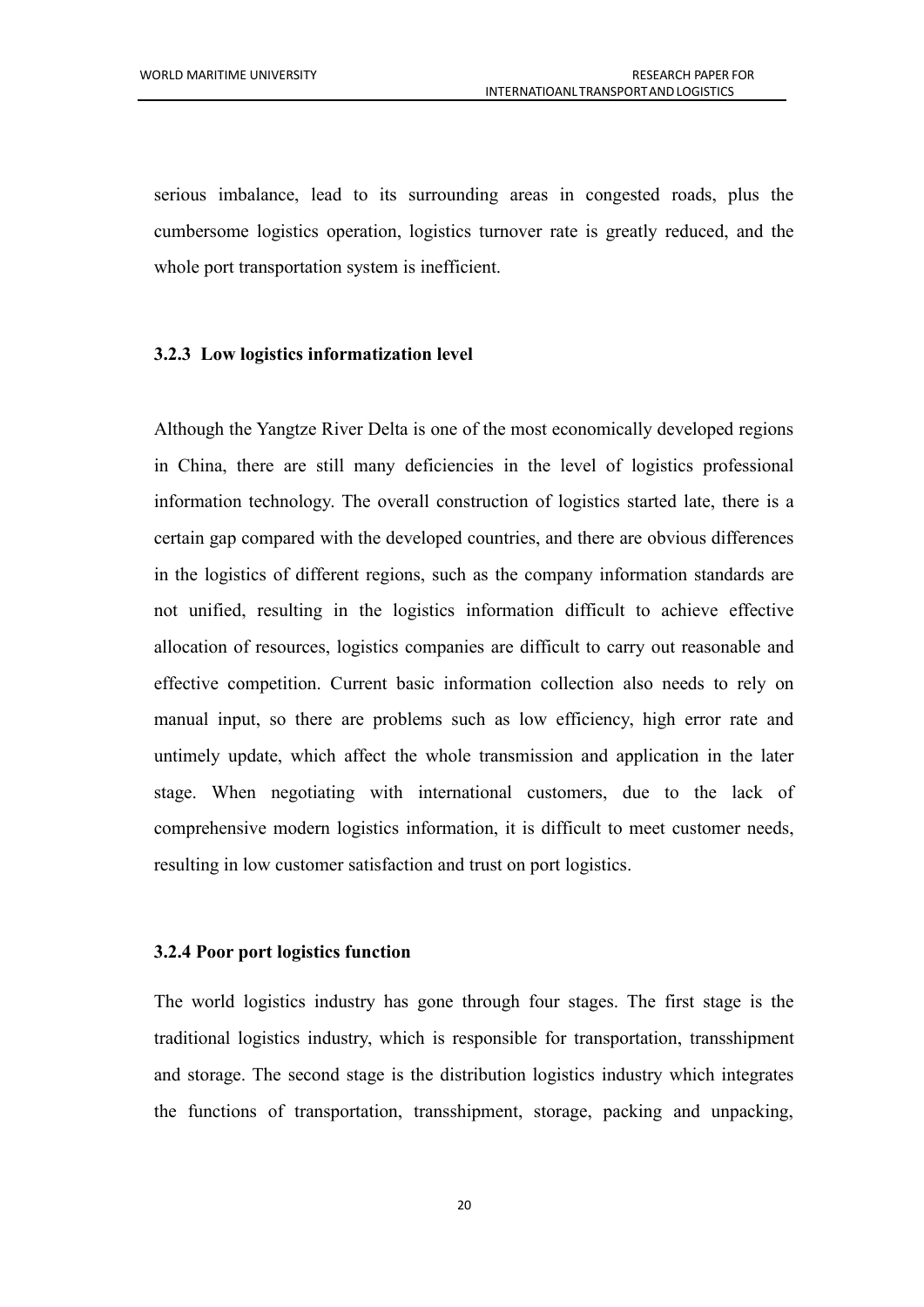storage management and processing. The third stage is the integrated logistics of commodity flow, information flow, capital flow and talent flow. The fourth stage is the port logistics supply chain. At present, most of the port logistics in the Yangtze River Delta is still based on the traditional agency, storage, customs declaration, distribution and other services. The logistics services provided for customers are single in function and form, with low added value, and it is difficult to form a complete logistics supply chain service. There is still a big gap between them and the development requirements of modern port logistics industry.

## <span id="page-28-0"></span>**3.3 Measures and Achievements ofthe promotion of Government in Yangtze River Delta**

### <span id="page-28-1"></span>**3.3.1 Measures and Achievements ofShanghai Port**

At present, the cooperation between Shanghai Port and Jiangsu and Zhejiang Port is mainly carried out through capital cooperation, information cooperation, business cooperation, strategic cooperation and mechanism improvement. Capital cooperation is mainly carried out along with the "Yangtze River Strategy" of Shanghai Port. Since 2001, in order to give full play to the "golden waterway" of the Yangtze River and the leading leading advantage of Shanghai Port, SIPG has vigorously promoted terminal operation projects in the Yangtze River Basin with Shanghai Port as its home port, and provided integrated port logistics services covering the Yangtze River Basin with "point, line and surface". Through management, capital and technology export, cultivating container market, setting up branch shipping enterprises, developing inland transportation and comprehensive agency business, the agglomeration and radiating capacity of Shanghai international shipping center and the coordinated development of serving regional economy have been enhanced. At present, the framework pattern of "point, line and surface" of the Yangtze River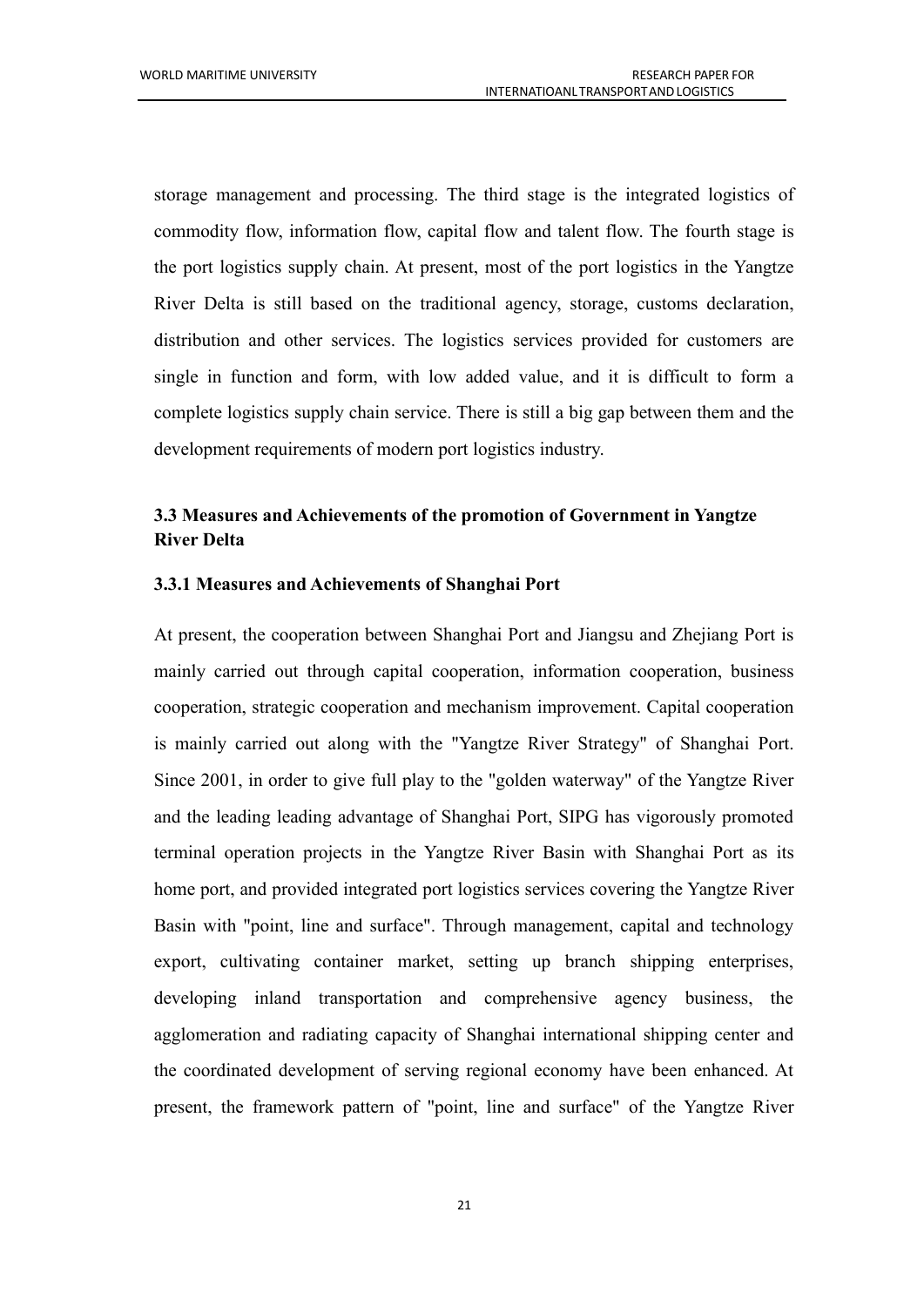strategy has been basically formed. In the Yangtze River Delta region, the terminal projects with capital as the link mainly include Jiangyin and Sunan Container Terminal in Jiangsu Province, Nanjing Port Corporation and Taicang Zhenghe Container Terminal; Zhejiang Province Wenzhou Jinyang, Pinghu Dushan, Anji Port and other container terminals. In addition, SIPG and Ningbo Zhoushan Port Group set up a joint venture East China Sea Shipping Insurance Company; With ningbo Zhoushan port group established Shanghai port and navigation equity investment company.

In terms of information cooperation, at present, SIPG has basically achieved the docking with the system of the terminals it invests in along the Yangtze River, realized the whole tracking and inquiry of the cargo status from the main port of the trunk line to Shanghai Port, and is actively expanding the information docking with other ports. In terms of strategic cooperation, Zhejiang and Shanghai signed a memorandum of cooperation in July 2017, in which SIPG will strengthen strategic cooperation with Zhejiang Port Group and accelerate the development and construction of Xiaoyangshan in an all-round way. On November 1, 2017, port group, jiangsu port group and cosco shipping group three parties signed the memorandum of strategic cooperation, three parties on the basis of long-term friendship and cooperation, jointly establish a strategic cooperative partnership, the implementation of the "area" initiative, accelerate the construction of the Yangtze river economic belt and boost the coordinated development of Yangtze river delta economic circle, Reduce regional logistics costs and strengthen the north wing of Shanghai International Shipping Center. Business cooperation, basic form with Shanghai as the center, Shanghai port in jiangsu and zhejiang, for the two wings, in the Yangtze river basin as the hinterland, rational division of labor, work closely with domestic other ports of international hub port, the port group attaches great importance to the business and the surrounding ports so and coordination, promote power seamless,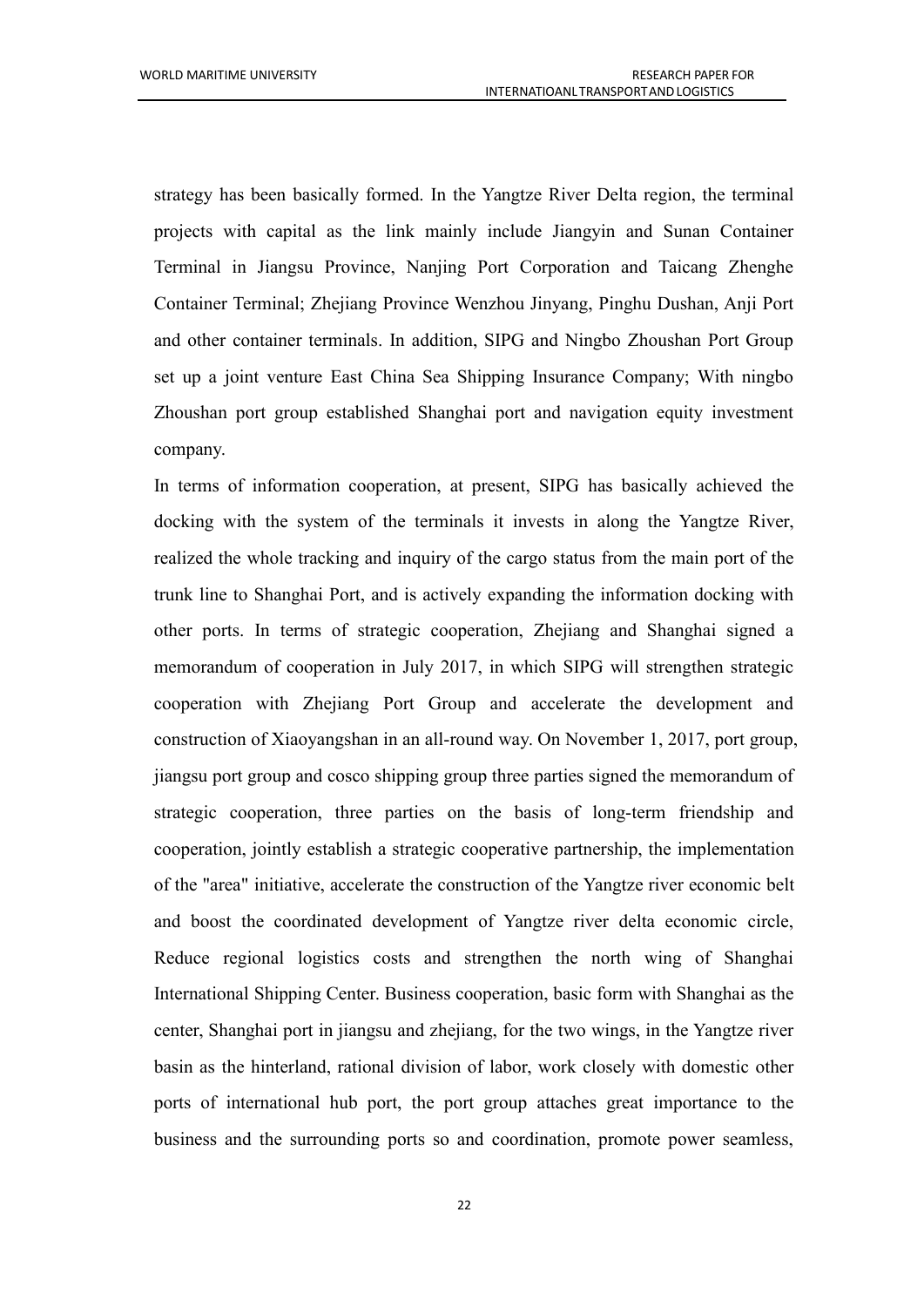continuously improve service level and efficiency. In terms of improving the regional linkage mechanism, the Yangtze River Economic Belt Shipping Alliance has been established. On July 20, 2017, under the guidance and support of the National Development and Reform Commission (NDRC), SIpg established the Yangtze River Economic Belt Shipping Alliance with 13 port and shipping enterprises along the Yangtze River. SIpg serves as the chairman unit and implements the major strategic arrangements for the development of the Yangtze River Economic Belt with practical actions. Through the alliance should play the role of coordination, promote the coordinated development of the Yangtze river shipping resources optimization configuration and, the key to build a container, bulk cargo, multimodal transport system, the construction of green port and shipping system, maintaining fair market order, promote the ship type standardization, promote close inspection through, promote the Yangtze river and navigation information integration, coordination and cooperation, increase business We will promote the establishment of a green, efficient, convenient, safe and transparent river-sea combined transport system to reduce regional logistics costs and improve logistics efficiency. Under the support and guidance of the National Development and Reform Commission (NDRC), an important work of the Alliance is to build a comprehensive service information platform for Yangtze River container river-sea combined transport with innovative thinking of "+ Internet", innovate the operation mode of the river-sea combined transport, and realize the business synergy of the river-sea combined transport. Sipg is quickening construction of the platform, by building along the river oriented "port, dry branch managers, logistics, the shipper" integrated information service platform, realize the real-time dynamic query tracking and visualization, and further optimize the scheduling, functions, such as transaction settlement, efforts to build a new, efficient, convenient and transparent along the new ecological ports and logistics. At present, the platform has integrated the data of major ports along the Yangtze River,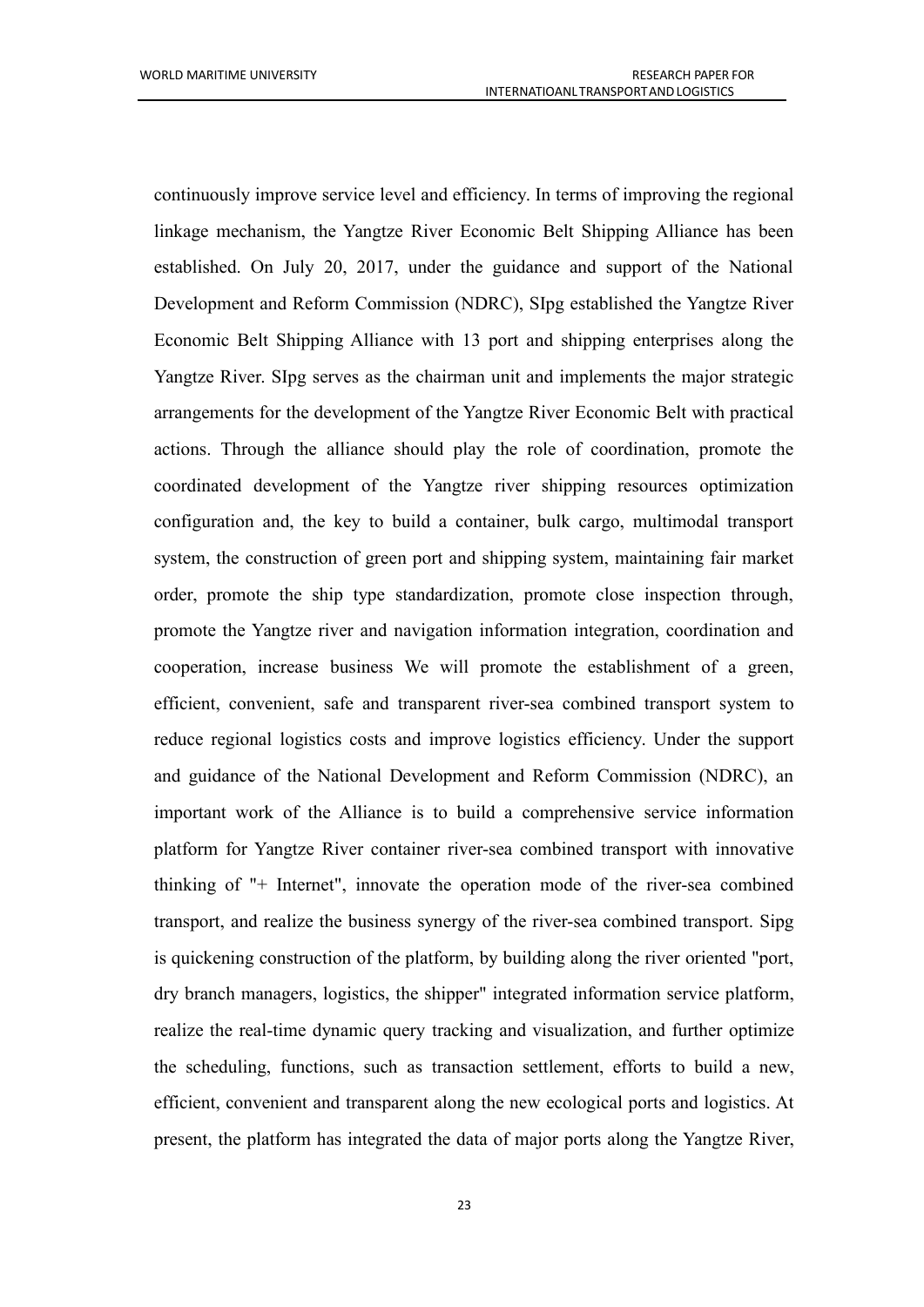and is developing shipping service modules. It plans to complete the pilot projects of some ports and routes in the first half of this year, so as to improve the efficiency of container water-water transport, improve the stowage rate of ships at the port, and reduce the cost of comprehensive ports of goods.

From the perspective of market competition, Shanghai Port has certain homogeneous competition with neighboring ports, and some hinterlands of cargo sources overlap, and the overall situation is in a state of local orderly competition. The orderly competition is conducive to improving the overall service level of regional ports, but the potential signs of disordered competition cannot be ignored.SIPG and Ningbo Zhoushan Port Group have established a high-level meeting and coordination mechanism, holding meetings every year to discuss the hot spots and development of the industry.



Table 2 Shanghai Port Container Throughput(Thousand TEU) Growth Chart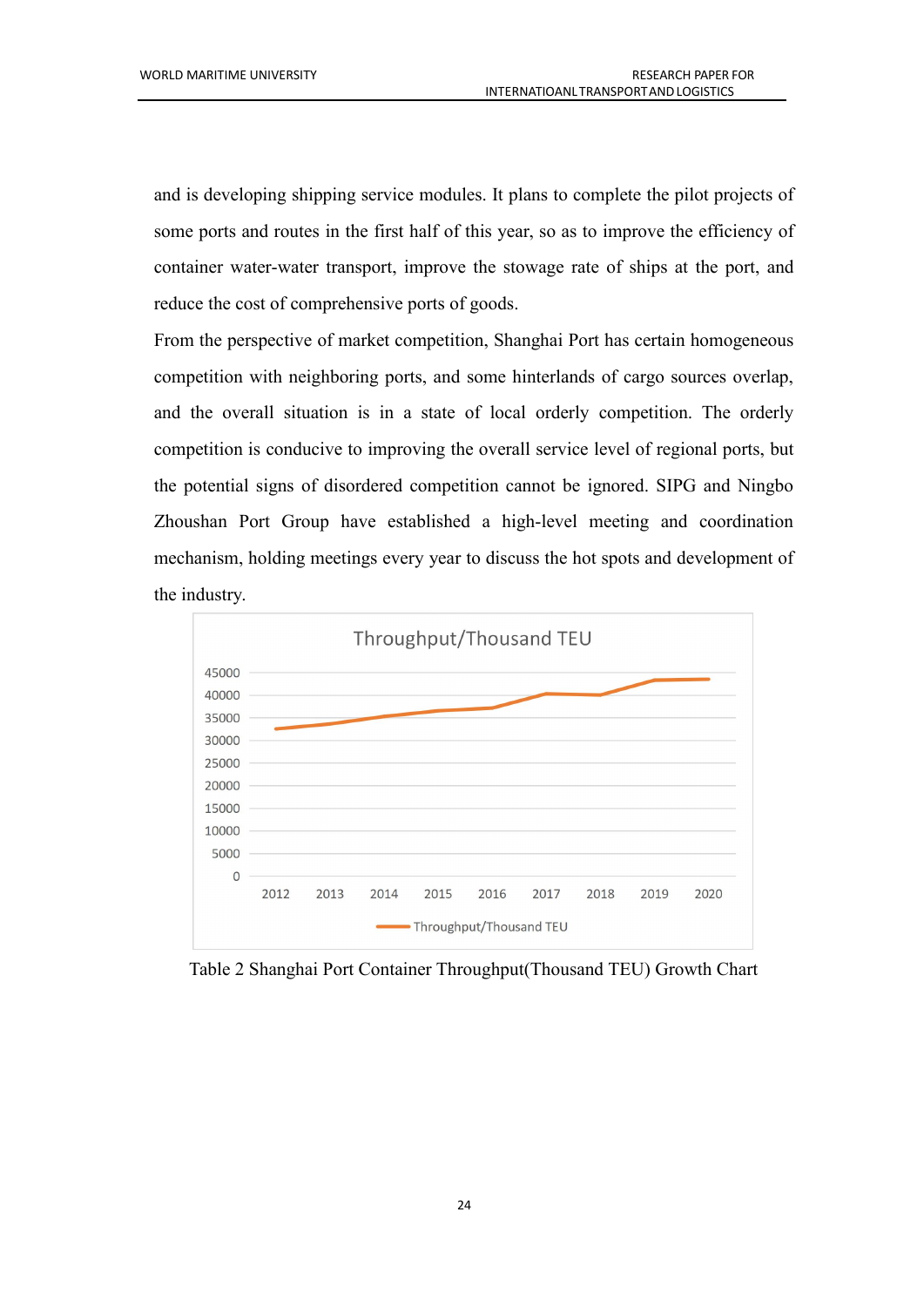#### <span id="page-32-0"></span>**3.3.2 Measures** and **Achievements** of Ningbo Zhoushan Port

Ningbo Zhoushan Port makes full use of the geographical location and deep-water shoreline advantages of Yangshan, Qushan and Meishan Islands, coordinates the planning of Asia-Pacific Free Trade Port, and strives to break through the mechanism and policy reform in the fields of investment, trade, finance and finance. Transport and employment of personnel for ocean-going trade, international transit and coastal transport. Accelerate the construction of Yangshan, Meishan and Qushan terminals, integrate the development of container logistics, entrepot trade, offshore finance, international procurement, distribution and distribution services of Dayang, Xiaoyang and Meishan terminals; Comprehensive development of Qushan iron ore and crude oil transfer distribution, warehousing processing, futures trade, international payment and settlement services. We will standardize international shipping rules and promote customs, border defense and maritime management at ports in line with international standards. In accordance with the customs of"one line, two line hold" regulatory requirements, and promote the Internet of electronic technology such as RFID application regulation, regulatory infrastructure to support electronic money to the Seine, implementation technology breakthrough in the field of port electronic data sharing, the depth of the development of electronic port function, adjust and optimize the existing regulatory system and operational mechanism, to speed up customs clearance paperless classification reform.

Ningbo zhoushan port give full play to the integration of port in the province, the hinterland of port and regional port of the advantage of network nodes, gather port multimodal transport resources, draw lessons from taobao, perfect the electronic commerce platform "online business hall" and "logistics trading" function, build the "one-stop" port container logistics e-commerce platform. To solve the "door to door", "customer to customer" logistics service needs. We will accelerate the injection of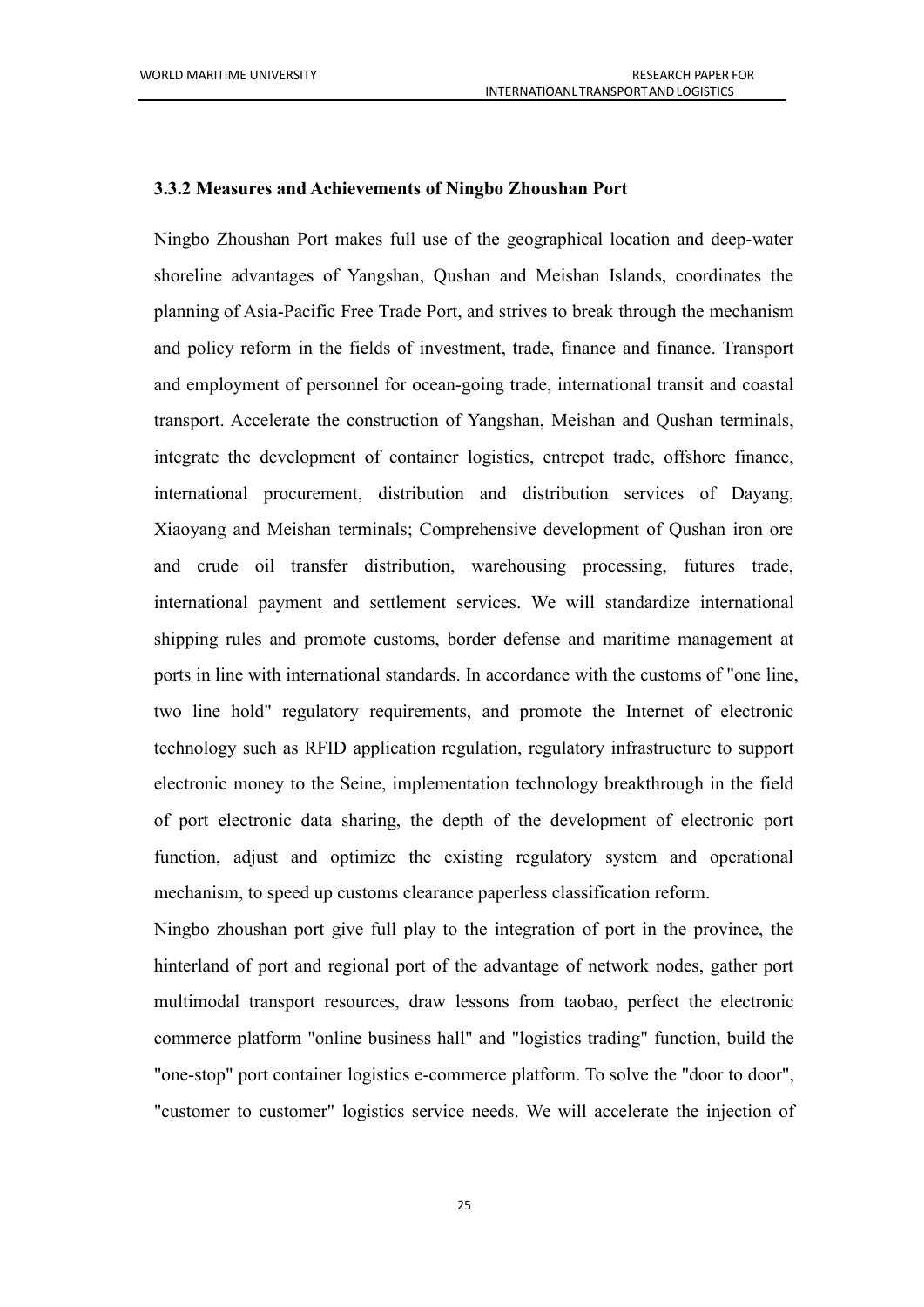superior logistics resources of Ningbo Zhoushan Port into the platform, and actively guide the marketing system docking platform of domestic and foreign shipping companies, yard storage companies, freight forwarding companies, card receiving companies, customs brokers and international trading companies, breaking the current pattern of container logistics market segmentation and information asymmetry.Ningbo Zhoushan Port National Multi-modal Transport Demonstration Project consolidates and improves the capacity of the three major container sea-rail transport channels, and enhances the capacity of Yiwu as the important node and Hangzhou, Shaoxing, Jinhua, Huzhou, Shanjiao, Nanchang and Hefei as the main nodes. Zhuji City, Quzhou, Taizhou, Lishui, Yingtan, Xinyu, Bengbu, Wuhu, Jixi, Yingnan, Chongqing, Changzhou, Xuzhou, Suzhou, Wuhan, Xiangyang, Shiyan, Jingmen, Zhumadian and Chengdu are three inland node networks. We will improve the coastal inner branch lines of ports and the inner branch lines of Yangtze river of ports. Promote the bulk cargo water transport transit system with the ports of Wuhu,<br>Maanshan, Taicang and other ports as nodes, so as to realize the seamless connection of the first and second phases of river-sea combined transport.

Ningbo zhoushan port is concentrated in the energy of the overall arrangement of the daxie island, inner part of zhenhai, beilun, close to zhoushan green, petrochemical, and away from jinshan petrochemical, yangzi petrochemical, petrochemical, jinling petrochemical, and other oil and gas pipeline in the Yangtze river delta base, thereby improve the coastal area of oil and gas pipeline network, connect trunk pipeline along the river. Optimize the industrial spatial layout of Daxie Island, adjust the function of Daxie investment international container berths, and speed up the construction of a national LNG landing center. Accelerate the construction of international oil storage and transportation base and oil trading center, and establish a storage system and operation model combining state storage, legal storage, commercial storage and enterprise storage. We will improve the integrated industrial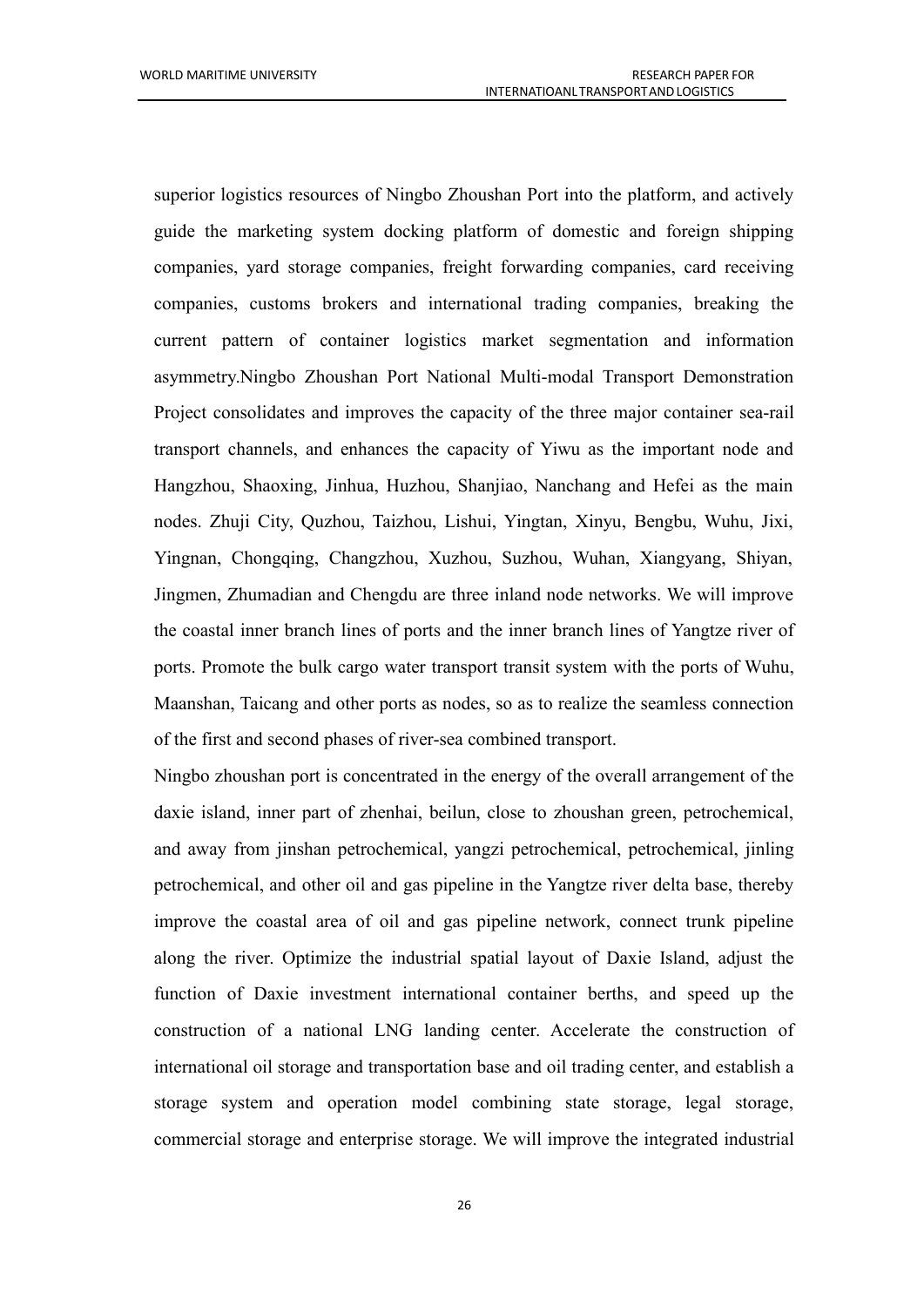chain of green petrochemical and liquefied petroleum gas resources. Including ports, production, storage, transportation and trade. Innovatively promote the construction of China (Zhejiang) Bulk Commodity Trading Center and Zhejiang Port Bulk Commodity Trading Center, and build a crude oil trading market with international influence. Northeast Asia Bonded Fuel Filling Center and Eastern Coastal LNG Storage and Transportation Base.

Ningbo Zhoushan Port and Electronic Port promote EDI information sharing. With the "storage yard" as the starting point, containers promote the electronic delivery of receipts, packing lists, bills of lading and other documents of port container equipment, so as to realize paperless circulation of documents among docks, ship agents, storage yards, shipping companies, freight forwarders, card drivers and port logistics. Design and establish an open and interactive global port and shipping logistics information exchange platform for shippers. Promote the EDI docking between Zhoushan Port and Yangtze River Delta Port in Ningbo and inland waterless ports, break the information island among ports, railways and freight yards, optimize the information transfer process of sea-railway, river-sea, river-sea and other multimodal transport, and form the real-time information closed-loop of cargo import and export status and property rights transfer. To further promote Ningbo Zhoushan Port Group to integrate the information resources of Marine ports in Zhejiang Province, to systematically design the management framework of port and navigation logistics production, human resources, finance, audit, materials, etc., to strengthen information interconnection, and to build an integrated and integrated operation management decision-making platform.

Promote the integration of Ningbo Zhoushan Port and port supervision, and effectively break the institutional barriers of "two passes". Simplifies the customs, frontier defense, maritime departments for international sailing ships and import and export goods in Ningbo Zhoushan port for a variety of procedures, as the same port

27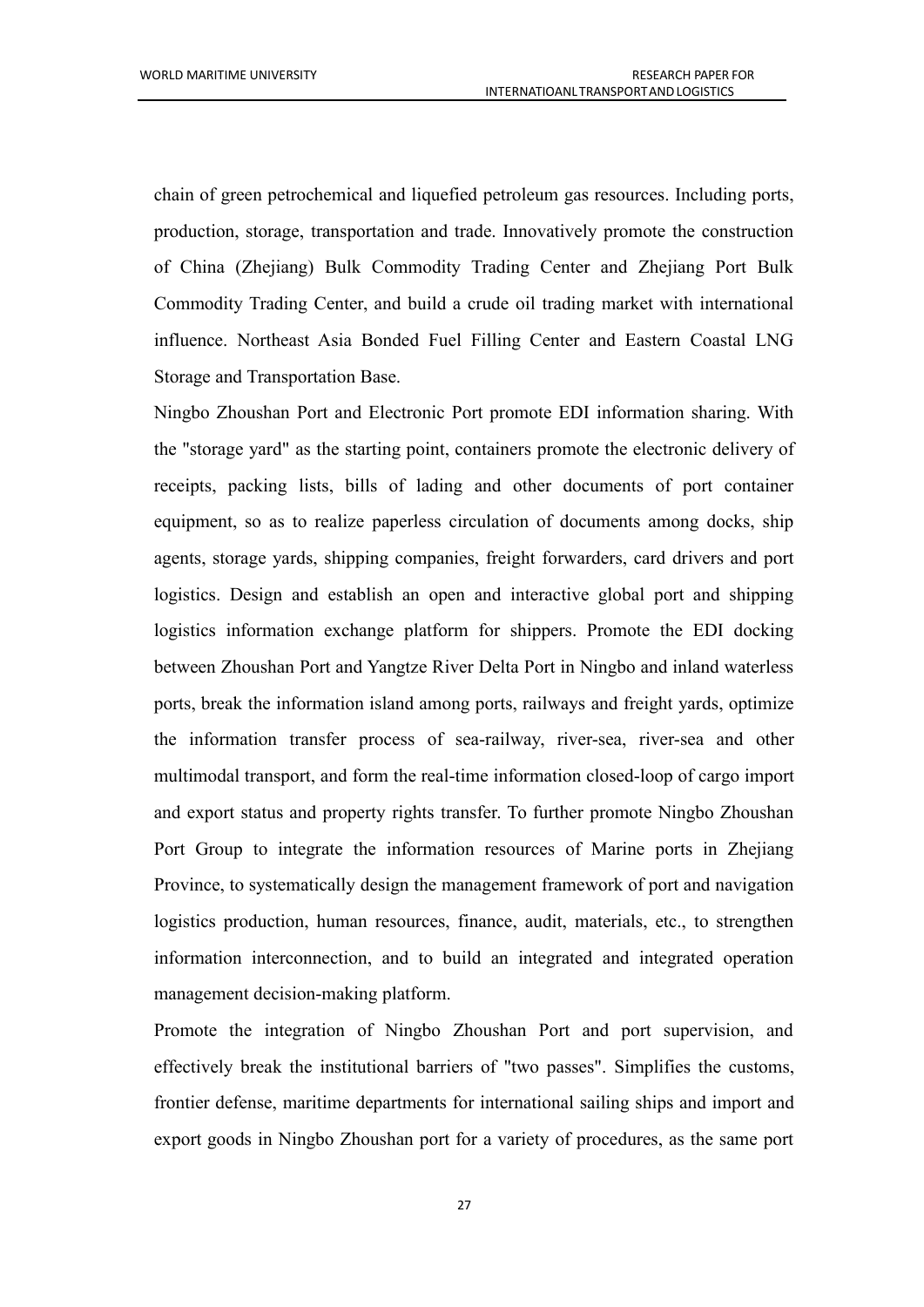shift for handling. Accelerate the construction of smart ports, promote the integration of EDI at ports and the "single window" function of international trade, and improve the efficiency of customs clearance and international trade facilitation. Promote the exchange of information, mutual recognition of supervision and mutual assistance in law enforcement among port law enforcement agencies in the Yangtze River Delta, and promote the integration of customs clearance, inspection and quarantine along the Yangtze River Economic Belt. Implement the Ningbo Zhoushan Integration Action Plan, and establish a long-term mechanism for the two cities to jointly use waterway anchorage and other infrastructure investment. Accelerate the integrated construction of waterway anchorage and other infrastructure, so as to realize joint planning, joint construction, joint use and joint management. Coordinating the pilotage management mechanism of Ningbo Zhoushan Port Area, constructing the pilotage system of Ningbo Zhoushan Port, realizing the win-win situation, sharing and co-management of the two places, and solving the problem of "territorial management and separate pilotage" of Ningbo Zhoushan Port Area.

Special drainage channels for ports such as Beilun and Zhenhai are planned to be expanded, and the layout of storage yards outside the ports is adjusted along the special drainage channels to promote the separation of people and cargo in port urban space. We will guide the integrated operation of Ningbo Bonded Zone, Beilun Port Area, Zhenhai Logistics Hub Port and Zhenhai Port Area, and promote the intensive and centralized utilization of port space. We will seize the opportunity of IMO 2020 ship sulfur limit and China's ecological civilization construction, and earnestly implement the green project of port and shipping logistics. We will step up efforts to replace port machinery with oil and electricity, and accelerate the construction, renovation and application of shore power facilities for ships. We will strengthen the construction of discharge control areas for ships, and do a good job in the reception and disposal of pollutants from ships. We will resolutely eliminate old vehicles and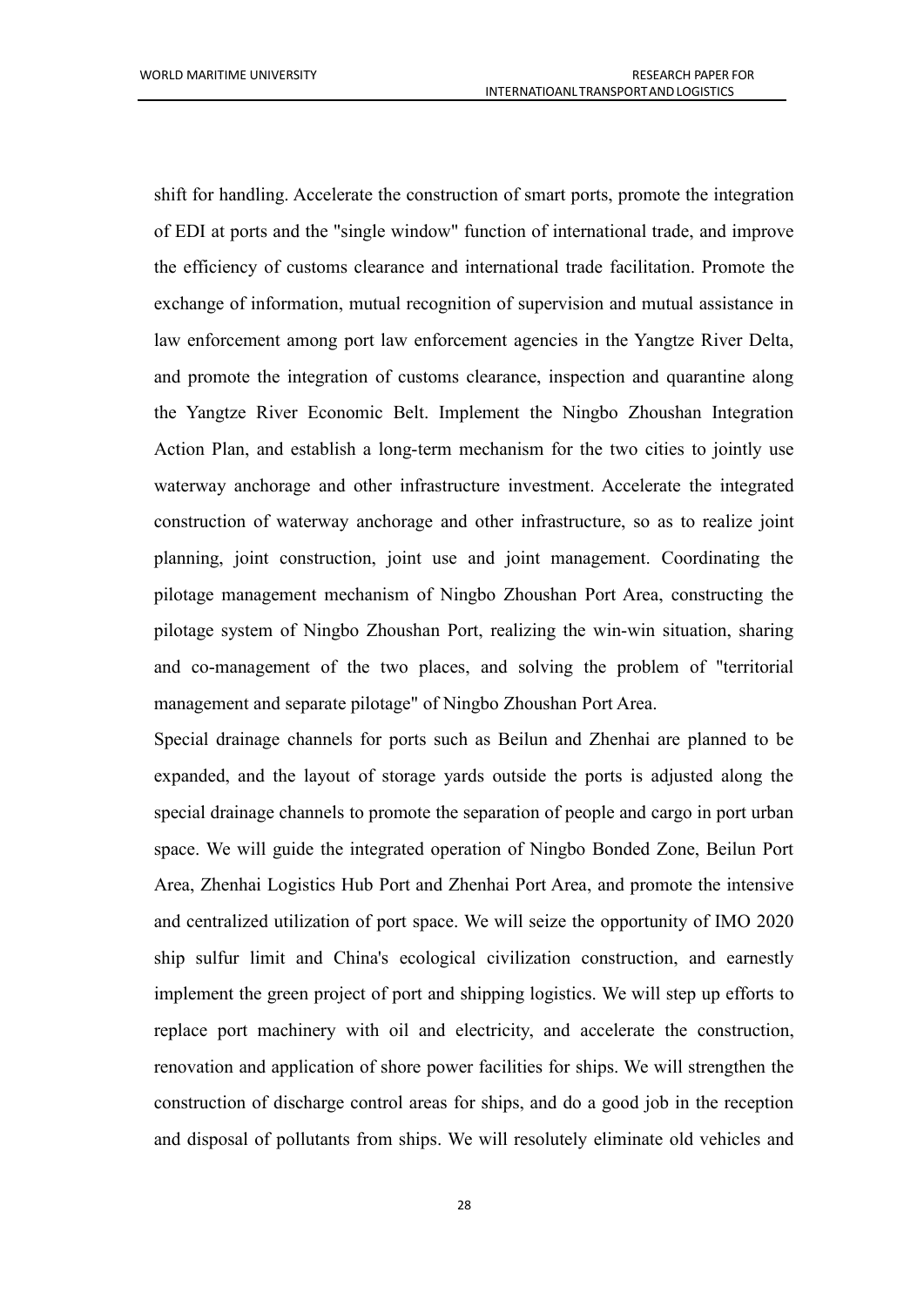

ships and promote energy-efficient and environment-friendly ships.

Table 3 Ningbo Zhoushan Port Throughput(Thousand TEU) Growth Chart

## <span id="page-36-0"></span>**3.3.3 Promotion of government of the integration of Shanghai Port and Ningbo Zhoushan Port**

Located in the Yangtze River Delta Economic Belt, Shanghai is the economic center of China, with a number of financial headquarters. There is little co-operation among ports in the Yangtze River Delta, but much competition. The competition between Shanghai Port and Ningbo-Zhoushan Port is dominated by Shanghai Port. With the opening of the Hangzhou Bay Bridge, the competition between the two will be further intensified. The zero-sum game between the two ports will not bring benefits, but will intensify the competition of other ports in the Yangtze River Delta. In order to avoid failure in the vicious competition, Hong Kong and Hong Kong learn from international experience, promote resource integration with the government as an intermediary, and participate in broader cooperation on the basis of small cooperation, so as to achieve a win-win situation in the end. The integration of resources between Shanghai port and ningbo Zhoushan port has been highly valued by the central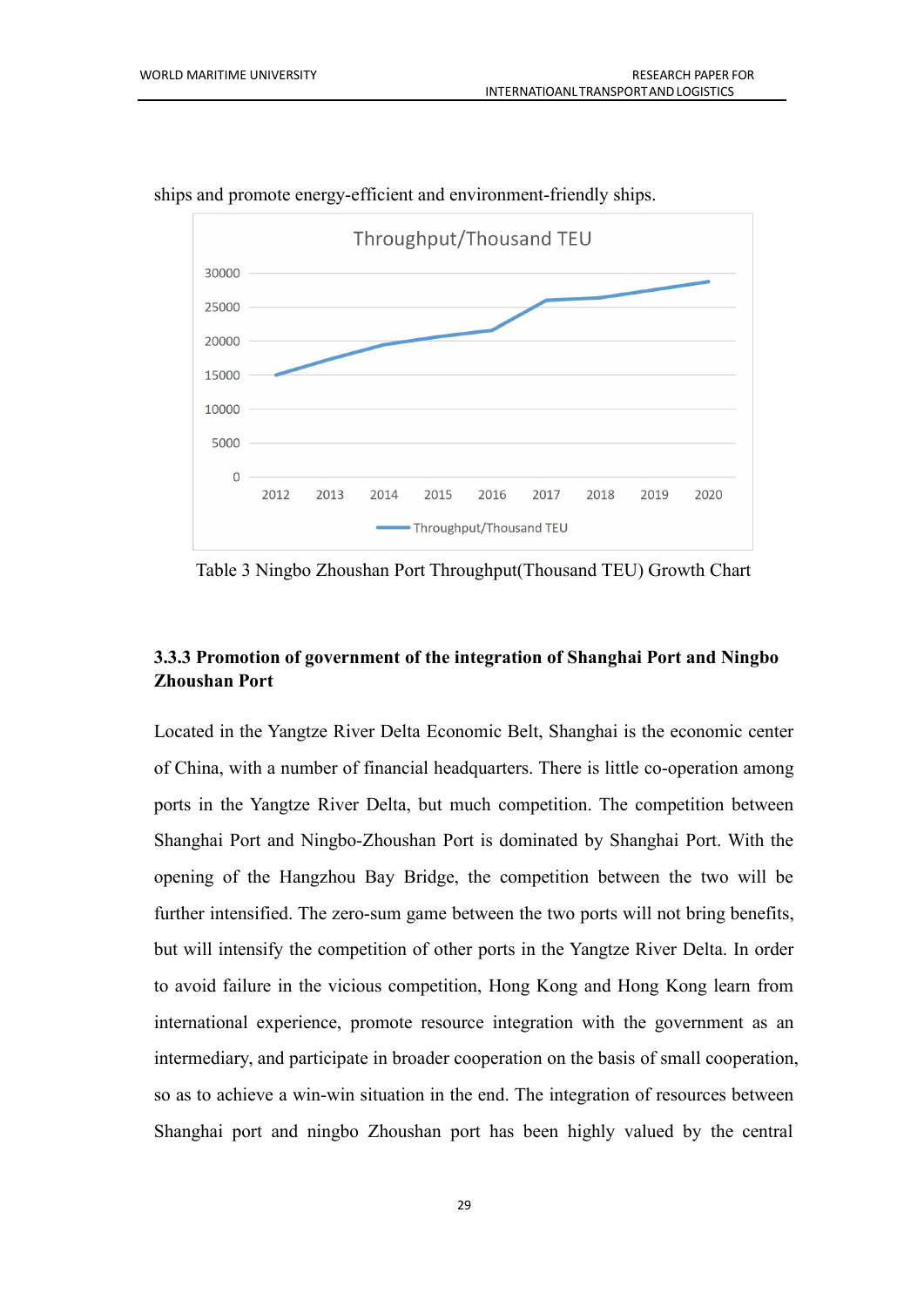government, Shanghai municipal government, ningbo municipal government and Zhoushan municipal government. Therefore, the integration of resources between Hong Kong and Hong Kong is a mode in which the government acts as an intermediary and enterprises participate, and it is completed under the participation of multiple subjects. The local government should jump out of some restrictions, strengthen cooperation and exchanges with enterprises, update the system in time, improve the management system, and provide all possible services for the resource integration between the two ports. While the government is monitoring them, the government should reduce administrative intervention in port development and give the two ports more rights of independent development. The Ports Association has been established to act as a bridge between the government and ports, providing information services to port partners. In terms of market operation, Hong Kong and Hong Kong enterprises have followed the principles of market economy, participated in market-oriented reform, strengthened international cooperation, expanded the scope of cooperation, innovated the mode of cooperation, and continued to grow through cooperation.



Figure 1 The Process of Resource Integration of Shanghai Port and Ningbo-Zhoushan Port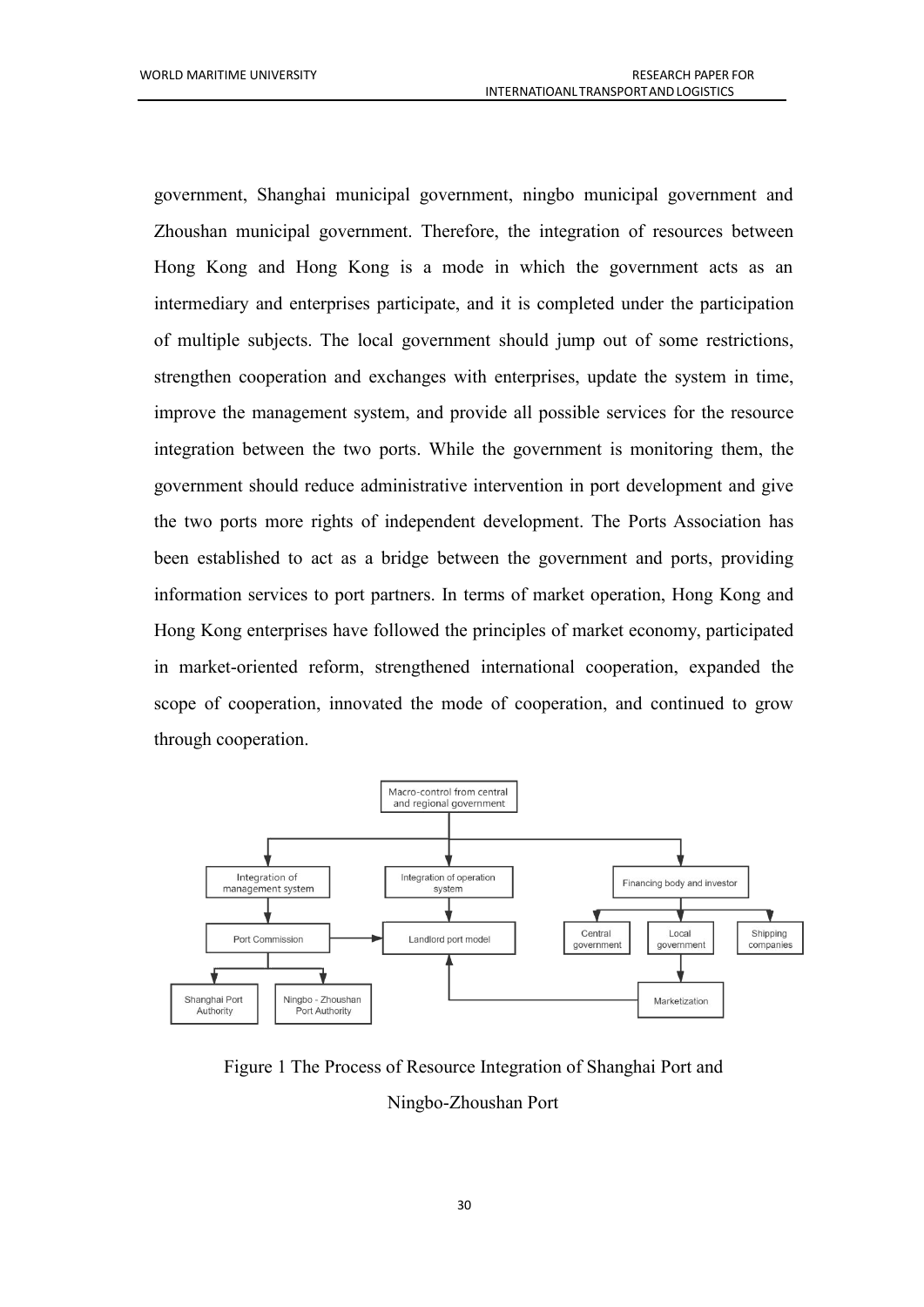# <span id="page-38-0"></span>**4 Analysis ofthe cases ofthe portintegration promoted by government at home and abroad**

### <span id="page-38-1"></span>**4.1 Analysis ofthe case of domestic portintegration promoted by government**

### <span id="page-38-2"></span>**4.1.1 Shipping Policy Status ofTianjin-Hebei Port Group**

The Ministry of Communications, Tianjin Municipalization and Hebei Province have jointly issued the Work Plan for Accelerating the Coordinated Development of Tianjin and Hebei Ports (2017-2020), which clearly requires that a world-class port group with Tianjin Port as the core and Hebei Port as the two wings, with reasonable layout, clear division of labor, safe and green ports should be basically built. First, optimize the layout and functional division of Tianjin Port, and actively build Tianjin Port into a comprehensive gateway hub, focusing on container, commercial vehicle roll-on and cruise transportation. Hebei port mainly focuses on bulk material transportation, vigorously expands the port industry, modern logistics and other service functions, and effectively interacts with Tianjin port in a dislocated development. We will strengthen the position of Tianjin Port as a hub port for container trunk lines, develop feeder lines and domestic trade transportation for Hebei ports, and strengthen the interconnection of container trunk and branch between Tianjin and Hebei ports. Give play to the role of Hebei port as the main channel in bulk dry bulk cargo transportation. In coal, ore and crude oil transportation, according to the positioning of the port to determine the loading and unloading port. Second, to accelerate the integration of port resources, strictly examine the rationality and compliance of port shoreline from the perspective of the utilization of similar terminals, carry out overall planning for the construction of new projects based on the established Tianjin-Hebei port joint venture company, and explore the establishment of state-owned capital operation company in Tianjin-Hebei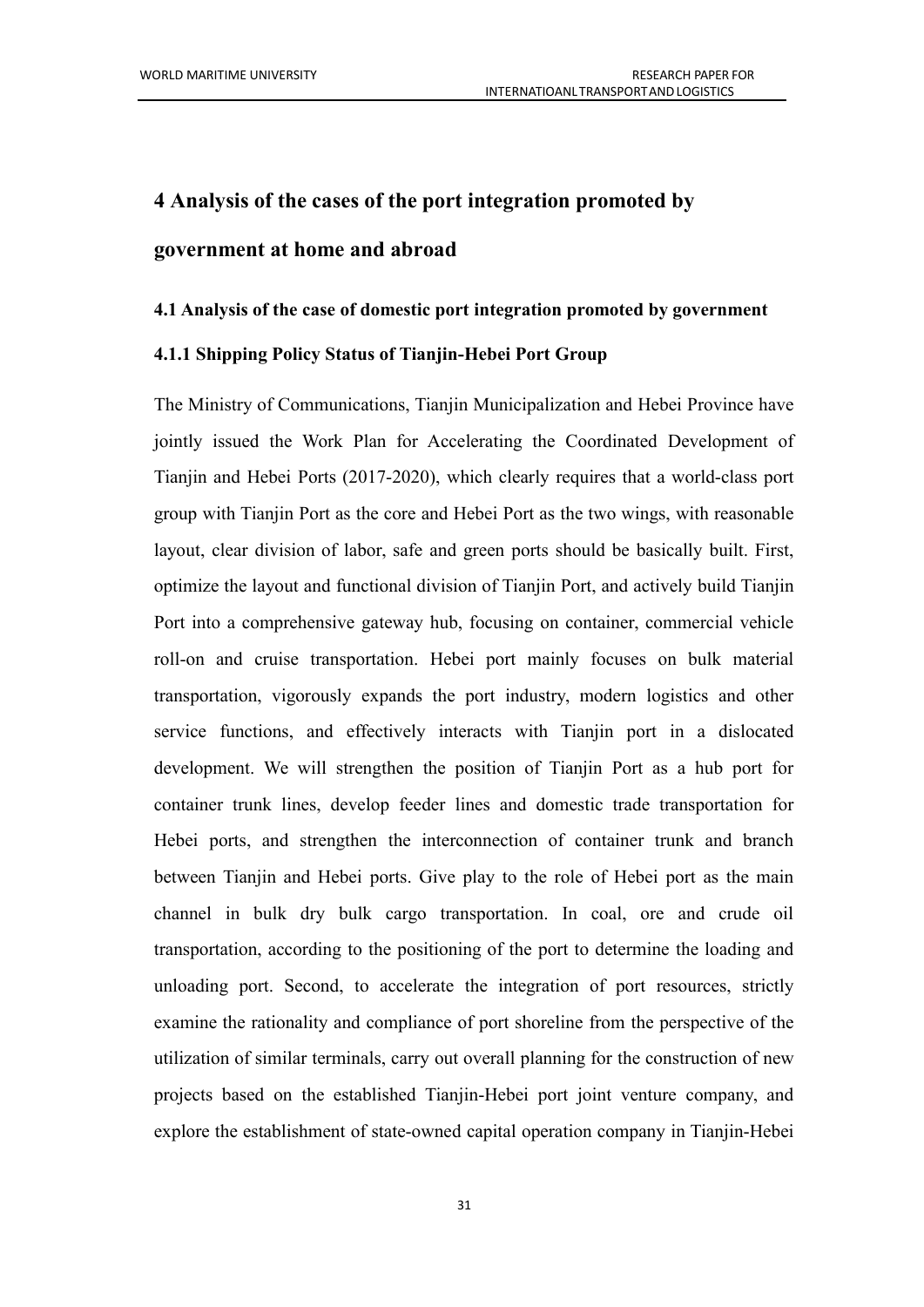joint venture, so as to avoid repeated construction and waste of shoreline resources. Third, Tianjin-Hebei port enterprises are encouraged to jointly build and share inland waterless ports, share freight information resources and intermodal transport network, optimize the pattern of port collection and distribution, and increase the proportion of iron and water intermodal transport. Fourth, we will support Tianjin to undertake the relocation of ship-related non-core functions of the capital. We will expand the shipping service functions of Hebei ports, and support Hebei ports in carrying out value-added services such as coal blending, coal washing, ore screening and ore blending. Support the development of Tianjin International Cruise Port, and effectively promote regional ship emission control. We will implement the plan for the Bohai Rim (Beijing-Tianjin-Hebei) Ship Emission Control Zone, establish a unified law enforcement standard for ports in the region, and improve our ability to monitor and supervise air pollution from ships.

#### <span id="page-39-0"></span>**4.1.2 Shipping Policy Status ofthe Guangdong-Hong Kong-Macao Bay Area**

According to the requirements of the Outline of the Development Plan for the Guangdong-Hong Kong-Macao Greater Bay Area, the international competitiveness of the Pearl River Delta port group should be enhanced. We will consolidate and enhance Hong Kong's status as an international shipping center, support Hong Kong in developing high-end shipping services such as ship management and leasing, ship financing, maritime insurance, maritime law and dispute resolution, and provide services to enterprises from the mainland and Macao. We will enhance the comprehensive international shipping service functions of Guangzhou and Shenzhen, further enhance the infrastructure service capacity of ports and waterways, and form a port, shipping, logistics and supporting service system with Hong Kong that complement each other's advantages and benefit each other, so as to enhance the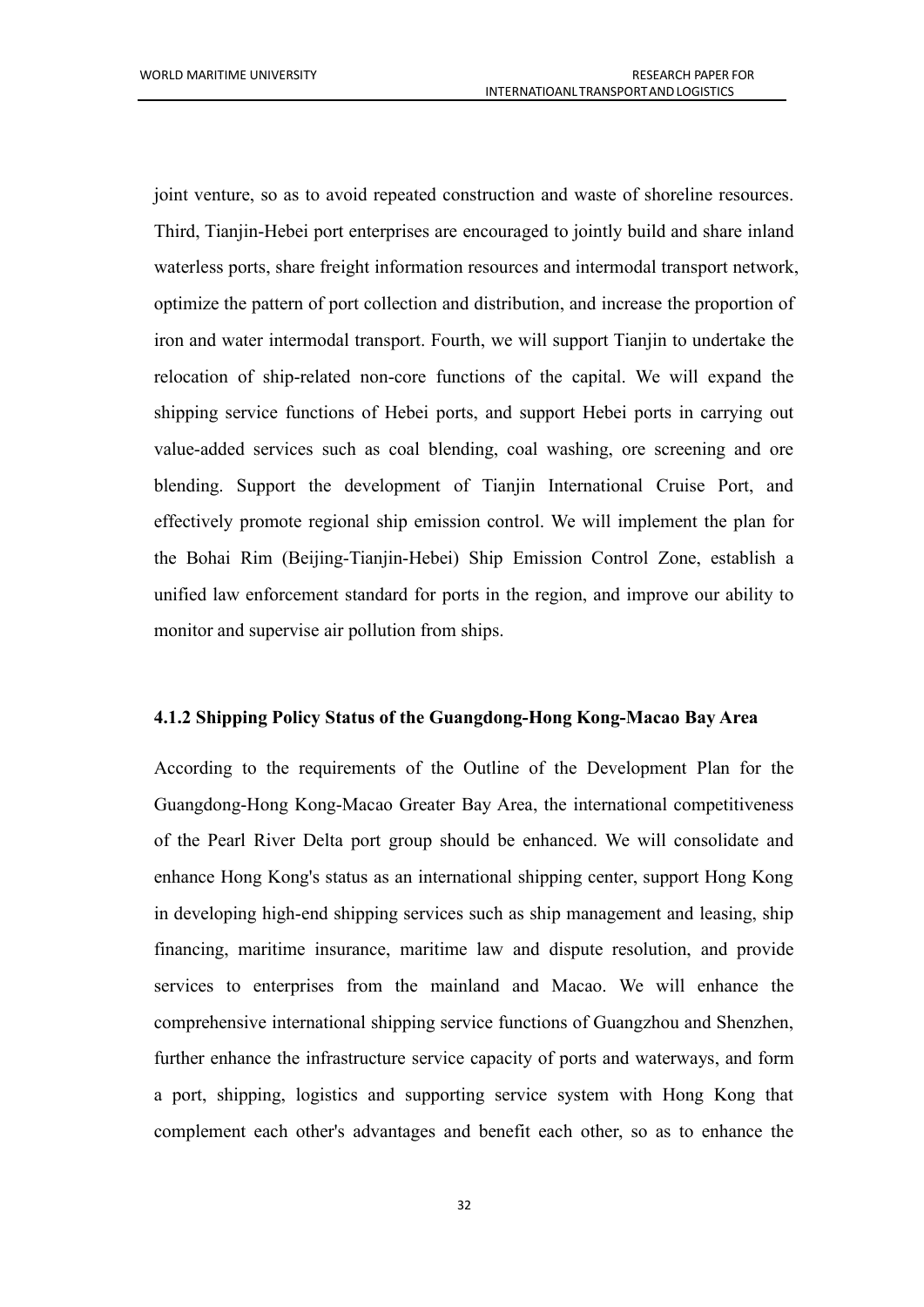overall international competitiveness of the port group. We will improve collection and distribution networks for inland waterways, railways and highways, with the focus on major coastal ports. We will promote the development of the Pan-Pearl River Delta region, and realize the interconnected development of the Guangdong-Hong Kong-Macao Greater Bay Area, the city clusters on the west coast of the Taiwan Straits and the city clusters in the Beibu Gulf by relying on coastal railways, high-grade highways and major ports.

### <span id="page-40-0"></span>**4.2 Analysis ofthe case of foreign port integration promoted by government**

### <span id="page-40-1"></span>**4.2.1 Shipping policy status ofUS port group**

New York - New Jersey port group is the largest port group along the east coast of North America, handling 25 million tons of cargo every year, including 4.5 million tons of containers, and is an important shipping distribution center in North America. New York - New Jersey port group through the joint establishment of port authority, the implementation of unified management and planning, to achieve the development of shipping economies of scale. The port authority is responsible for the construction and maintenance of port docks, investment in upgrading and renovating port infrastructure, and the dredging of port channels to accommodate larger vessels with deeper draft. At the same time, the Port Authority invested in the construction of inter-port information system. In 1986, it opened the "Information Port" and became the world's first high-tech enterprise park and communication center. In 2001, the "real-time freight information system" was established to provide first-hand information of port freight for dock companies, shipping companies, customs and coast guard. At the same time, the Port Authority established a police unit under the Port Authority to maintain security in the port area. In terms of promoting economic construction in the port area, the sale of bonds to raise funds for the construction of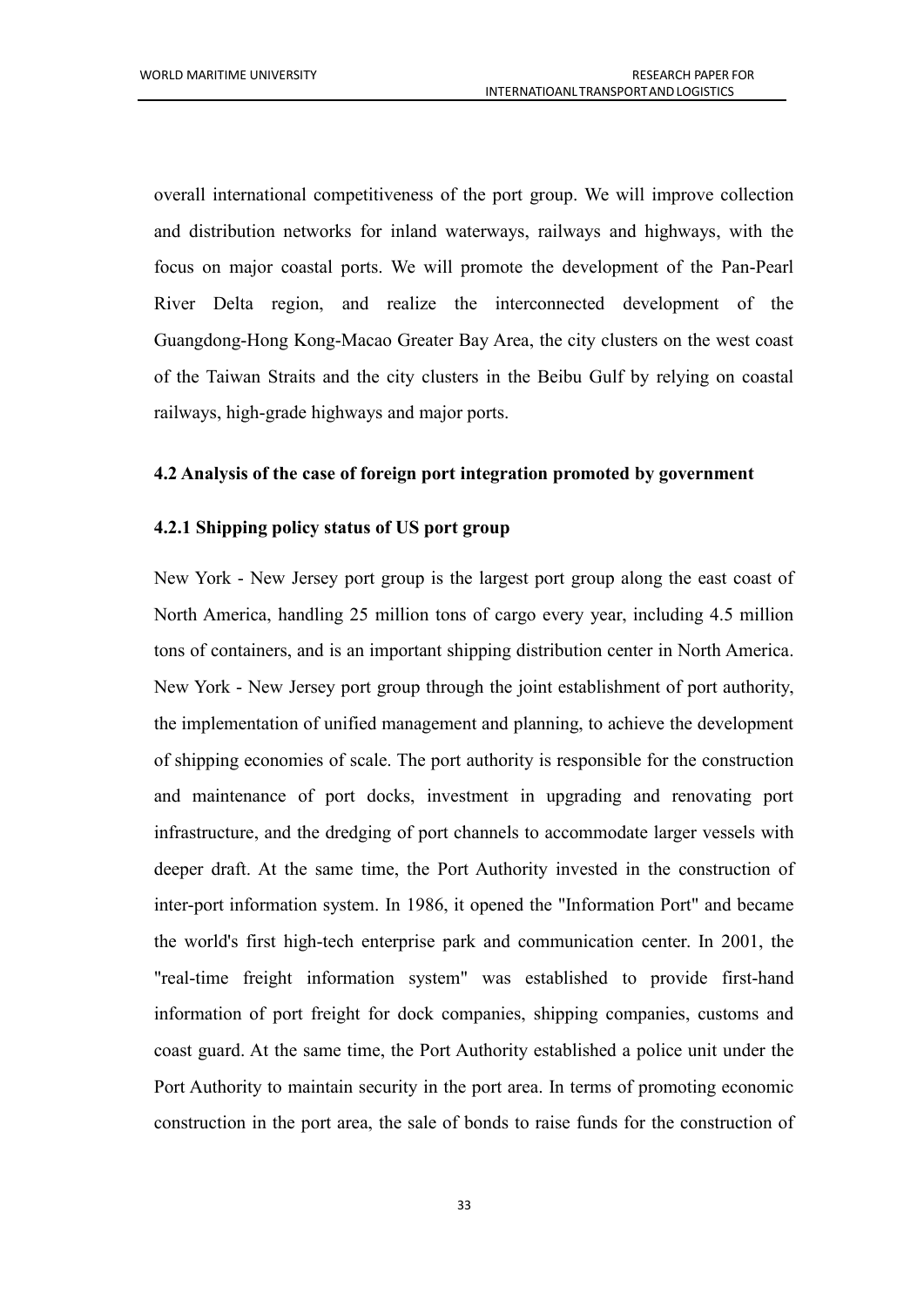port infrastructure does not depend on the government's budget and does not increase the burden on regional taxpayers. Port authority, the taxation rights of shareholders nor its income mainly is bond sales and transport facilities used in collection of fees and rent, all income deducting depreciation, the principal and interest loans and bonds, and other expenses are owned by the port authority, used for port development and the establishment of public welfare, income also don't have to be turned over to the government, presents the independent and the characteristics of the self-sustaining. Northwest Ports Alliance is jointly managed by the management committees of the Port of Seattle Authority and the Port of Tacoma Authority, and the two ports have roughly the same amount of assets invested in Northwest Ports Alliance. Due to certain differences in port scale and business scope between the two ports, in order to ensure equal asset investment, external third-party consulting institutions are introduced to conduct independent and objective asset assessment, so as to ensure the equivalence of investment between the two parties and the equalization of future revenue and cost. The two ports authorities continue to operate independently, managing other operations other than those licensed to the Northwest Ports Alliance. In terms of the alliance decision-making mechanism, the management committee composed of officials elected by the two ports jointly participates in the decision-making.

#### <span id="page-41-0"></span>**4.2.2 Shipping policy status ofEuropean port groups**

The largest port group in Europe is the Northwest European Port Group, which is distributed on the west coast of the European continent. On the coastline of less than 1,500 kilometers, there are many ports of different scales, such as Port of Hamburg, Port of Bremen, Port of Amsterdam, Port of Lordan, Port of Antwerp, Port of Zeebrugge, Port of Gent and Port of Southampton. Because most of the ports' main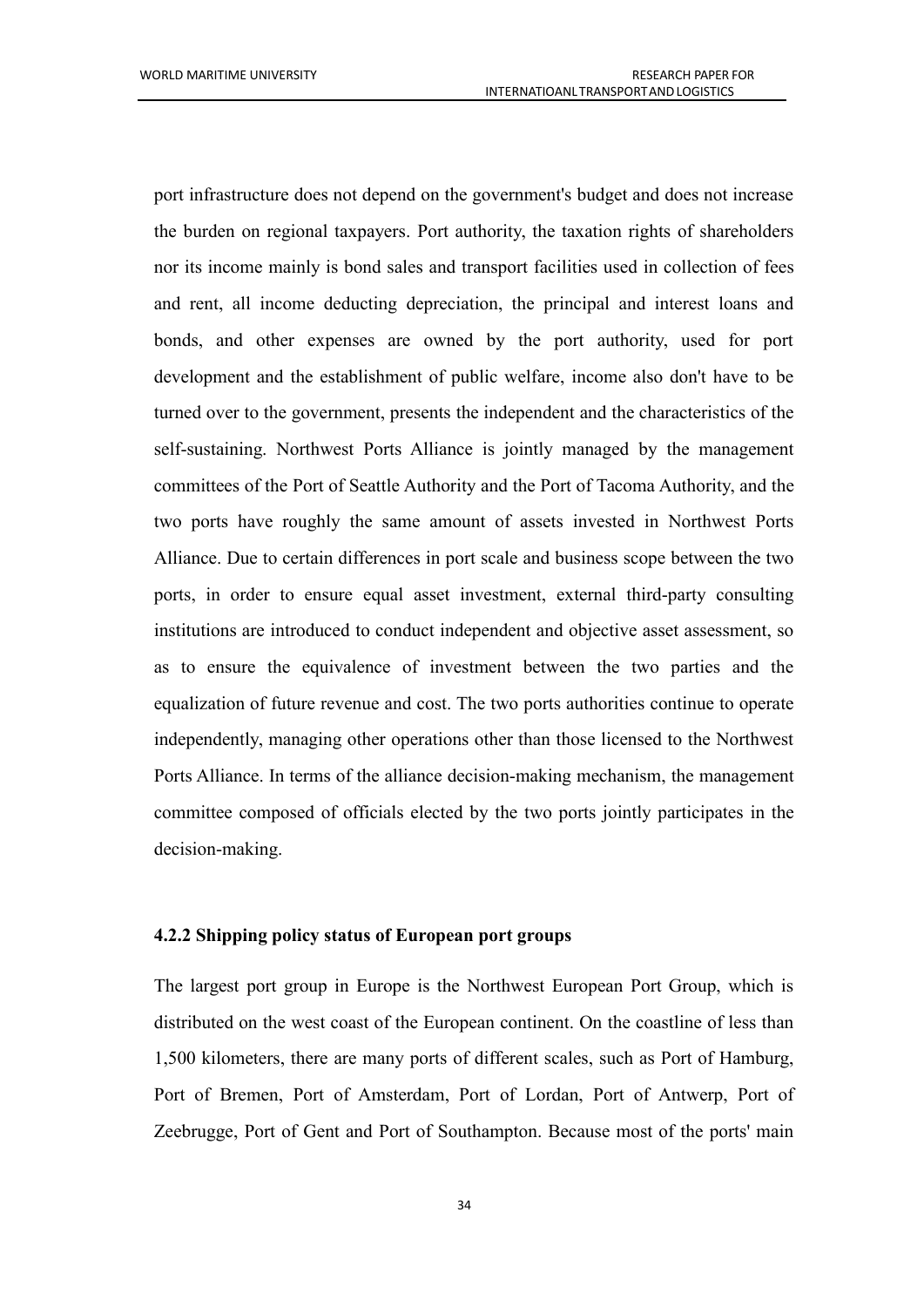hinterland is continental Europe, they handle roughly the same types of cargo, and they are in different countries, so the competition is particularly intense. From the perspective of throughput, the cargo throughput of major ports in Northwest Europe does not differ much. For example, the container throughput of Rotterdam Port, Hamburg Port and Antwerp Port is basically similar. In terms of cargo types, petroleum, ore, grain and coal are the main import and export cargo categories of the three ports. The similarity of Marine cargo structure leads to the fierce competition among the three ports for shipowner, shipowner and hinterland supply. Excessive competition among ports not only leads to ineffective allocation of resources, but also leads to internecine damage. With the deepening of the integration of the EU, the ports of the north-west European port group have gradually developed cooperation, which is embodied in the establishment of the European Port Organization and the operation of the Belgian-Dutch port system. In 1993 the European Union set up the European Seaports Organisation (ESPO) to avoid unregulated competition among ports in the region. The main objectives of ESPO are to ensure that the importance of European ports is recognized by the EU and its member states, to promote free and fair competition among ports, to ensure the economic efficiency of European ports, to implement the highest possible safety standards at European ports, and to encourage ports to protect the environment. The main function of ESPO is to influence the formulation of the EU's open policy towards a safe, effective and sustainable European port system. ESPO represents the port authorities, port associations and port administrations of the European Union seaports, which serve the interests of ports by appointing representatives to present their views and opinions at the general assembly and finally reach a consensus. In addition to acting as a policy adviser to its members and the EU, ESPO provides a platform for European ports to discuss important issues, including the promotion of free competition, port financing, environmental protection, shipping and port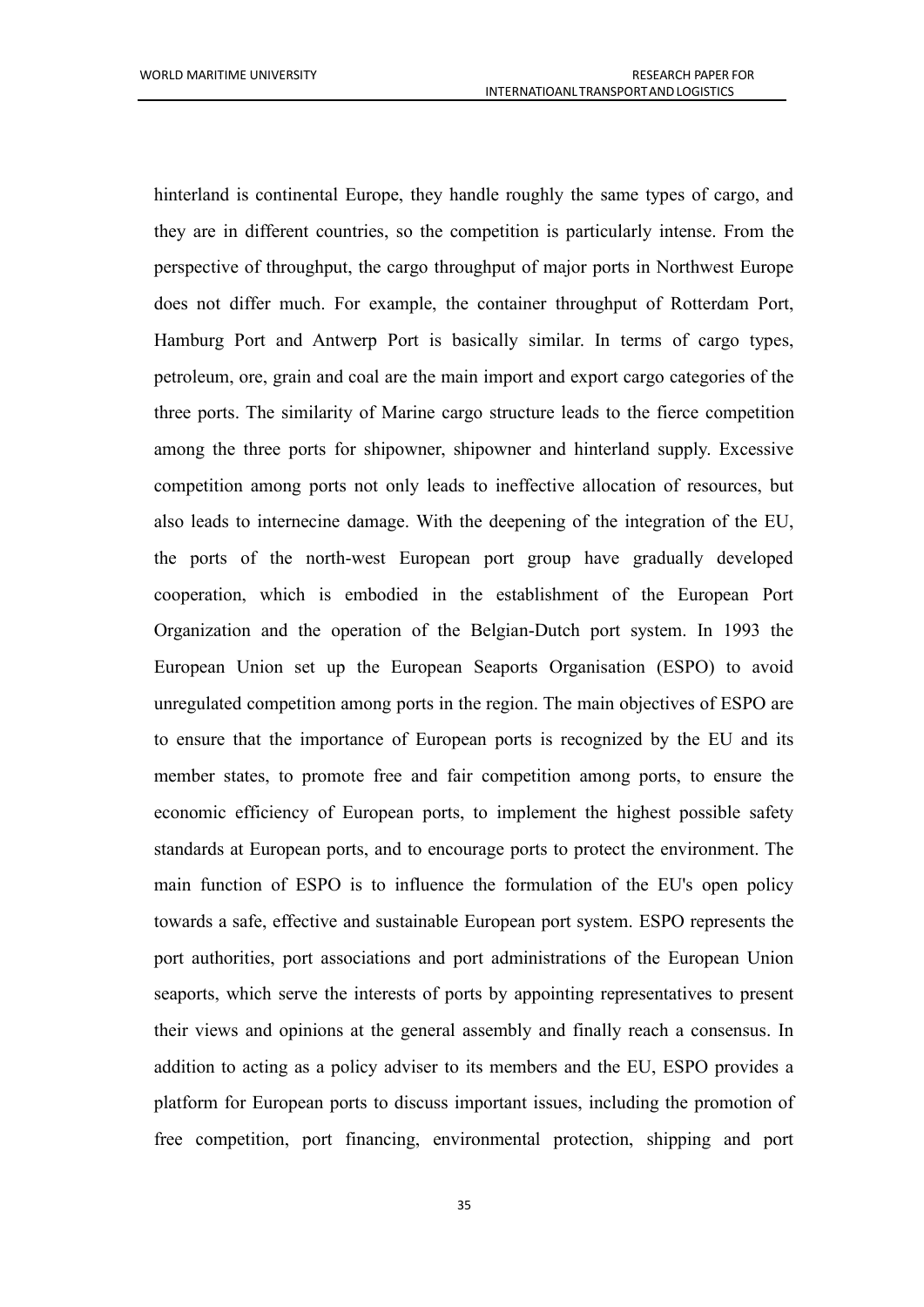services, vocational training and seafarer safety. ESPO membership consists mainly of port authorities, port administrations and port associations at EU ports, andis open to a few non-EU countries in the European Free Trade Area (EFTA). Its members serve the interests of the ports, as well as the development of the EU, the European Common Market and transport policy in general, by appointing representatives to present their views and opinions at plenary meetings and ultimately reaching consensus. The mandate of ESPO is to influence the formulation of open EU policy to create a safe, effective and sustainable European port system.

### <span id="page-43-0"></span>**4.2.3 Shipping policy status ofJapan port groups**

Japan as resource-poor island, its strategic resources and industrial raw materials is highly dependent on imports, the government will be the operation and development of the port as the key to the national economy and the hub, rather than simply related to the interests of local governments, therefore, port planning and coordination by the central government firmly, only will ports devolved to local port agency. In this study,<br>Osaka Bay Port Group and Tokyo Bay Port Group in Japan were used as reference. Osaka bay port group includes the port of Osaka and towards, are the important international trade port and industrial center, in terms of cargo throughput and container throughput, both relatively close, towards and Osaka port is Japan's fourth and fifth port, respectively, in terms of market relations, there is an obvious between the two port competition in the market, but the two port is facing many internal and external factors, Therefore, the pursuit of coordinated development has become the only way for the two Hong Kong to achieve long-term development. In order to avoid excessive competition between the two ports, improve the operation efficiency of the container terminals of the two ports, enhance the negotiating power of the ship owners, reverse the unfavorable situation of domestic goods outflow, and promote the interactive development between the ports, Kobe Port and Osaka Port are fully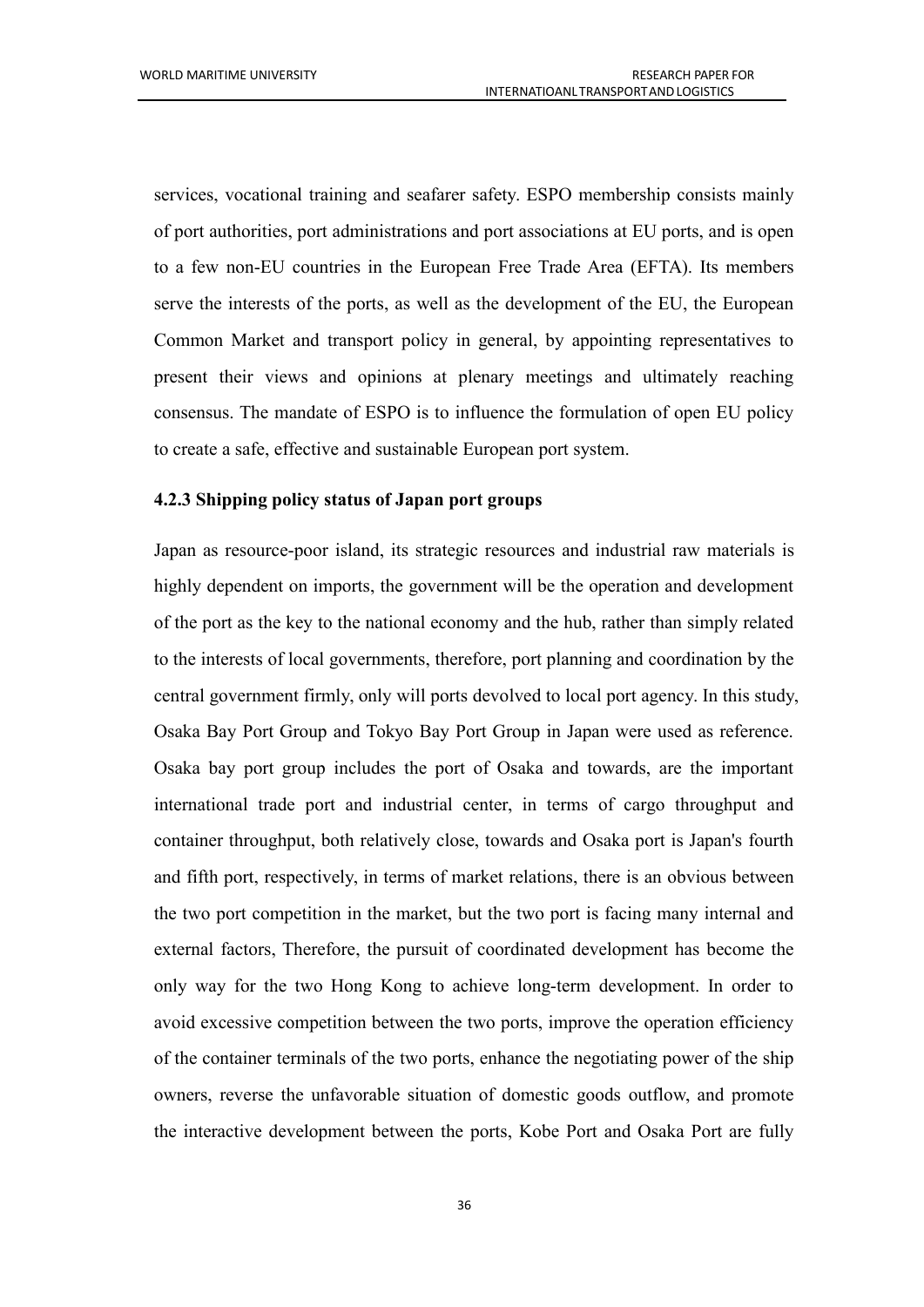aware of the necessity and urgency of strengthening the coordinated development between the two ports. In addition, the central government of Japan is also eager to build a strategic international container port, Kobe Port and Osaka Port began to continue to carry out in-depth cooperation to achieve coordinated development. The cooperation between the two ports mainly includes the use of a common port name and the establishment of a jointly funded port management company. The original port of Osaka, port of Kobe and port of Nishinomiya were renamed as the port of Hanshin in terms of the use of a common port name. Compared with the use of a common port name, the establishment of a port management company jointly funded by the two ports is more characteristic of substantive and coordinated development. In 2014, the Port Authority of Kobe and the Port Authority of Osaka jointly formed a Port Management Company (KOIP), known as the Kobe - Osaka International Port Group. This port management company only carries out integrated management of the container terminal business of the two ports, and does not involve other professional terminals. The main purpose of establishing KOIP by the Japanese central government and relevant local governments is to effectively develop and utilize the terminal resources of Kobe Port and Osaka Port to avoid repeated construction and resource waste. It can better respond to the development demand and change of the consolidated transportation market; strengthen the negotiating power of the port side with the ship side and provide more and better port services for the shipper.

#### <span id="page-44-0"></span>**4.3 Analysis ofthe points got from the cases**

From the current situation of the above port groups, we can summarize the following reference points that have been implemented and achieved results in these port groups and are applicable to the port groups in the Yangtze River Delta: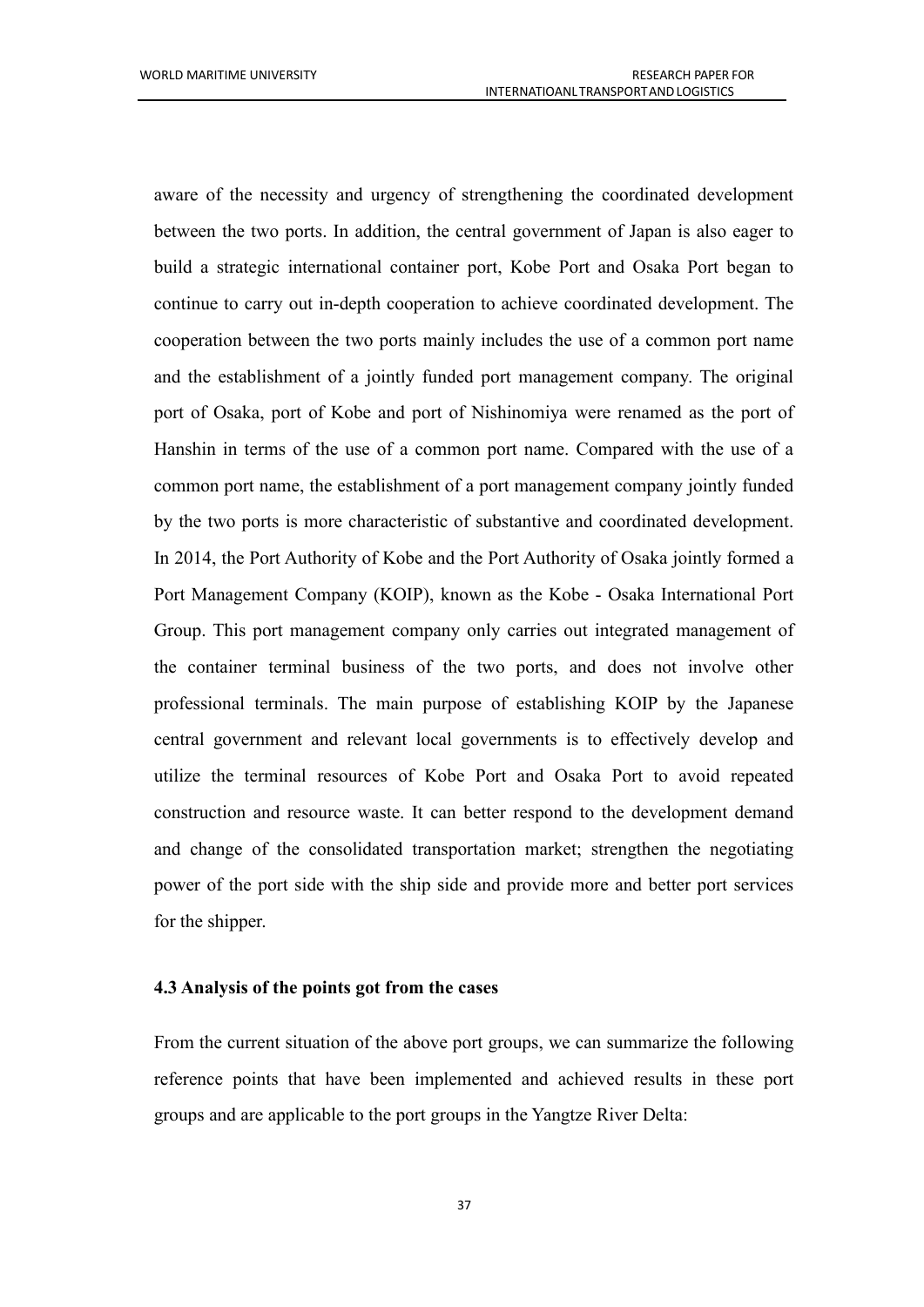<span id="page-45-0"></span>The first point is to speed up the construction of information network between ports, realize the sharing of freight information resources and intermodal transport network, and promote the linkage of policies. The second point is to optimize the layout and division of labor of ports to promote differentiated development among ports. The third point is to establish a joint venture company to carry out the construction of new projects as a whole to avoid repeated construction and waste of shoreline resources. Fourth, the central port can drive the development of the surrounding ports, so as to achieve common progress, avoid mistakes and reduce the cost of trial and error. Fifth, strengthen unified leadership or set up third-party regulatory agencies to solve key and difficult problems across regions, departments and industries, and promote the coordinated development of port groups in the Yangtze River Delta.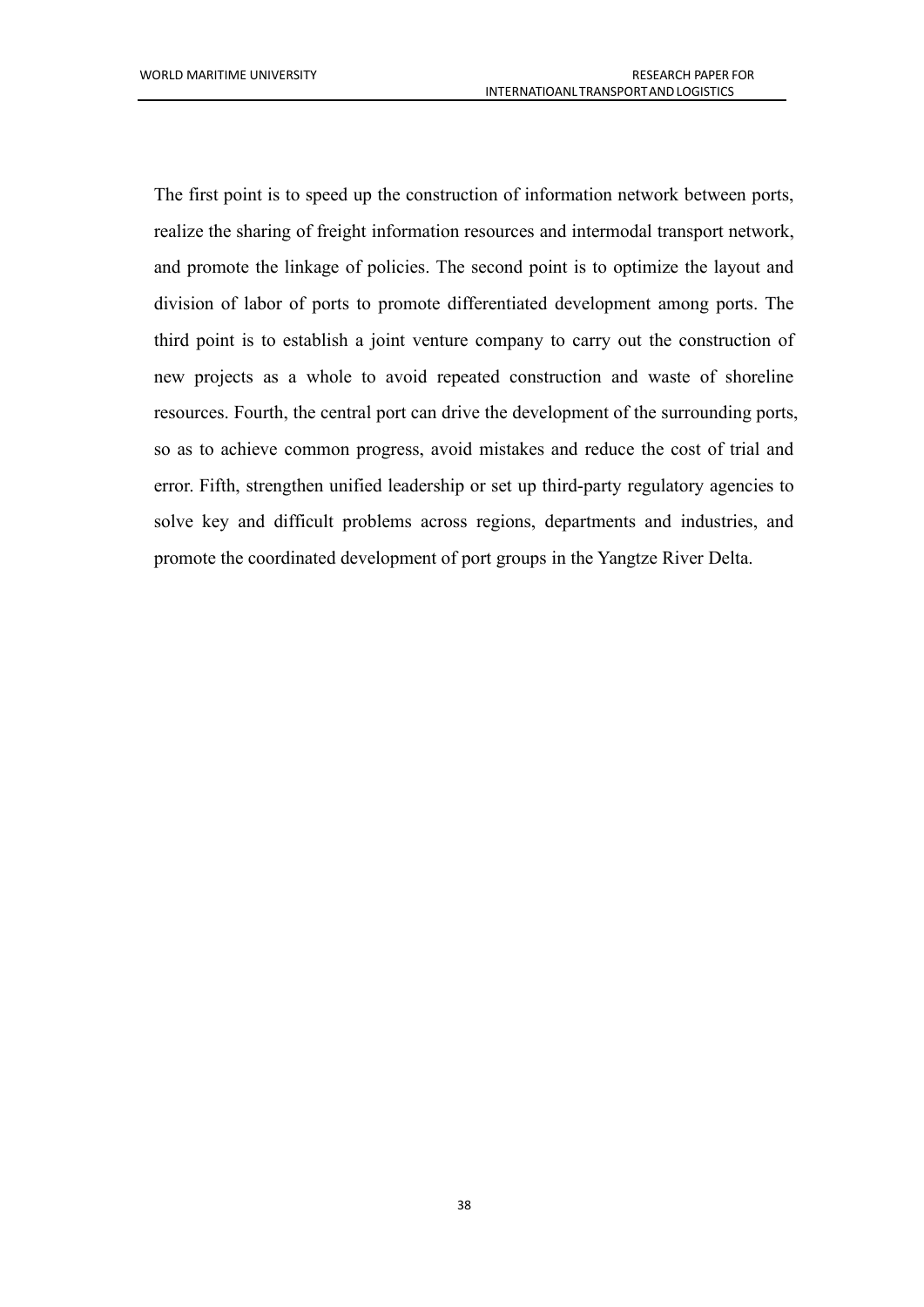# **5 Analysis on the strategy and measures ofthe promotion of Government in Yangtze River Delta**

### <span id="page-46-0"></span>**5.1 Accelerating the construction of the interport information network and the smart port**

<span id="page-46-1"></span>Informationization is the breakthrough and core of building strong port. Port competitiveness and transformation and upgrading depend on information, intelligence, digitalization, automation, management and service, which will also be the fundamental difference between modern ports and traditional ports. Informatization is not only a huge system, but also an endless process of development. It is full of fierce international competition and ever-changing technological progress. It is far from enough to rely solely on the strength of a port enterprise or research institution. We should make full use of our institutional and institutional advantages to build world-class ports. To study and formulate the overall development plan for the informatization of the navigation industry of the Yangtze River Delta Port, guided by market demand and international advances. Defining development goals, priorities, tasks for different stages and safeguards. We will give full play to the wisdom of governments at all levels, port, navigation, information technology research institutions and port enterprises, break down tasks, clarify responsibilities, coordinate efforts, tackle key problems, and promptly summarize and disseminate development achievements. As a long-term strategic task to continue to advance, speed up the development of port and shipping industry information, seize the commanding heights of port information power, and make contributions to the construction of world-class ports.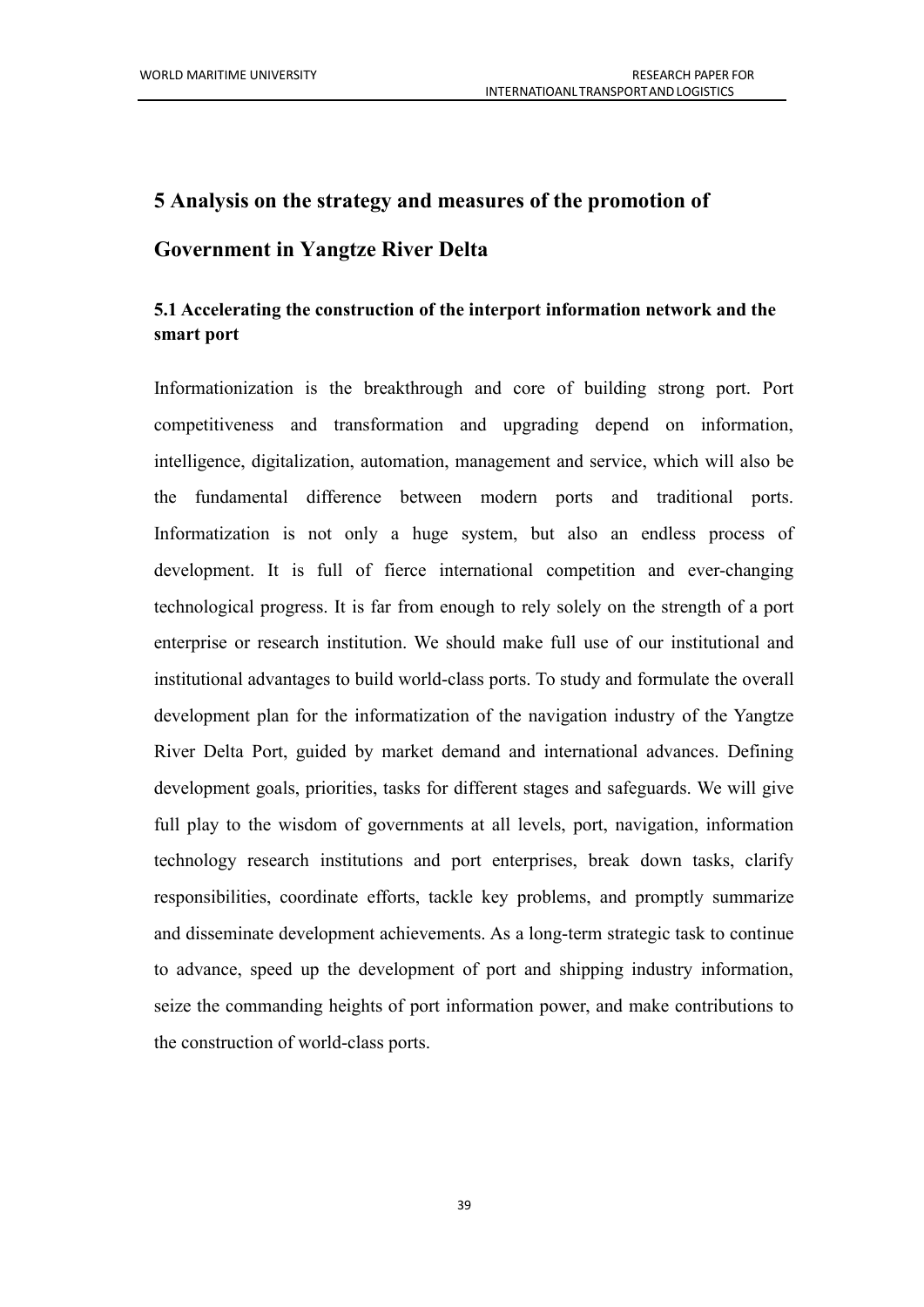# **5.2 Optimizing the portlayout and division of labor, and promoting the differentiated development between ports**

<span id="page-47-0"></span>Due to the homogenization of shipping industry and the convergence of Marine cargo structure in the Yangtze River Delta region, the structure of Marine cargo in the Yangtze River Delta region should be adjusted and optimized to realize the dislocation development of regional port groups. In terms of ideas and concepts, we can refer to and learn from the development model of the Beijing-Tianjin-Hebei Port Group and the Guangdong-Hong Kong-Macao Greater Bay Area, realize the effective allocation of shipping resources in the Yangtze River Delta region, take the lead in pilot free trade zones around the region, and "seek common ground while shelving differences". On the basis of learning from the successful experience of Shanghai Pilot Free Trade Zone and based on the development level of shipping economy and the basis of business forms in various regions, we should do a good job in undertaking and transferring relevant industries to achieve dislocation development and seek differentiated layout. According to the overall planning of the integrated development of the Yangtze River Delta, shipping policies will be issued to avoid "zero-sum game" and "disorderly competition", and gradually expand and promote beyond the pilot free trade zone. The shipping industry consists of four elements: "ship, port, cargo and line". There is no distinction between high and low in itself, only "upstream and downstream". Shanghai, as the leading city in the Yangtze River Delta region, should continue to play a leading and exemplary role, and the complementarity and displacement competition between Jiangsu and Zhejiang provinces on the two wings will further strengthen the position of the Yangtze River Delta region as a cargo hub port group. Shipping finance, insurance and other industries with high added value should be undertaken by Shanghai, which has a developed financial market and perfect legal protection. In terms of traditional

40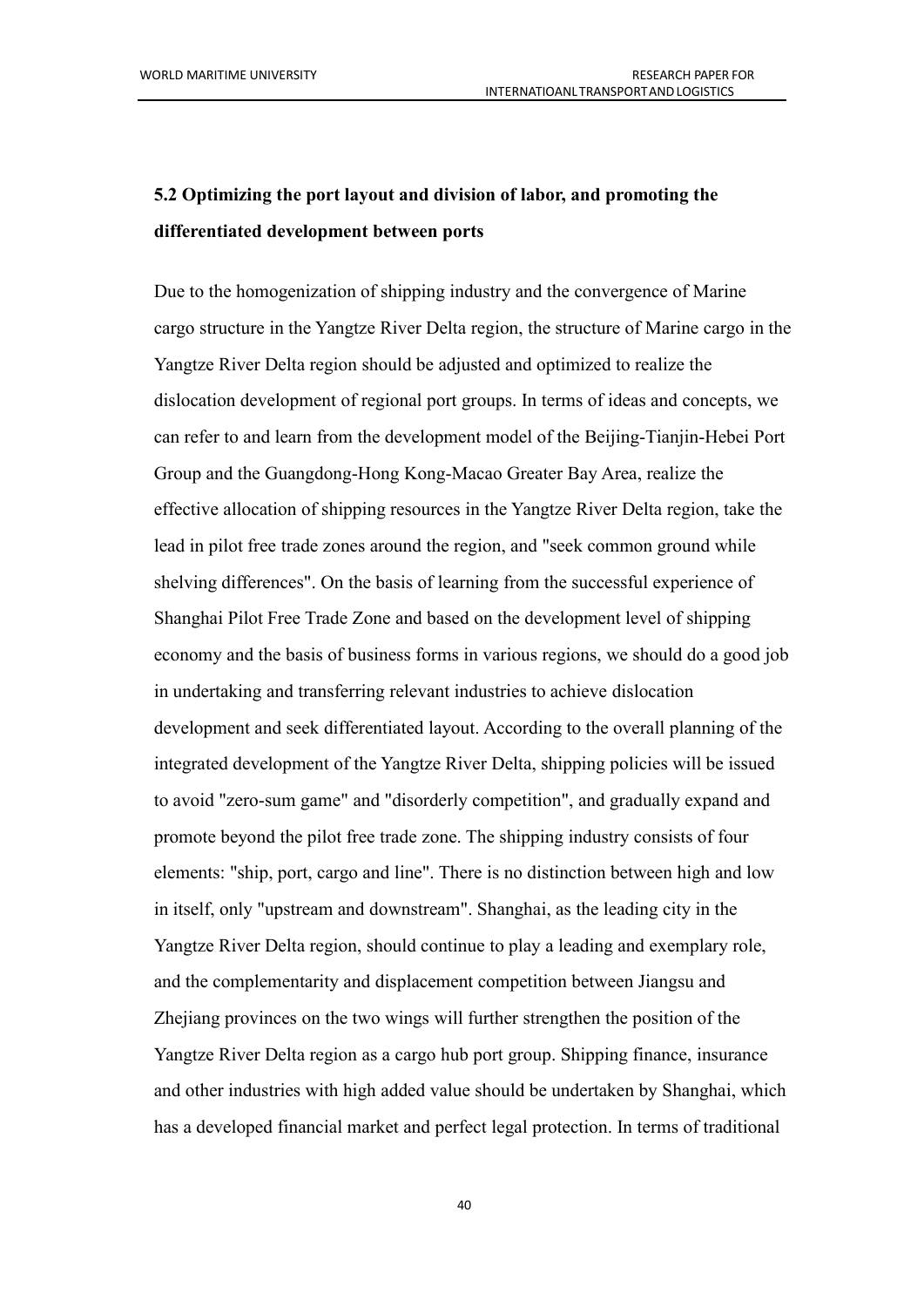cargo transportation, Shanghai Yangshan Port should focus on ocean transportation and container cargo loading and unloading. In fact, Yangshan Port has long given up the import and export business of coal, iron ore and other bulk cargo.

Ningbo-Zhoushan Port of Zhejiang Province, which has excellent port hydrology and inland transportation, should focus on coastal transportation and the loading and unloading of general cargo and bulk cargo, so as to comprehensively improve the capacity of the Yangtze River Delta port group to accept large bulk carriers, especially to develop the second-class ship type of river-sea direct transportation. Among them, Zhoushan Port should continue to give full play to the advantage of being the first to try out the bonded oil policy, so as to become the largest refueling port in China and make up for the shortcoming of Shanghai Port. Nanjing Port and Lianyungang Port in Jiangsu Province, which are committed to the development of comprehensive hub ports, should focus on inland river transportation, and form a perfect linkage mechanism of shipping policies in the free trade zone while seeking "differentiated" development.

# **5.3 Establishing a joint venture company and making overall development and construction**

In order to promote the differentiated development among the ports in the Yangtze River Delta region, the respective pilot trade zones of the Yangtze River Delta should actively explore the multi-port cooperation and joint port construction, accelerate the port development, and promote the coordinated development and complementary advantages among regional ports in view of the serious competition within the port group, the intersecting port hinterland and the overlapping positioning problems. Expand the scope and depth of the existing container terminal and shipping line cooperation in the Yangtze River Delta region. The concrete approach can draw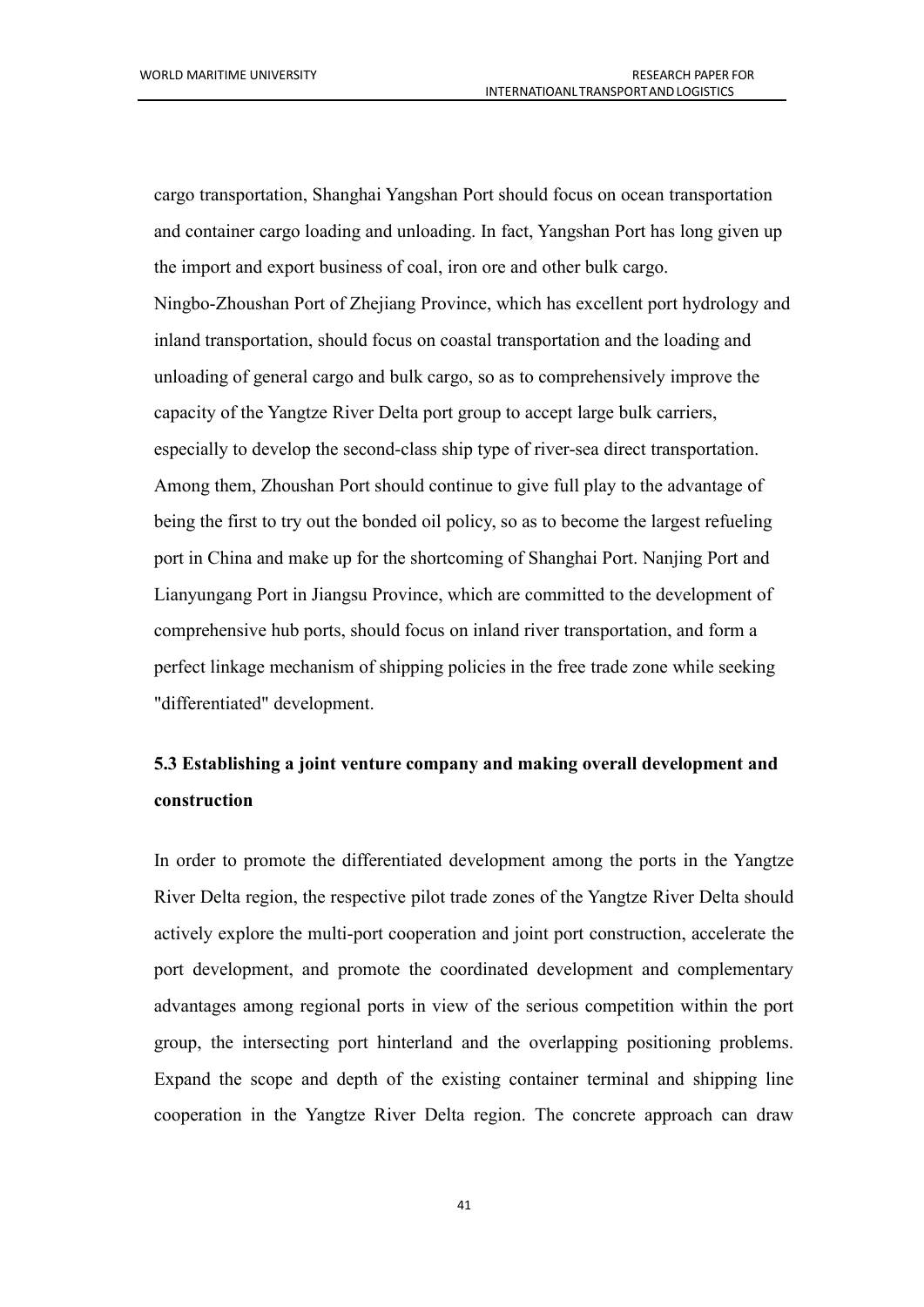lessons from the development experience of the port groups in Japan, Europe and the United States, and actively explore the multi-port cooperation and complementary advantages. It is suggested to establish the Yangtze River Delta Port Group, located in the Shanghai Pilot Free Trade Zone, above the administrative committee of the respective pilot trade zones, and directly connect with the relevant ministries and commissions of the State Council or the deliberation and coordination agencies. According to the actual demand of the coordination of shipping industry in different places, we actively strive for the support and authorization of the central ministries and commissions, and clarify the relationship between the local authority and the central authority. The port group is jointly managed by a management committee composed of the major port authorities of Shanghai, Zhejiang, Jiangsu and Anhui provinces. But the port authority in the assets in the alliance should be almost the same, due to the long triangle area around the port there are large difference between scale and business scope, in order to guarantee the balance of the equivalent input, should bring in outside third party consultancy, an independent objective appraisal, so as to ensure the equivalence of all investment assets and future income and cost allocation and capitation. In terms of administration, the local port authorities still operate independently, managing and operating other businesses except those authorized by the Yangtze River Delta Port Group. In terms of the decision-making mechanism of the group, the management committee is composed of personnel nominated by the port administration agencies to participate in the decision-making together.

# <span id="page-49-0"></span>**5.4 Driving the development of the surrounding ports by the central port and achieving common progress**

<span id="page-49-1"></span>The key to improve the ability of resource allocation is to attract more ships to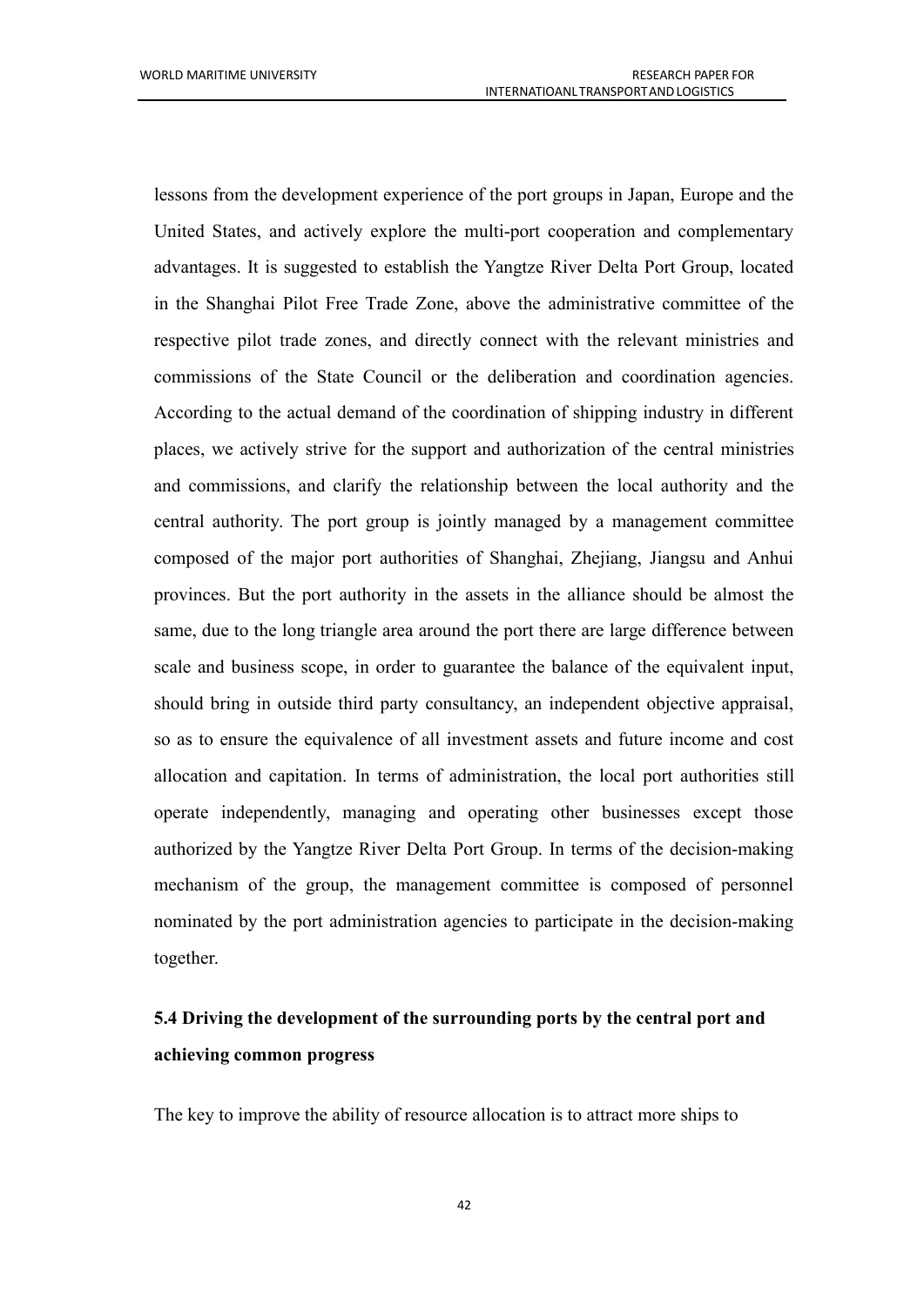register at Shanghai Port, so as to promote the development of Shanghai's high-end shipping industry in management, law, insurance, financing, inspection and other fields as well as the cultivation of high-end shipping talents. The coordinated development of shipping policies in the Yangtze River Delta region should start with the transformation of the cooperation concept and turn it into a multi-center mode of linkage and innovation of shipping policies in pilot free trade zones led by Shanghai. However, the replication and promotion of policies should not interfere with the implementation effect of the original policies. Blind promotion and replication of the policy experience of Shanghai Pilot Free Trade Zone, regardless of the basis of local business forms and development level, will produce adverse effects and disperse the aggregation effect caused by the implementation of shipping policies. In the final analysis, the linkage of the shipping policies in the Yangtze River Delta Pilot Trade Zones does not mean that the shipping policies of the Pilot Free Trade Zones in each region should be completely consistent. While maintaining the common contents of the region, the shipping policies of the Pilot Free Trade Zone in Shanghai should be copied and promoted selectively.Therefore, the differentiation advantage of Shanghai in building an international shipping center is highlighted. Such differentiation is not only reflected in the different incentive mechanisms for the development of local shipping economy and shipping industry, but also should be understood to mean that the shipping policies of the pilot free trade zones should not be blindly copied and promoted, so as to avoid the repetition of the same or similar shipping policies in the context of the multi-center model construction of the pilot free trade zones.

### **5.5 Strengthening unified leadership or establish coordination agencies**

<span id="page-50-0"></span>The coordination of shipping policies in the Pilot Free Trade Zone involves the

43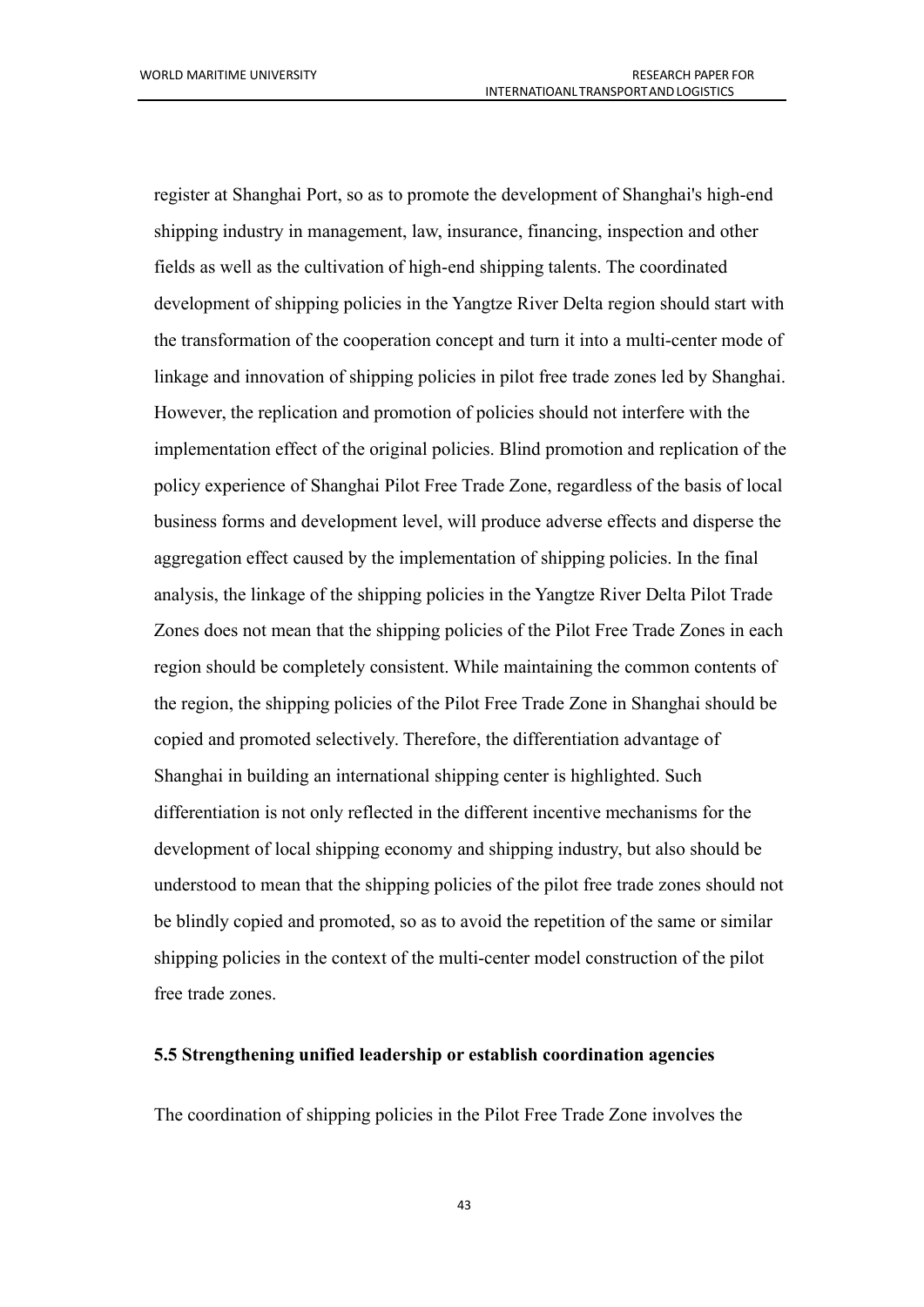coordination between the central and local authorities. The relevant policies of the Pilot Free Trade Zone are issued by the State Council, and the local governments do not have enough right to speak in the revision and adjustment of major shipping policies in the Pilot Free Trade Zone. Even the shipping policy implemented in the Shanghai Pilot Free Trade Zone may not be recognized and implemented by the Zhejiang and Jiangsu Pilot Free Trade Zones, which requires the State Council to set up a special agency to coordinate the system and policy from the national level. It is suggested that the State Council should set up a discussion and coordination body for the respective pilot trade zones in the Yangtze River Delta, and a national discussion and coordination body should be set up to effectively connect the Yangtze River Delta Regional Cooperation Office and the Shanghai Combined Port Management Committee. According to the planning scheme issued by the above institutions and put forward countermeasures and suggestions. Taking the respective pilot trade zones of the Yangtze River Delta asa platform, China issued the Collaborative Plan on Port and Shipping Integration in the Pilot Free Trade Zone of the Yangtze River Delta to ensure the effective implementation of the Six Action Plans on Coordinating the Development of Port and Shipping Integration in the Yangtze River Delta by the Ministry of Communications. In horizontal plane, to the deliberation and coordination agencies of the Yangtze river delta trade their experimental zone shipping policy linkage regular investigation and argumentation, current situation and problems in solicit long triangle trade each test area management committee and the related enterprises, to carry out the comprehensive related experts and evaluation, on the basis of forming the policy file level under the State Council. We should make a choice on the basis of comprehensive evaluation and dialectical analysis as to whether the shipping system is worth copying and popularizing. The post-policy evaluation mechanism should be improved, and the respective pilot trade zones in the Yangtze River Delta should be empowered to formulate and implement relevant

44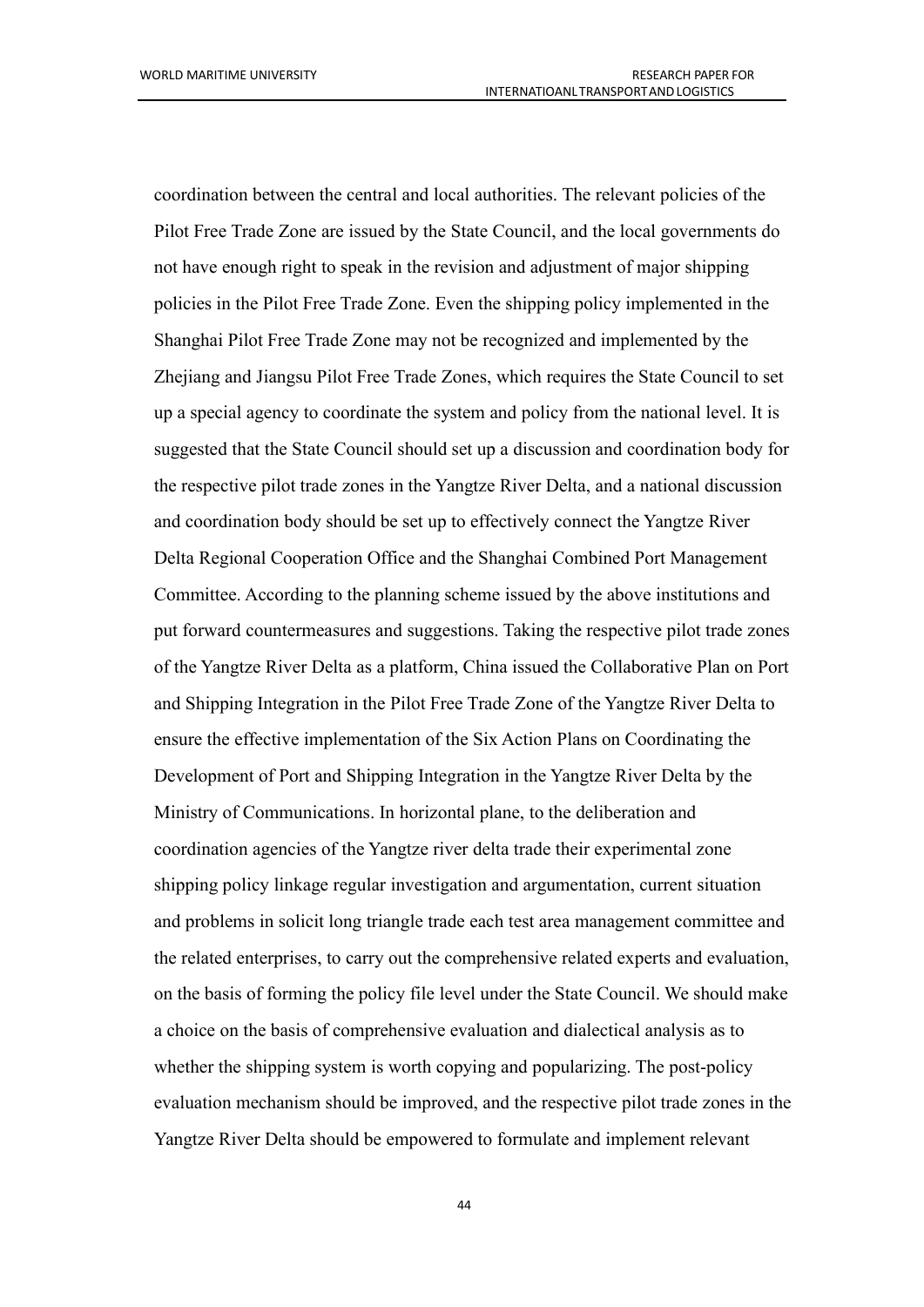shipping policies through the form of batch application for authorization in a checklist. However, the scope of jurisdiction of each region shall be clarified. The deliberation and coordination body shall have the right to revoke the shipping policies ofthe pilot free trade zone that are formulated and formed beyond the scope of its jurisdiction. The deliberation and coordination body shall have the right to request the suspension or even abolition of the policies of the pilot free trade zone that are harmful to the interests of other pilot free trade zones in the Yangtze River Delta region and are not conducive to the linkage of regional shipping policies.

# **5.6 The government guides to solve the problem of game among the integration of port resources under its jurisdiction**

Port is the distribution center and hub of land and water transportation, and it is also the existence of enterprises in the market economy to pursue interests. In the process of resource integration promoted by the government, the ports under the jurisdiction have carried out a lot of games for their own interests. The three provinces and one municipal government in the Yangtze River Delta should find out these phenomena in time and solve the game problem under the guidance of macro-control and the function of government. The main factors affecting the integration of port resources are: geographical location, freedom of cargo distribution, port cost and operation efficiency. The location and freedom of movement of the cargo is not optional by the port. The related hardware conditions are necessary for port improvement, so they are not the main competitors. Port charges and operation efficiency are the key points of port competition. Although the relevant charges are solved by the government, the government cannot comprehensively monitor them under the condition of marketization, and the prices are regulated by the market. Therefore, the marketization of port charges is an inevitable development trend. Port competition to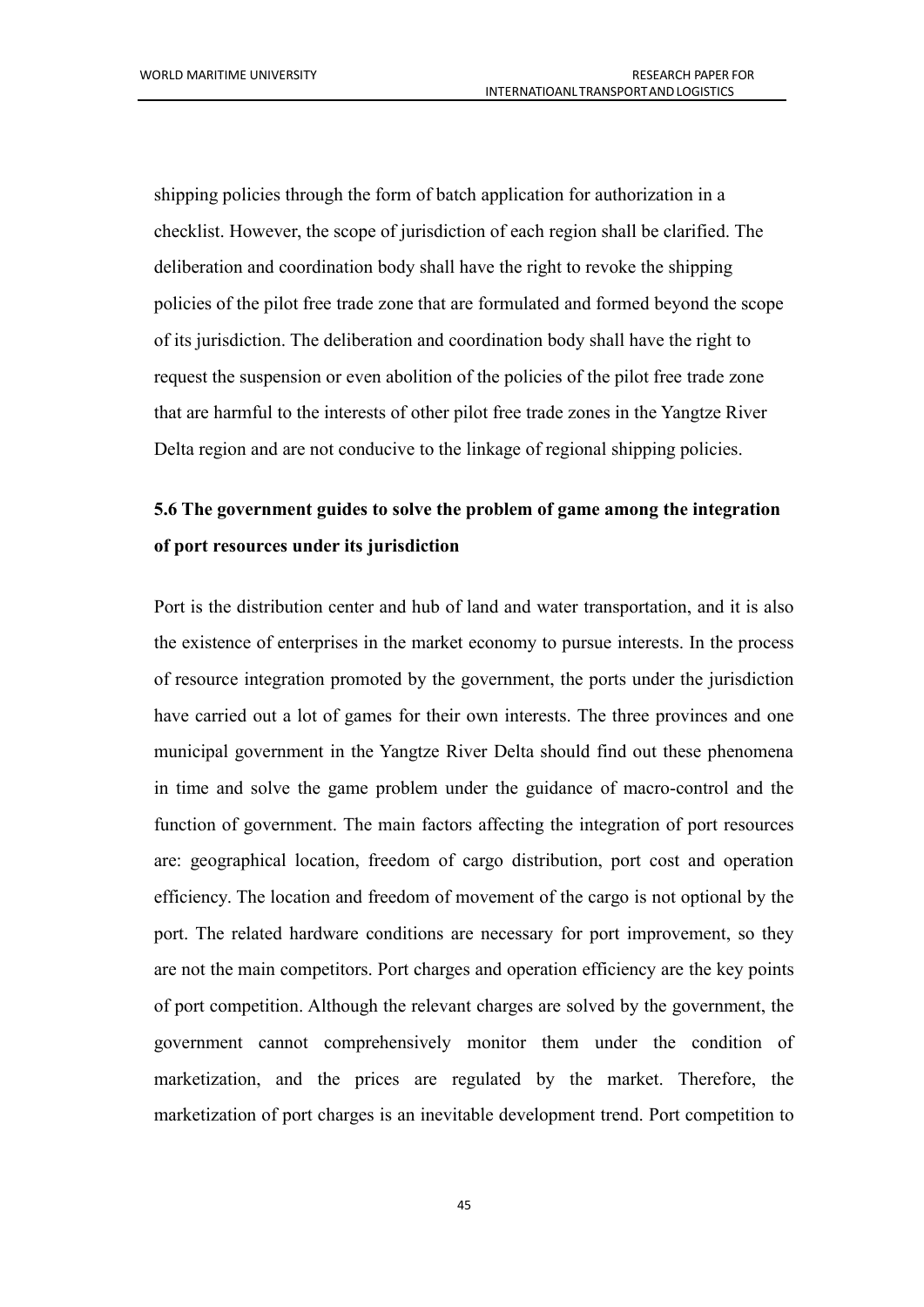expand the port scale, speed up the construction of infrastructure. In order to digest the fixed assets of the port, the scale of the port must be expanded. The enlargement of port scale inevitably leads to the contention of limited resources among ports. All ports hope to attract ships by lowering the price, and the price competition of ports through marketization will be more and more fierce. Although the price reduction improves the efficiency of ports, the increasingly intensified price competition will evolve into vicious competition among ports, which will bring heavy burden to any port group in the Yangtze River Delta and make it difficult to achieve healthy development. Therefore, this vicious competition needs the participation and coordination of the three provinces and one municipal government in the Yangtze River Delta, so as to play the macro-control role of the government and control the price.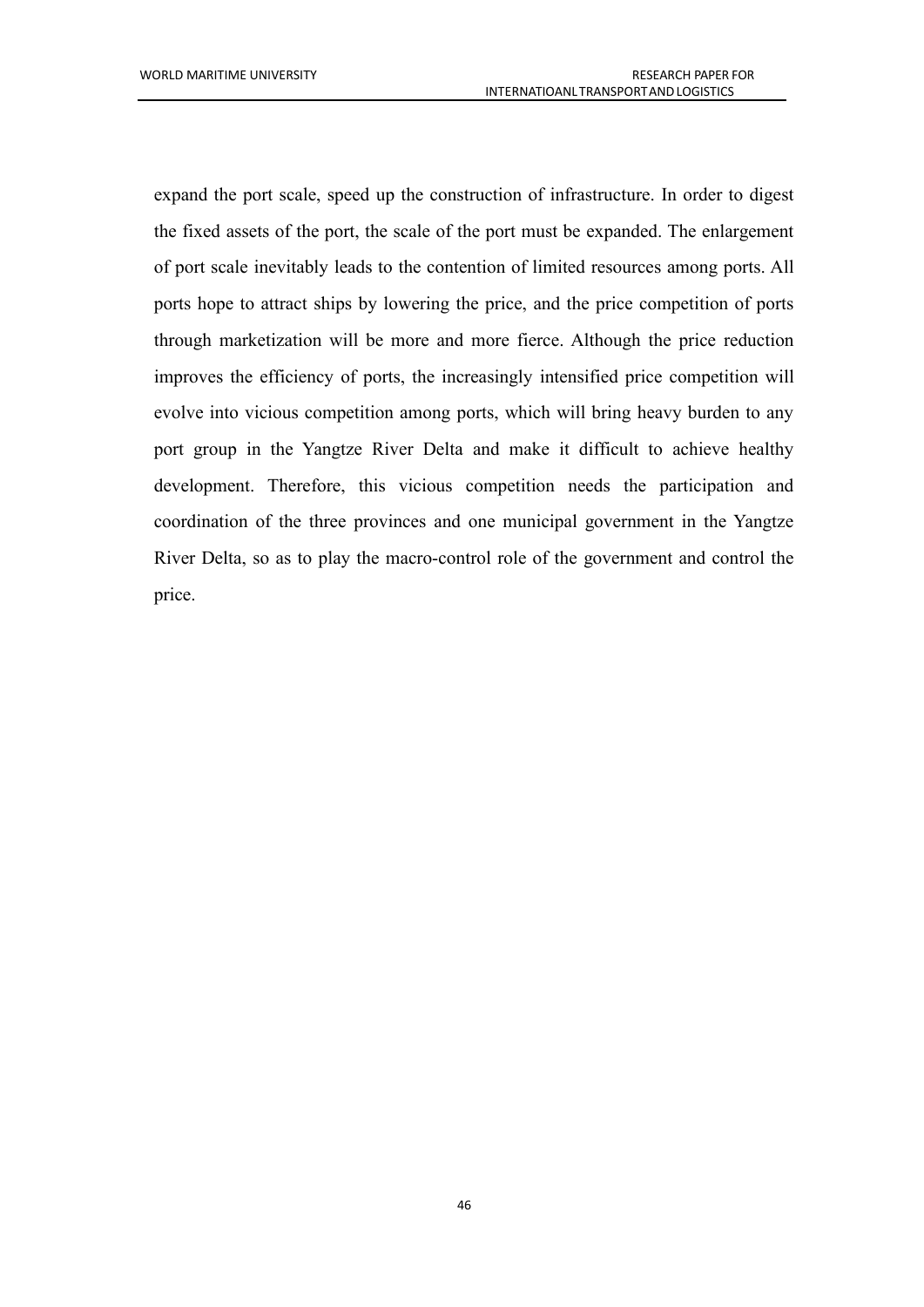### <span id="page-54-0"></span>**6. Conclusion**

In the functional system of global urban agglomeration, the shipping center based on port group is an important part of the function of resource allocation, which complements the overall construction of global urban agglomeration. From the development history of global cities and port clusters such as London, New York, Singapore and Hong Kong, we can see that port clusters play an important role in enhancing the resource allocation capacity and energy level of global urban agglomerations. On the one hand, as the node or hub in the global material and passenger circulation network, the international shipping center plays a role in the allocation of commodity flow, capital flow, information flow and other elements and resources, and improves the allocation capacity of global urban resources.<br>International shipping center, on the other hand, is the source of the source of science and technology innovation through fusion, with city development including shipping finance, maritime insurance and maritime consulting services, maritime technology, maritime training education, maritime law, maritime and other high-end industry research communication, improve the high-end link in the global urban control, improve the radiation ability of the network.

In addition, the Yangtze River Delta port group should take advantage of its status as an international shipping center to provide high quality and convenient comprehensive port services and to improve the operation efficiency of various multinational companies and reduce the comprehensive transportation cost. Only in this way can we improve the comprehensive service capacity of global cities, promote the development of global cities into shipping agglomeration, attract the headquarters and branches of multinational corporations to gather in global cities and enhance the gateway status of global cities. Enhancing the resource allocation capacity of the port group in the Yangtze River Delta is conducive to enhancing the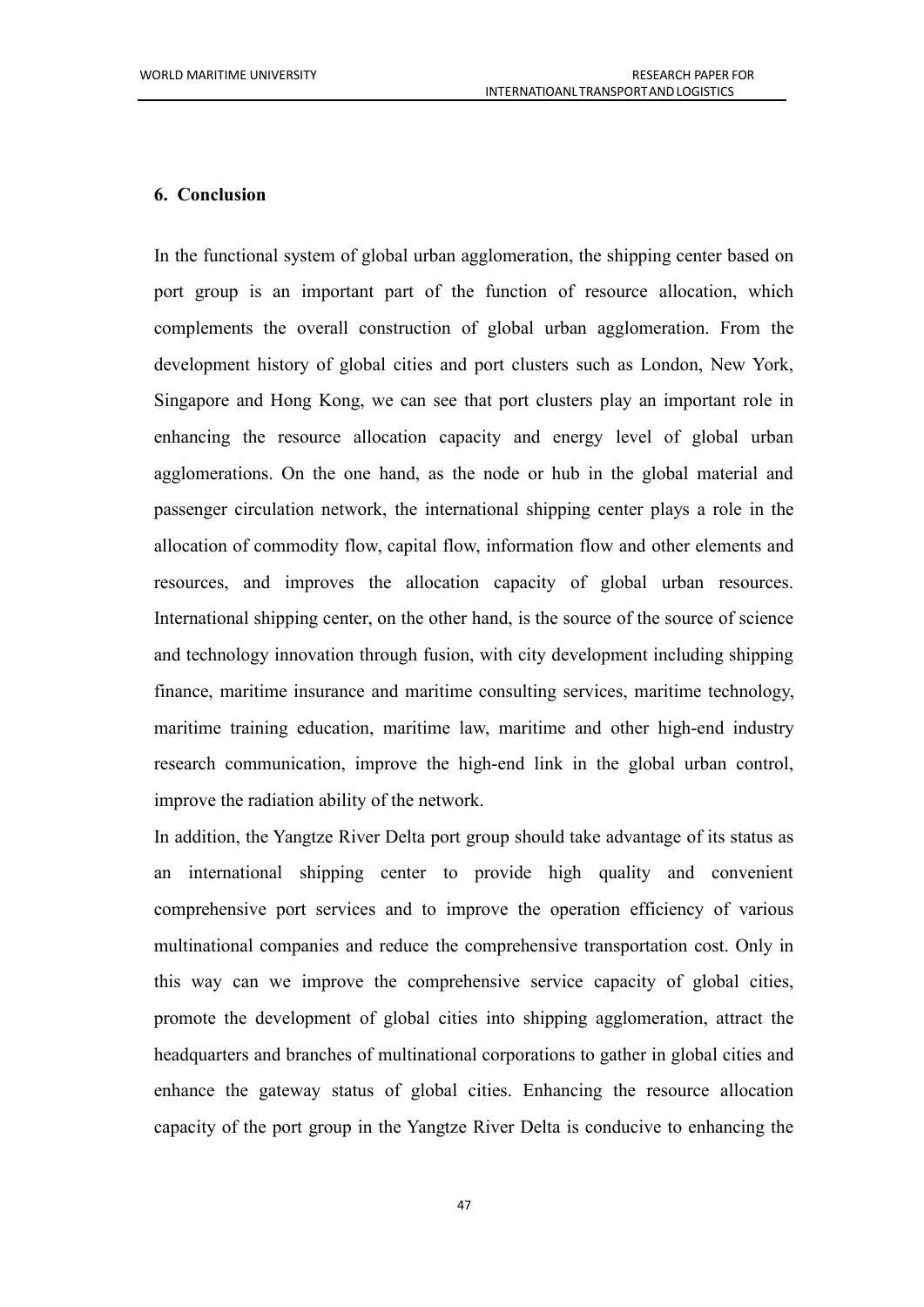competitiveness and influence of the Yangtze River Delta city group in the global city group.

### **Reference**

- Cao Jie. (2020).*Thoughts on high-quality promotion of the integrated development of the world-class port cluster in the Yangtze River Delta.China Ports (09), 1-4. doi:CNKI:SUN:GUKO.0.2020-09-002.*
- Chen Jia. (2020).*Research on Government Promotion of Resource Integration of N Province Port Group (Master's thesis, Dalian Maritime University).*
- Chen Yonglin, Gu Ren & Li Yunxiao. (2019). *Analysis of the development environment of the business town industry based on the PESTEL model. Contemporary Sports Technology (08), 243-244. doi:10.16655/j.cnki.2095-2813.2019.08.243.*
- Diego Trimino Monroy. (2020). *Research on digital marketing strategy in PPSM SAS (Master's thesis, Shanghai International Studies University).*
- Gan Xiong & Wang Jie. (2020).*PSA Group Strategic Development Research Based on PESTEL Model. Hebei Enterprise (08), 84-85. doi:10.19885/j.cnki.hbqy.2020.08.039.*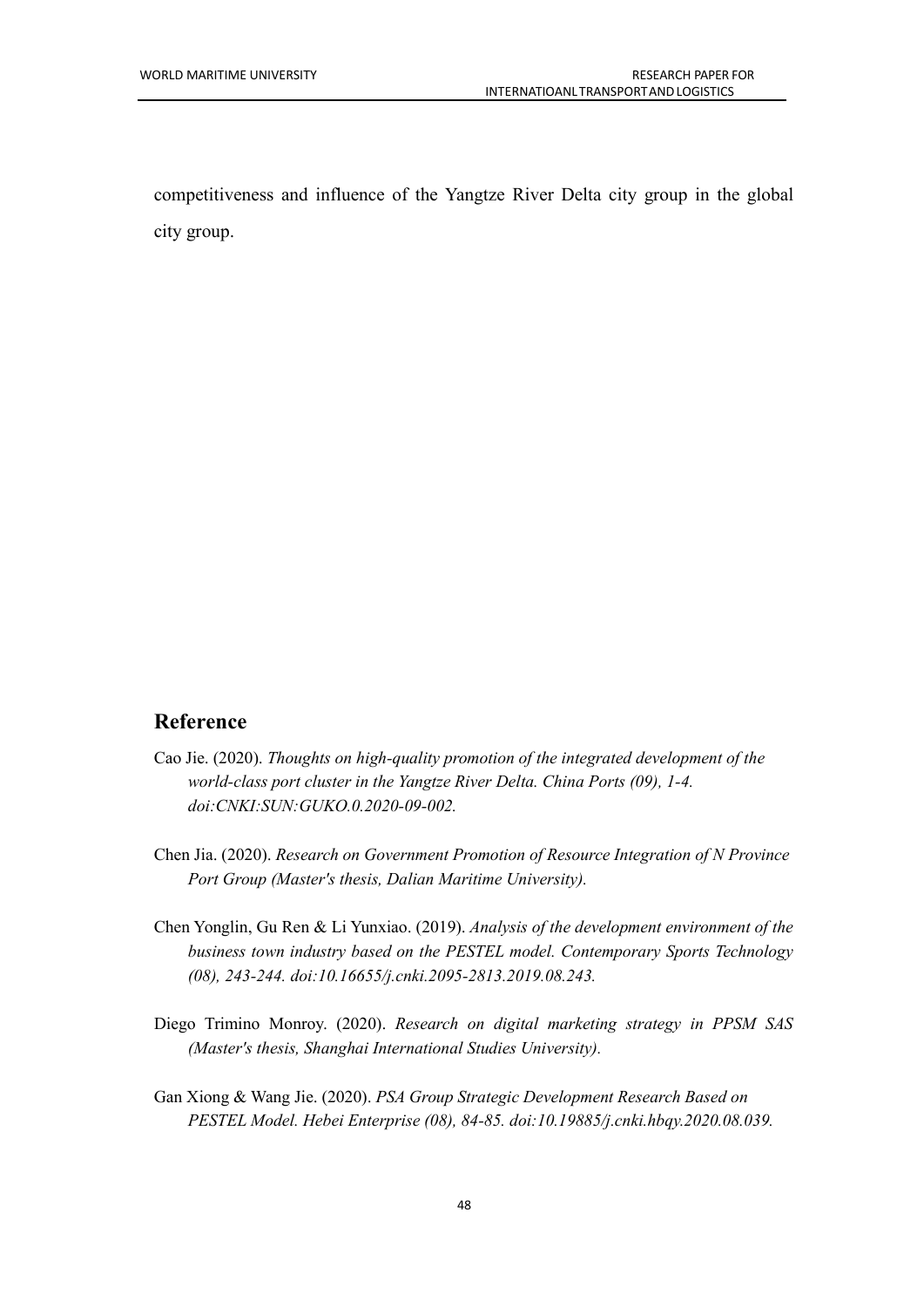- Ge Haoran, Fu Haiwei, Zhu Zhanfeng & Zhong Changbiao.(2020). *The spatiotemporal pattern of the diversity of port freight functions in the Yangtze River Delta.China Navigation (03), 112-117. doi: CNKI: SUN: ZGHH.*
- Han Limin. (2020). *Dif iculties and countermeasures facing the development of international logistics in the Yangtze River Delta port under the promotion of trade development. Foreign Economic and Trade Practice (08), 93-96. doi:CNKI:SUN:DWJW.0.2020-08-026.*
- He Xiangyang. (2020). *The direction and focus of Ningbo Zhoushan Port's participation in the integrated construction of ports in the Yangtze River Delta. Ningbo Economy (Sanjiang Forum) (05), 34-37. doi:CNKI:SUN:NBSJ.0.2020-05-008.*
- Hu Jincheng. (2019). *Research on Diversification Strategy of LS Group Co., Ltd. (Master's thesis, Shandong University).*
- Jiang Ganzhi & Li Na. (2020). *Research on the coordinated development of urban port clusters in the Yangtze River Delta under the new situation. Famous cities in China (02), 12-16. doi:10.19924/j.cnki.1674-4144.2020.02.002.*
- Jiang Jian. (2019). *Research on PPP mode of port construction and management under the background of coastal port integration (Master's thesis, Southeast University).*
- Jiang Ziran, Fu Haiwei & Cao Youhui. (2016). *The spatial structure and evolution trend of the port system in the Yangtze River Delta. China Navigation (02), 106-110. doi:CNKI:SUN:ZGHH.0.2016-02-024.*
- Li Jingdan. (2020). *Application of PESTEL Analysis Model and Balanced Scorecard in the Strategic Management of Group A Enterprises. Finance and Accounting (16), 35-37. doi:CNKI:SUN:CWKJ.0.2020-16-011 .*
- Li Xigang, Yuan Mingzhe, Ye Yuling & He Jiaqi. (2020). *Demand analysis of integrated management information system for railway port logistics park operation. Logistics Technology (11), 4-8. doi:CNKI:SUN:WLJS.0.2020-11 -002.*
- Lian Yifan, Wang Lian & Wei Gengnan. (2020). *The application of PESTEL analysis in my country's spatial planning strategy research. Architecture and Culture (03), 183-184. doi:CNKI:SUN:JZYW.0.2020-03-065 .*

Liu Shiyue. (2020). *PESTEL analysis of the factors driving poverty alleviation in rural areas*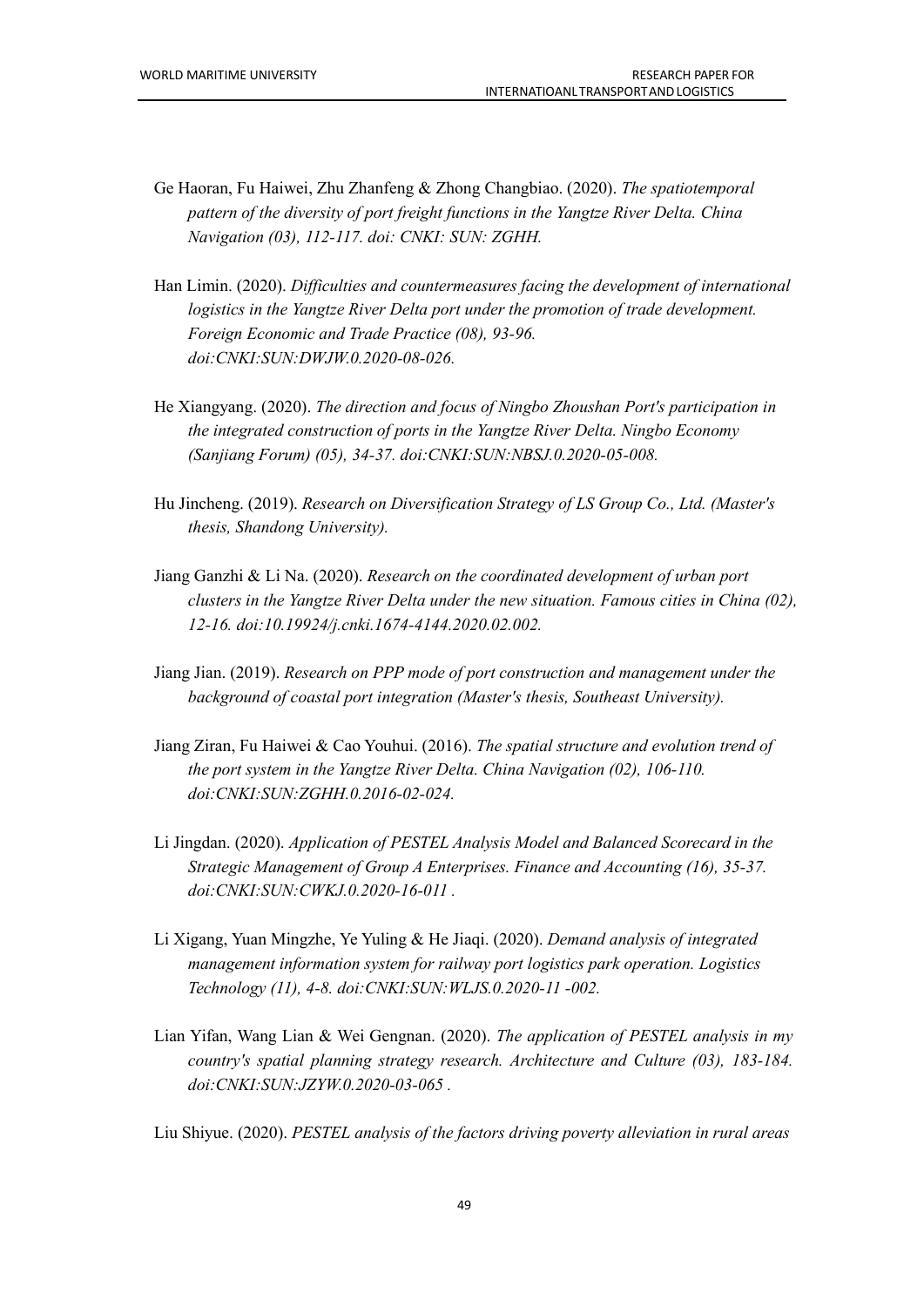*under the background of "Internet +"——Taking the development of tourism economy in Guizhou as an example. China Business Forum (20), 3-5. doi:10.19699/j.cnki.issn2096 -0298.2020.20.003.*

- Liu Yiran. (2019). *Based on PESTEL government data open sharing analysis research-a case of Guiyang City. Information System Engineering (11), 23-25. doi:CNKI:SUN:XXXT.0.2019-11-008.*
- Lv Yanan. (2012). *Research on Integrated Dispatch of Container Port Operation System (Master's thesis, Dalian Maritime University).*
- Nicolas Indaburu. (2020). *Research on the strategic approach and business strategy of a Colombian hemp company (Master's thesis, Shanghai International Studies University).*
- Tong Mengda. (2020). *Reflections on the design of the integrated port-enterprise integrated structure of the ports in the Yangtze River Delta.China Ports (05), 22-25. doi:CNKI:SUN:GUKO.0.2020-05-004.*
- Wang Di. (2015). *Research on the coordinated development of Tianjin-Hebei port group under the background of Beijing-Tianjin-Hebei integration (Master's thesis, Dalian Maritime University).*
- Wang Dongting. (2020). *The Dalian Municipal Government promotes the integration of port resources in its jurisdiction (Master's thesis, Dalian Maritime University).*
- Wu Yexuan. (2017). *Research on VR tourism product development based on PESTEL analysis model. Market Weekly (Theoretical Research) (07), 55-56+89. doi:CNKI:SUN:SCZK.0.2017-07-022.*
- Yao Bohong & Tan Chunlan. (2020). *Evaluation and analysis of port logistics ef iciency of Shanghai Port in the context of the integration strategy of the Yangtze River Delta——Based on DEA-Malmquist model. Ocean Economy ),. doi:10.19426/j.cnki.cn12- 1424/p.20201222.001.*
- Yuan Fang. (2017). *Using PESTEL model to analyze engineering innovation and sustainable development. Architectural Design Management (09), 52-54. doi:CNKI:SUN:JZGL.0.2017-09-029.*
- Zhang Mingxiang. (2018). *Thoughts and suggestions on accelerating the integration of ports in the Yangtze River Delta. Transportation and Port and Shipping (03), 30-32. doi:10.16487/j.cnki.issn2095-7491.2018.03.008.*